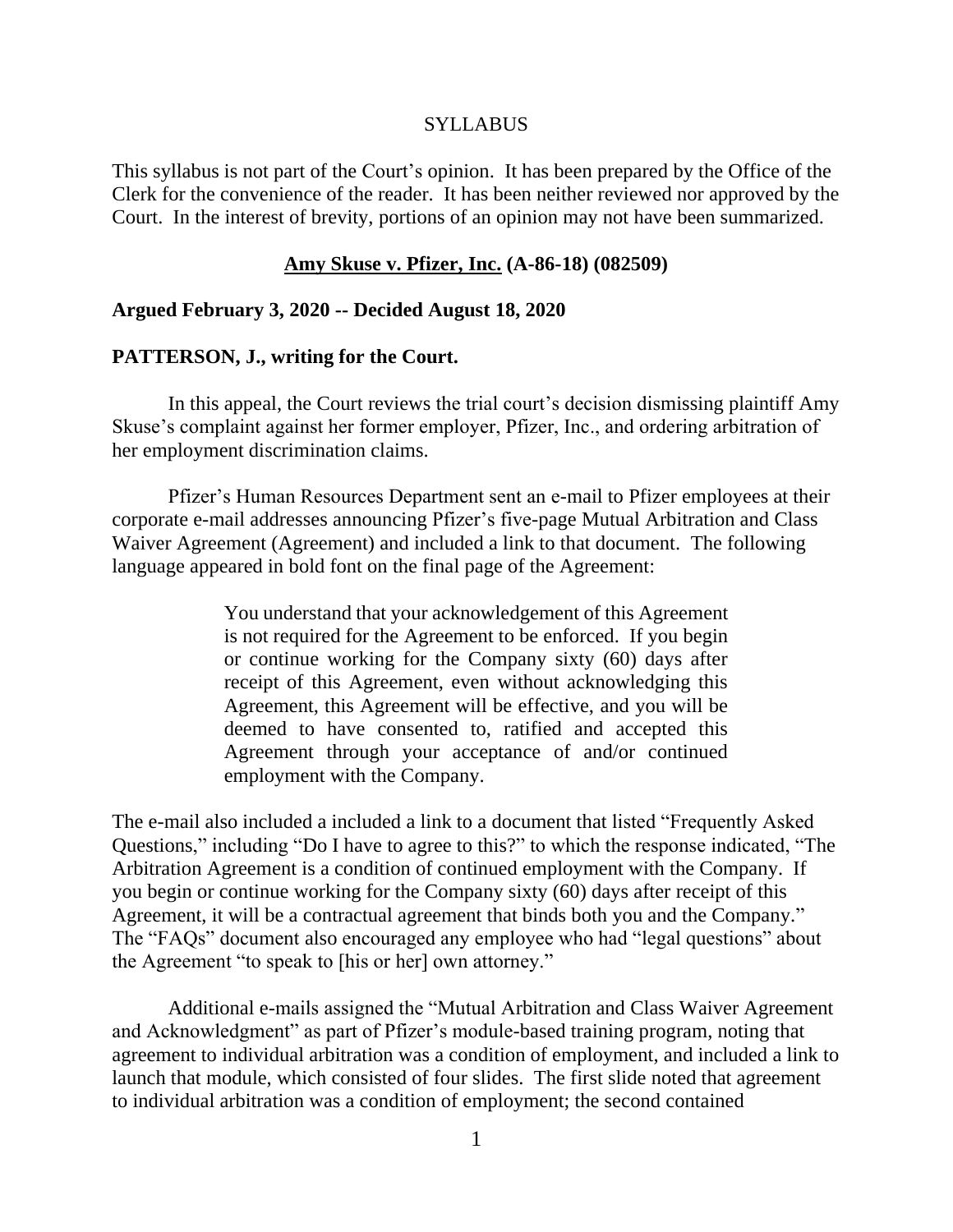instructions for opening the Agreement; the third slide contained language similar to the final page of the Agreement (reproduced above); a box with an arrow pointing upward to that language instructed the employee to "CLICK HERE to acknowledge." The fourth slide thanked the employee for reviewing the Agreement, provided an e-mail address for questions, and included a means to exit the "course."

Pfizer terminated Skuse's employment in August 2017, and Skuse filed a complaint alleging that Pfizer and the individual defendants violated the Law Against Discrimination by terminating her employment because of her religious objection to being vaccinated for yellow fever. Defendants moved to dismiss the complaint and to compel arbitration. Skuse opposed the motion, contending that she was not bound by Pfizer's Agreement, arguing that she was asked only to acknowledge the Agreement, not to assent to it, and that she never agreed to arbitrate her claims.

The trial court dismissed Skuse's complaint and directed her to proceed to arbitration in accordance with the Agreement. The Appellate Division reversed, identifying three aspects of Pfizer's communications to Skuse as grounds for its decision: Pfizer's use of e-mails to disseminate the Agreement to employees already inundated with e-mails; its use of a "training module" or a training "activity" to explain the Agreement; and its instruction that Skuse click her computer screen to "acknowledge" her obligation to assent to the Agreement in the event that she remained employed for sixty days, not to "agree" to the Agreement. 457 N.J. Super. 539, 555-61 (App. Div. 2019). The Court granted certification. 238 N.J. 374 (2019).

**HELD:** Pfizer's Agreement and related communications informed Skuse that if she remained a Pfizer employee more than sixty days from her receipt of that Agreement, she was deemed to assent to it. Those communications clearly and unmistakably explained the rights that Skuse would waive by agreeing to arbitration, thus complying with waiverof-rights case law, and Pfizer's delivery of the Agreement by e-mail did not warrant its invalidation. Pfizer's use of the word "acknowledge" was appropriate in the circumstances of this case, given the terms of Pfizer's arbitration policy and other expressions of assent that immediately preceded that request. Pfizer should not have labeled its communication explaining its arbitration agreement a "training module" or training "activity," but that is not a basis to invalidate the Agreement. The Agreement was valid and binding, and the Court concurs with the trial court's decision to enforce it.

1. Federal law specifically permits states to regulate contracts, including contracts containing arbitration agreements, under general contract principles. For any waiver-ofrights provision to be effective, the party who gives up rights must have full knowledge of his legal rights and intent to surrender those rights. New Jersey case law requires that a waiver-of-rights provision be written clearly and unambiguously. In an employment setting, employees must at least know that they have agreed to arbitrate all statutory claims arising out of the employment relationship or its termination. (pp. 18-23)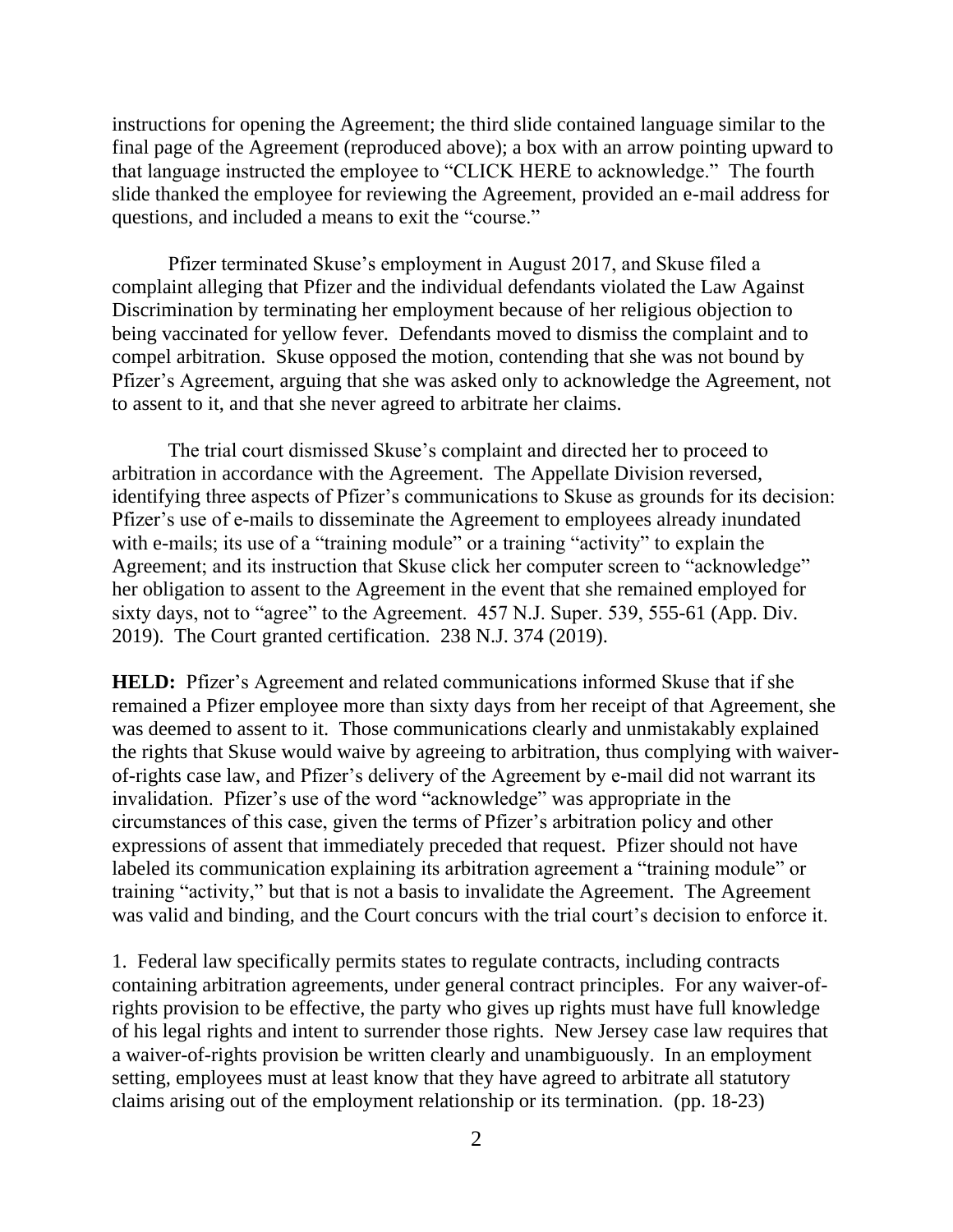2. Applying those principles, Pfizer's Agreement and its related communications clearly informed Skuse that by continuing to be employed for sixty days, she would waive her right to pursue employment discrimination claims against Pfizer in court. New Jersey contract law recognizes that in certain circumstances, conduct can constitute contractual assent. Pfizer informed employees, with the clarity that New Jersey's waiver-of-rights law requires, that continued employment after the policy's effective date would constitute acceptance of the Agreement's terms. Further, as required by case law, Pfizer clearly explained to Skuse the rights that she would relinquish if she remained employed after the policy's effective date and thereby assented to the Agreement's terms. The Agreement's language complied with the Court's mandate in Atalese v. U.S. Legal Services Group, L.P., 219 N.J. 430, 446 (2014), that a waiver-of-rights provision clearly and unambiguously state that the plaintiff is "waiving her right to sue or go to court to secure relief." Pfizer's communications also explained in general terms what arbitration, the agreed-upon method of dispute resolution, would entail, with no confusing references to mediation as in Kernahan v. Home Warranty Administrator of Florida, Inc., 236 N.J. 301, 323-26 (2019). Finally, Skuse's LAD claim was indisputably included in the Agreement's broad language describing the employment-related claims subject to arbitration, and it does not fall within the exceptions to that policy enumerated in the Agreement. (pp. 23-28)

3. The Court next considers the method by which Pfizer chose to deliver its Agreement and accompanying communications to Skuse. Even if Skuse were to contend that she did not review Pfizer's e-mails and their attachments because of the volume of e-mails addressed to her -- which she does not -- her failure to review Pfizer's communications would not invalidate the Agreement. Under case law, any contention by Skuse that she completed Pfizer's e-mailed module without reading its contents or the documents linked to it would have no impact on the analysis. Moreover, no principle of New Jersey contract law bars enforcement of a contract because that contract is communicated by email, rather than by the transfer of a hard-copy document. And here, nothing in the emailed communications in this case concealed the Agreement or understated its importance. The Court does not share the Appellate Division's view that Pfizer's decision to communicate the Agreement and related materials to its employees by e-mail warrants invalidation of the Agreement. (pp. 28-33)

4. The Court agrees with the Appellate Division that Pfizer's characterization of its slides summarizing the Agreement as "training" was a misnomer. When it disseminates an arbitration agreement, an employer may choose to use tools developed for its training program. The employer should not, however, label those communications as "training." Although a reference to "training" in an employer's communication of an arbitration policy might be regarded as misleading an employee in a different setting, however, Pfizer's use of the term does not invalidate the Agreement in the circumstances here. (pp. 33-34)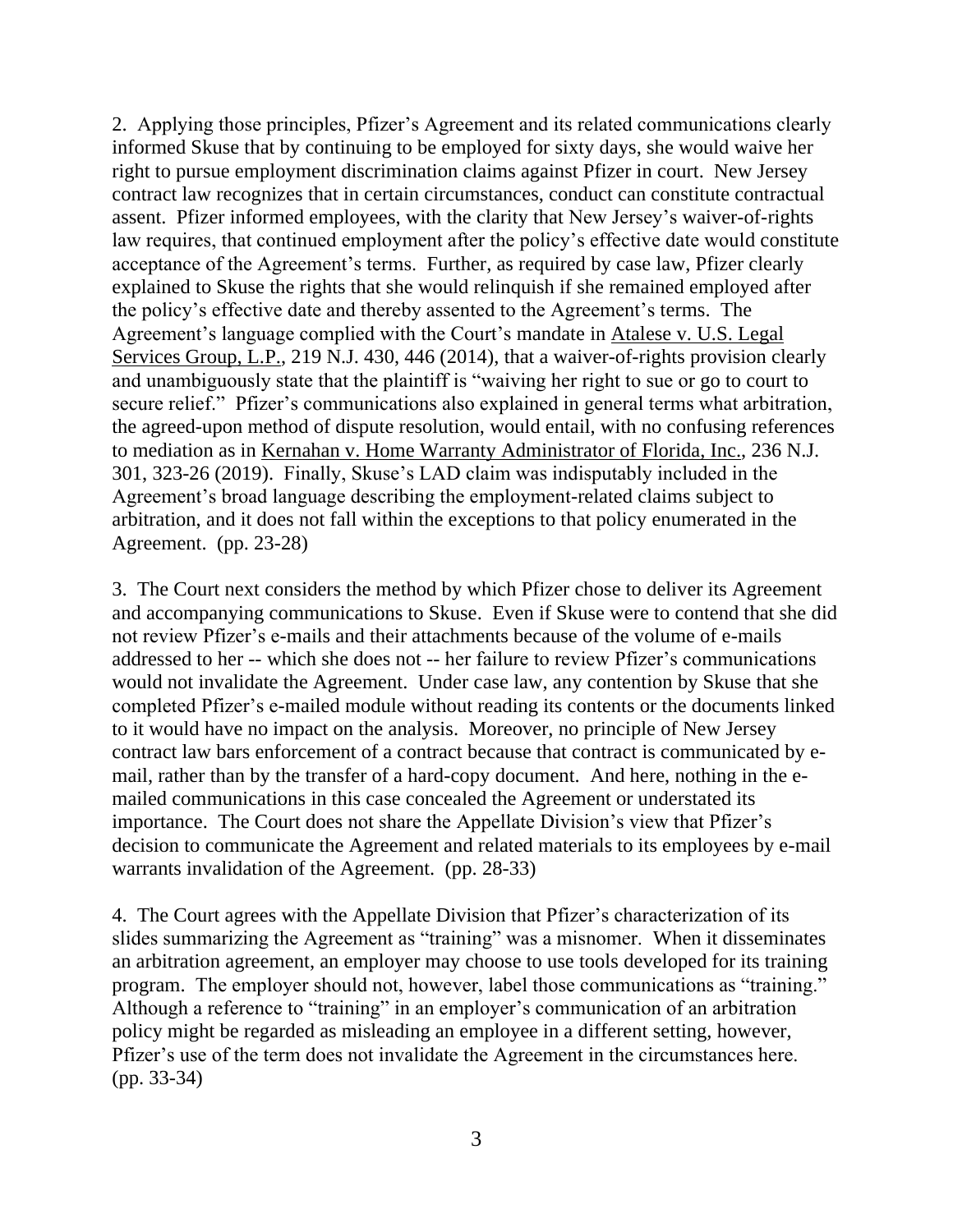5. This case is distinguishable from Leodori v. CIGNA Corp., 175 N.J. 293, 305-07 (2003). Here, what Skuse was asked to "acknowledge" -- what she did "acknowledge" - was her understanding that she "must agree" to the Agreement, and that whether or not she clicked the "acknowledge" button, she would be deemed to have "consented to, ratified and accepted" the Agreement through her continued employment at Pfizer. Although the word "acknowledge" could be vague or misleading in a different setting, it was an appropriate term as used here. (pp. 35-40)

# **The judgment of the Appellate Division is REVERSED, and the trial court's order is REINSTATED.**

**JUSTICE ALBIN, concurring,** is persuaded by the totality of the evidence that plaintiff clearly and unmistakably understood that she was agreeing to submit any disputed employment issue to an arbitrator rather than a court and notes that plaintiff has not raised the argument that the arbitration provision constituted an illicit, industry-wide contract of adhesion. Justice Albin cautions, however, that when every employment and consumer contract contains such a clause across an entire profession or industry, when employees and consumers have no choice but to waive their right to resolve their disputes in a judicial forum in order to get a job or buy a good, the Court will have to address a more profound question: Are such contracts of adhesion contrary to New Jersey's most fundamental public policy -- the constitutional right to a civil jury trial -- and therefore unconscionable and unenforceable under the Federal Arbitration Act and its state counterpart? That is the great issue that will confront the Court, in Justice Albin's view. In his concurrence, Justice Albin sets the stage for what is at stake.

**CHIEF JUSTICE RABNER, dissenting,** notes that the Appellate Division decision carefully parses the online "training module" defendant Pfizer used and explains why the module lacks clear and unmistakable proof that Pfizer's employees agreed to waive the right to have their day in court. Chief Justice Rabner fears that today's opinion not only sanctions what took place but also ushers in a new day for arbitration agreements. Going forward, Chief Justice Rabner asks, what employer will ask an employee to agree to settle a dispute through arbitration and waive the right to proceed in court if it is enough simply to ask the employee to acknowledge she received a statement of company policy and deem consent from her continuing to show up for work? More is required to show clear and unmistakable assent in any context, Chief Justice Rabner explains, and more should be required before employees are asked to give up their constitutional and statutory rights to have their day in court.

# **JUSTICES LaVECCHIA, FERNANDEZ-VINA, and SOLOMON join in JUSTICE PATTERSON's opinion. JUSTICE ALBIN filed a concurrence. CHIEF JUSTICE RABNER filed a dissent. JUSTICE TIMPONE did not participate.**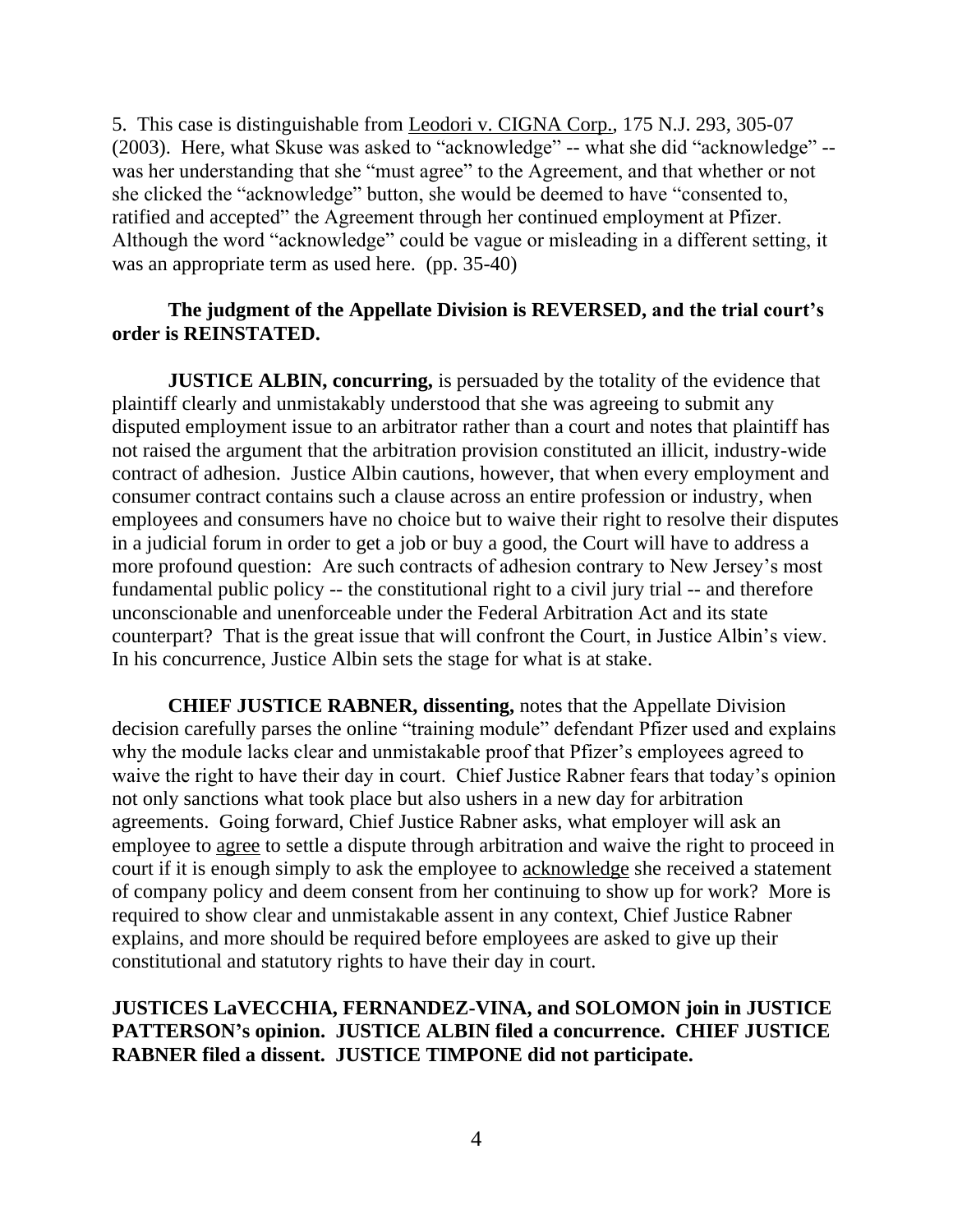#### SUPREME COURT OF NEW JERSEY

A-86 September Term 2018

# 082509

Amy Skuse,

### Plaintiff-Respondent,

v.

Pfizer, Inc., John D. Witzig, Paul Mangeot, and Connie Corbett, individually, jointly, severally and/or in the alternative,

Defendant-Appellants.

On certification to the Superior Court, Appellate Division, whose opinion is reported at 457 N.J. Super. 539 (App. Div. 2019).

Argued February 3, 2020 Decided August 18, 2020

Thomas A. Linthorst argued the cause for appellants (Morgan, Lewis & Bockius and Jackson Lewis, attorneys; Thomas A. Linthorst, Sam S. Shaulson, John M. Nolan, Carla D. Macaluso, and Timothy M. McCarthy, on the briefs).

Alan H. Schorr argued the cause for respondent (Schorr & Associates, attorneys; Alan H. Schorr, on the briefs).

David R. Kott argued the cause for amici curiae New Jersey Business & Industry Association, Commerce and Industry Association of New Jersey, and New Jersey Chamber of Commerce (McCarter & English, attorneys;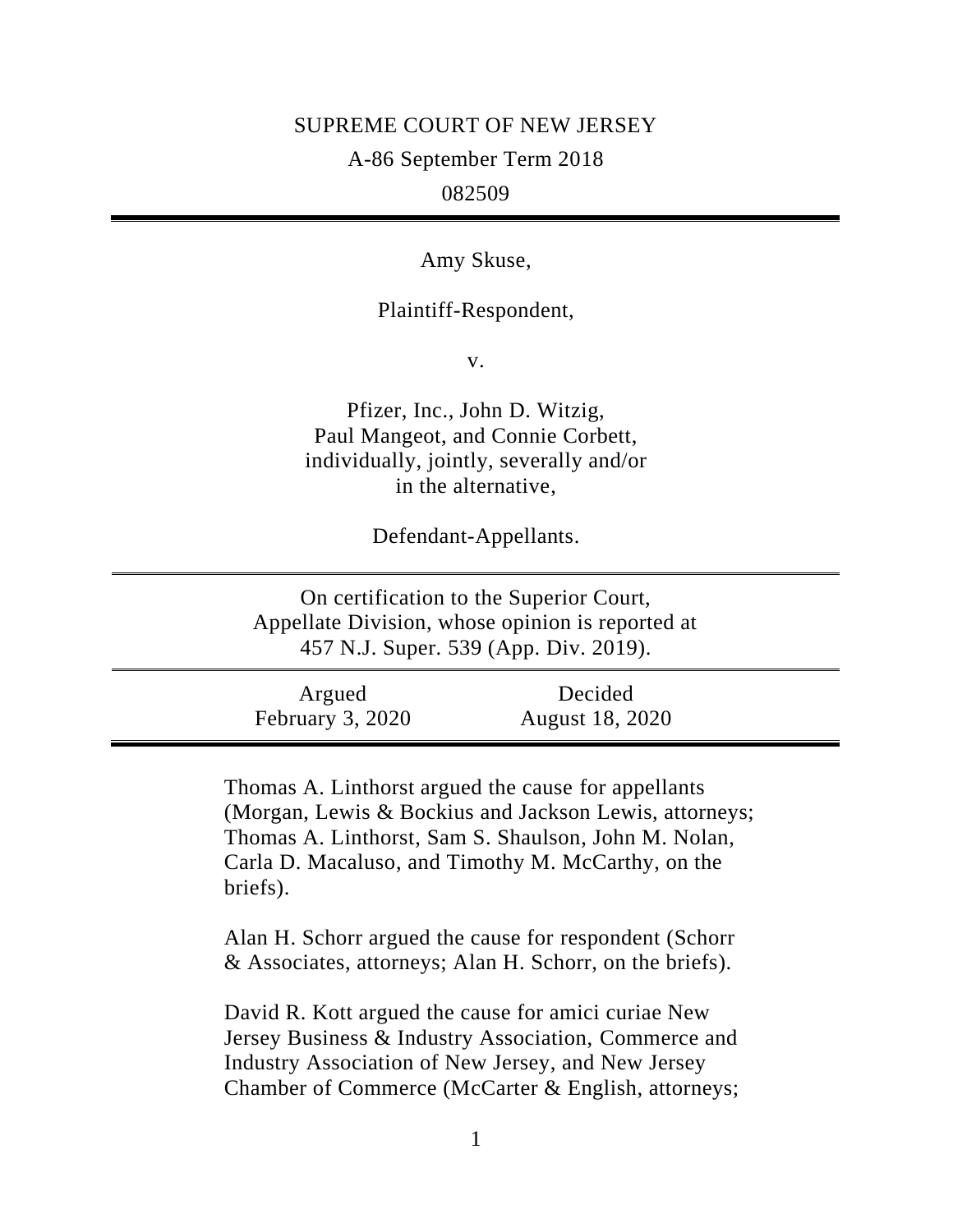David R. Kott and Edward J. Fanning, Jr., of counsel and on the brief, and Steven H. Del Mauro, on the brief).

Andrée P. Laney argued the cause for amicus curiae Employers Association of New Jersey (Ford & Harrison and Employers Association of New Jersey, attorneys; Mark A. Saloman, of counsel and on the brief, and Jeffrey A. Shooman, on the brief).

William D. Wright argued the cause for amicus curiae New Jersey Association for Justice (The Wright Law Firm, attorneys; William D. Wright and David T. Wright, on the brief).

Richard M. Schall argued the cause for amicus curiae National Employment Lawyers Association of New Jersey (Schall & Barasch, attorneys; Richard M. Schall, on the brief).

Leah S. Robinson submitted a brief on behalf of amicus curiae Chamber of Commerce of the United States of America (Mayer Brown, attorneys; Leah S. Robinson, Archis A. Parasharami, of the District of Columbia bar, admitted pro hac vice, and Daniel E. Jones, of the District of Columbia bar, admitted pro hac vice, on the brief).

Gavin J. Rooney submitted a brief on behalf of amicus curiae New Jersey Civil Justice Institute (Lowenstein Sandler, attorneys; Gavin J. Rooney and Justin Corbalis, on the brief).

JUSTICE PATTERSON delivered the opinion of the Court.

In this appeal, we review the trial court's decision dismissing plaintiff

Amy Skuse's complaint against her former employer, Pfizer, Inc., and ordering

arbitration of her employment discrimination claims.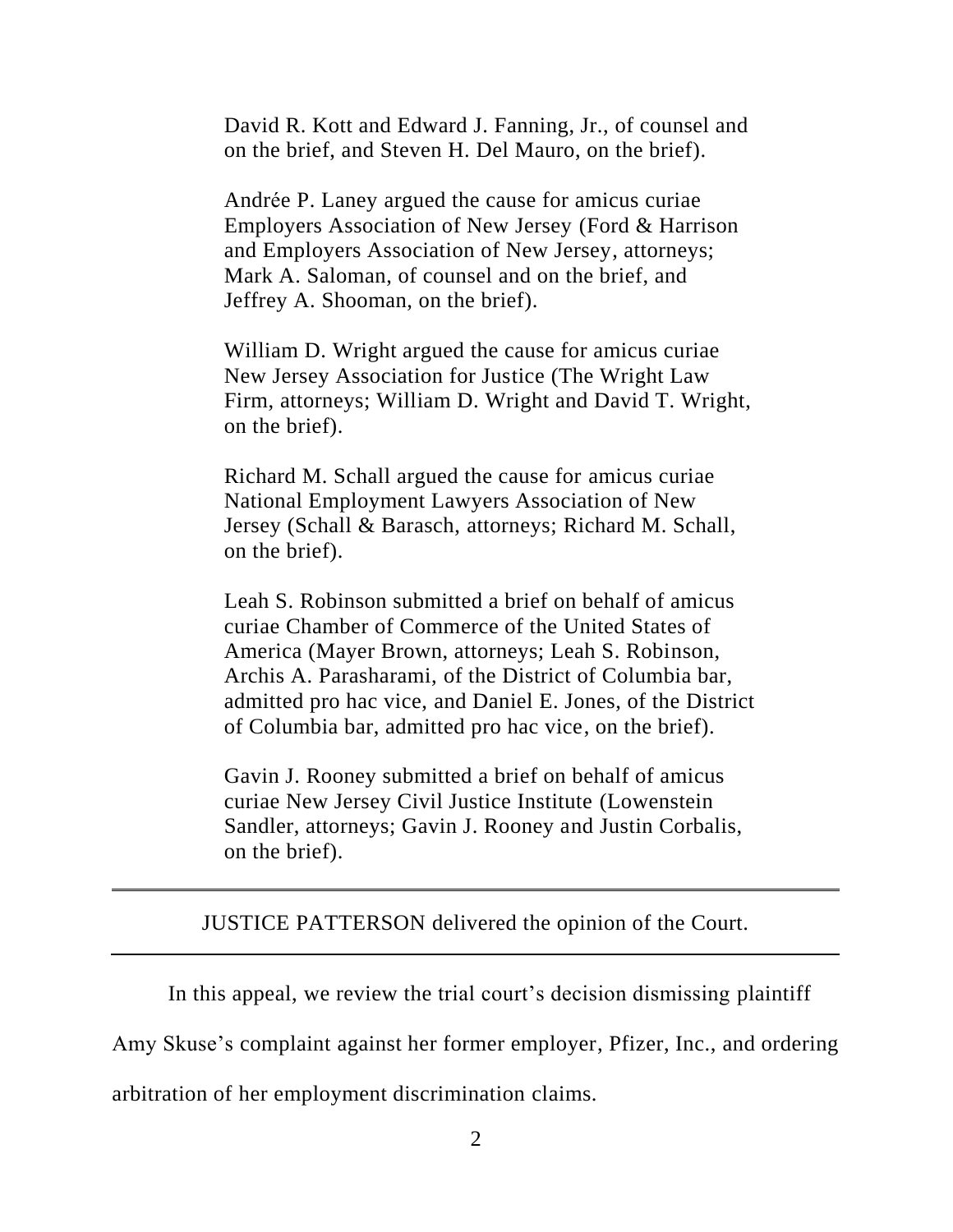In 2016, four years after it hired Skuse, Pfizer notified her of a new arbitration policy that would become a condition of her employment. Under that policy, if an employee continued to work for Pfizer for sixty days after receiving a copy of Pfizer's Mutual Arbitration and Class Waiver Agreement (Agreement), that employee would be deemed to have assented to the Agreement, waived the right to litigate in court several categories of employment-related claims, and agreed to arbitrate those claims. Skuse opened e-mails that linked to the Agreement, completed a "training module" regarding the arbitration policy, and clicked a box on her computer screen that asked her to "acknowledge" her obligation to assent to the Agreement as a condition of her continued employment after sixty days.

Skuse continued to work for Pfizer for another thirteen months. Following a dispute between Pfizer management and Skuse as to whether she should be required to receive a particular vaccine, Pfizer terminated her employment.

Skuse filed this action against Pfizer and three of its employees, asserting claims based on the Law Against Discrimination, N.J.S.A. 10:5-1 to -49 (LAD). Pfizer moved to dismiss the complaint and compel arbitration. The trial court enforced Pfizer's Agreement, dismissed the complaint, and ordered the parties to arbitrate Skuse's claims.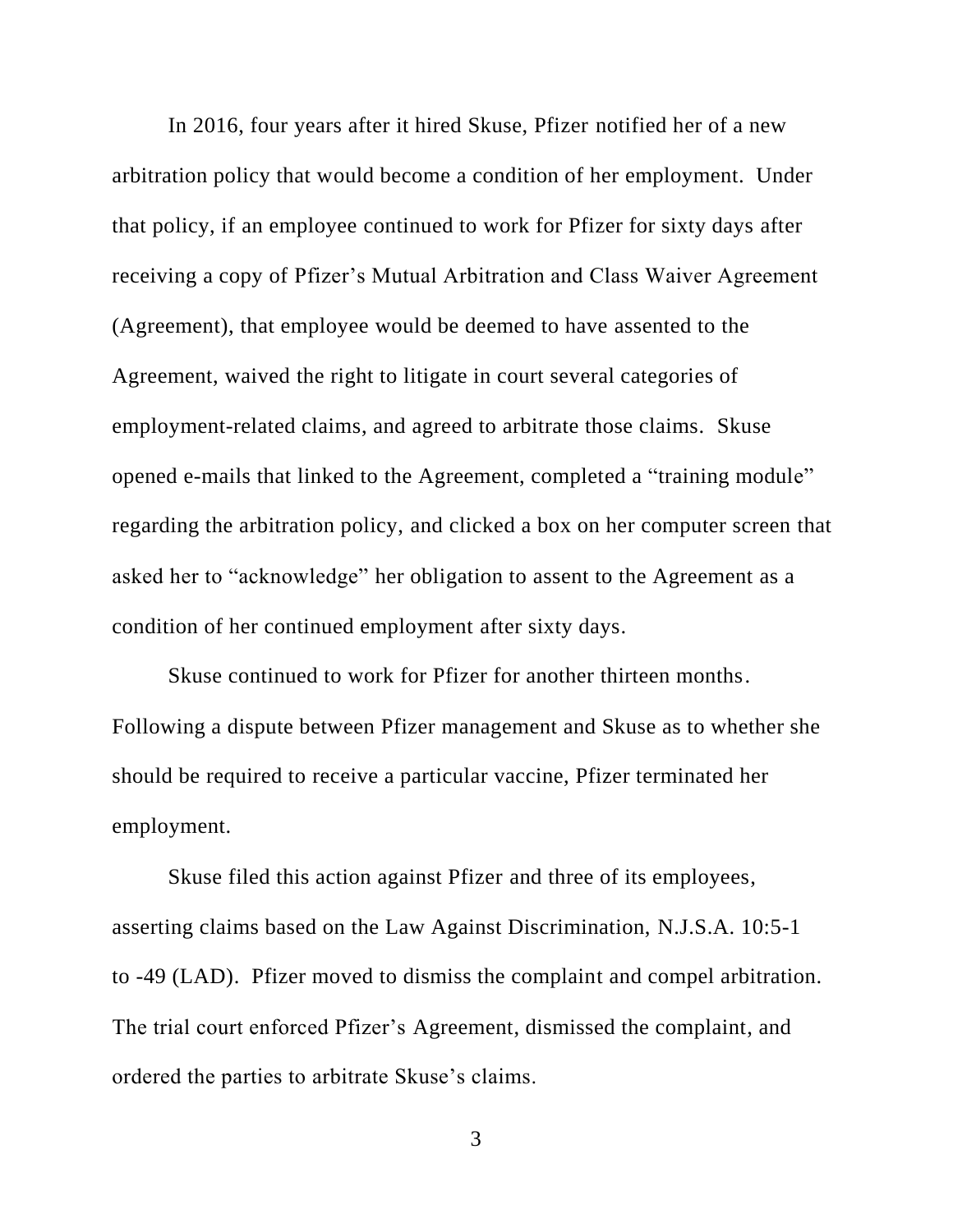The Appellate Division reversed the trial court's determination. It held that Pfizer's communications to Skuse regarding the Agreement were inadequate to ensure that she knowingly and unmistakably agreed to arbitrate her claims and waive her right of access to the courts.Skuse v. Pfizer Inc., 457 N.J. Super. 539, 561 (App. Div. 2019). The Appellate Division identified three aspects of Pfizer's communications to Skuse as grounds for its decision: Pfizer's use of e-mails to disseminate the Agreement to employees already inundated with e-mails; its use of a "training module" or a training "activity" to explain the Agreement; and its instruction that Skuse click her computer screen to "acknowledge" her obligation to assent to the Agreement in the event that she remained employed for sixty days, not to "agree" to the Agreement. Id. at 555-61.

We conclude that Pfizer's Agreement and related communications informed Skuse that if she remained a Pfizer employee more than sixty days from her receipt of that Agreement, she was deemed to assent to it. We hold that those communications clearly and unmistakably explained the rights that Skuse would waive by agreeing to arbitration, thus complying with our waiverof-rights case law. We further determine that Pfizer's delivery of the Agreement by e-mail did not warrant its invalidation. We view Pfizer's use of the word "acknowledge" -- in its request that Skuse click to "acknowledge"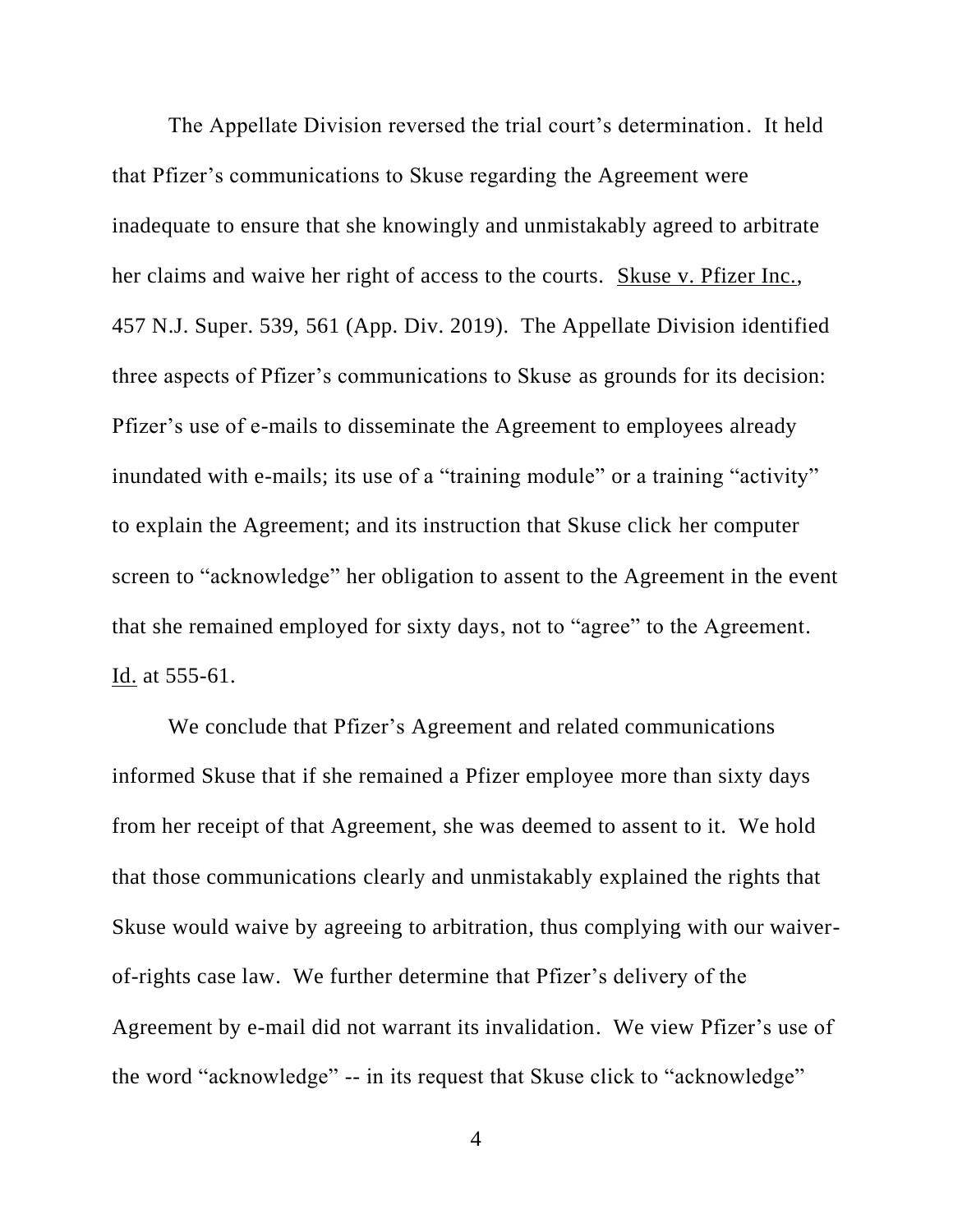her obligation to arbitrate disputes with her employer if she remained a Pfizer employee sixty days later -- to be appropriate in the circumstances of this case, given the terms of Pfizer's arbitration policy and other expressions of assent that immediately preceded that request. We concur with the Appellate Division that Pfizer should not have labeled its communication explaining its arbitration agreement a "training module" or training "activity," but we do not view that as a basis to invalidate the Agreement.

Accordingly, we reverse the Appellate Division's determination and reinstate the trial court's judgment dismissing the complaint and ordering arbitration.

I.

### A.

On May 5, 2016, Pfizer's Human Resources Department sent an e-mail to Pfizer employees at their corporate e-mail addresses.<sup>1</sup> The e-mail announced Pfizer's five-page Agreement and included a link to that document.

The first section of the Agreement, entitled "Mutual Arbitration Agreement," provided:

<sup>&</sup>lt;sup>1</sup> We derive our summary of the facts from the allegations of the complaint and the record presented to the trial court in connection with Pfizer's motion to dismiss and to compel arbitration.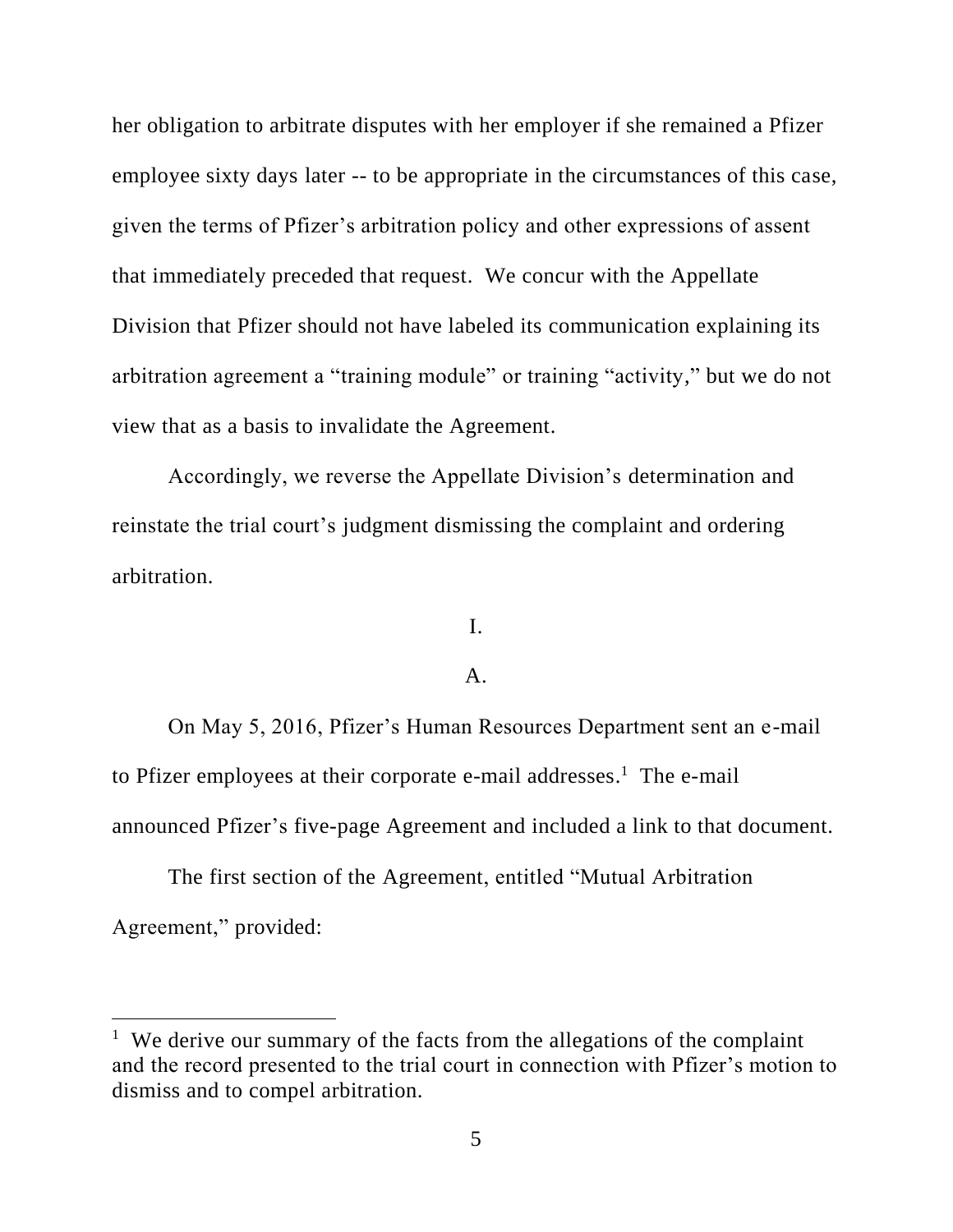Except as expressly set forth in section 3, titled, "Claims Not Covered by this Agreement," all disputes, claims, complaints, or controversies ("Claims") that you have now or at any time in the future may have against Pfizer and/or any of its parents, subsidiaries, affiliates, predecessors, successors, assigns, current and former officers, directors, employees, and/or those acting as an agent of the Company (which make up the definition of "Company"), or that the Company has now or at any time in the future may have against you, including claims relating to breach of contract, tort claims, wrongful discharge, discrimination and/or harassment claims, retaliation claims, claims for overtime, wages, leaves, paid time off, sick days, compensation, penalties or restitution, including but not limited to claims under the Fair Labor Standards Act ("FLSA"), Title VII of the Civil Rights Act of 1964 ("Title VII"), the Age Discrimination in Employment Act ("ADEA"), the Worker Adjustment and Retraining Notification Act ("WARN"), the Equal Pay Act ("EPA"), the Americans with Disabilities Act ("ADA"), the Family and Medical Leave Act ("FMLA"), and any other claim under any federal, state, or local statute, constitution, regulation, rule, ordinance, or common law, arising out of and/or directly or indirectly related to your application for employment with the Company, and/or your employment with the Company, and/or termination of your employment with the Company (collectively "Covered Claims"), are subject to arbitration pursuant to the terms of this Agreement and will be resolved by arbitration and NOT by a court or jury. THE PARTIES HEREBY FOREVER WAIVE AND GIVE UP THE RIGHT TO HAVE A JUDGE OR JURY DECIDE ANY COVERED CLAIMS. Either party to this Agreement may make application to a court for temporary or preliminary injunctive relief in aid of arbitration or for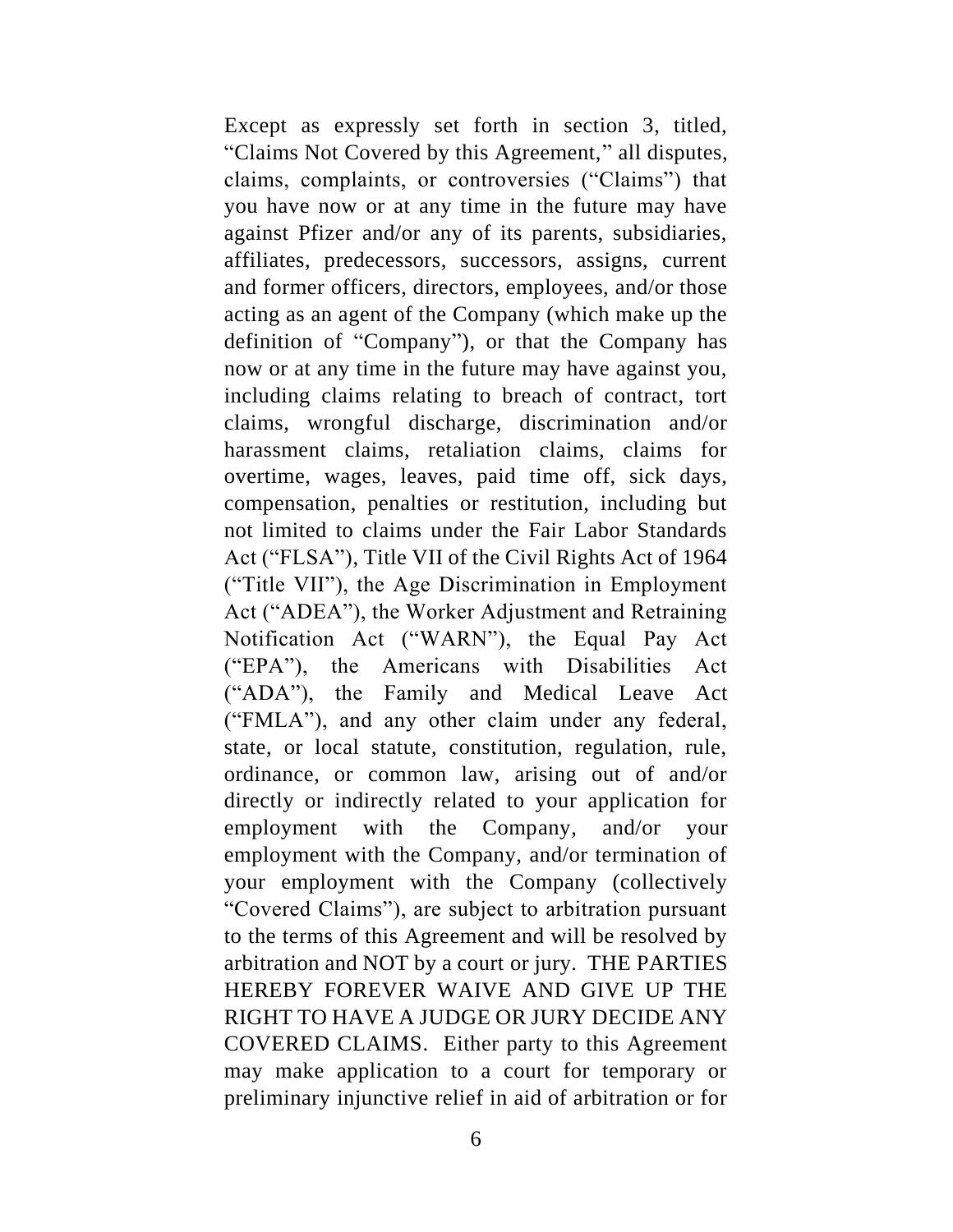the maintenance of the status quo pending arbitration, if the award to which the party may be entitled may be rendered ineffectual without such relief.

The following language appeared in bold font on the final page of the

Agreement:

You understand that your acknowledgement of this Agreement is not required for the Agreement to be enforced. If you begin or continue working for the Company sixty (60) days after receipt of this Agreement, even without acknowledging this Agreement, this Agreement will be effective, and you will be deemed to have consented to, ratified and accepted this Agreement through your acceptance of and/or continued employment with the Company.

The May 5, 2016 e-mail stated that under the Agreement, "both

colleagues and Pfizer agree that arbitration will replace state and federal courts

as the place where certain employment disputes are ultimately decided," and

that "arbitrators will resolve the disputes, rather than judges or juries." It also

included a link to a document entitled "Mutual Arbitration and Class Waiver

Agreement FAQs," which listed "Frequently Asked Questions," including:

4. Do I have to agree to this?

The Arbitration Agreement is a condition of continued employment with the Company. If you begin or continue working for the Company sixty (60) days after receipt of this Agreement, it will be a contractual agreement that binds both you and the Company.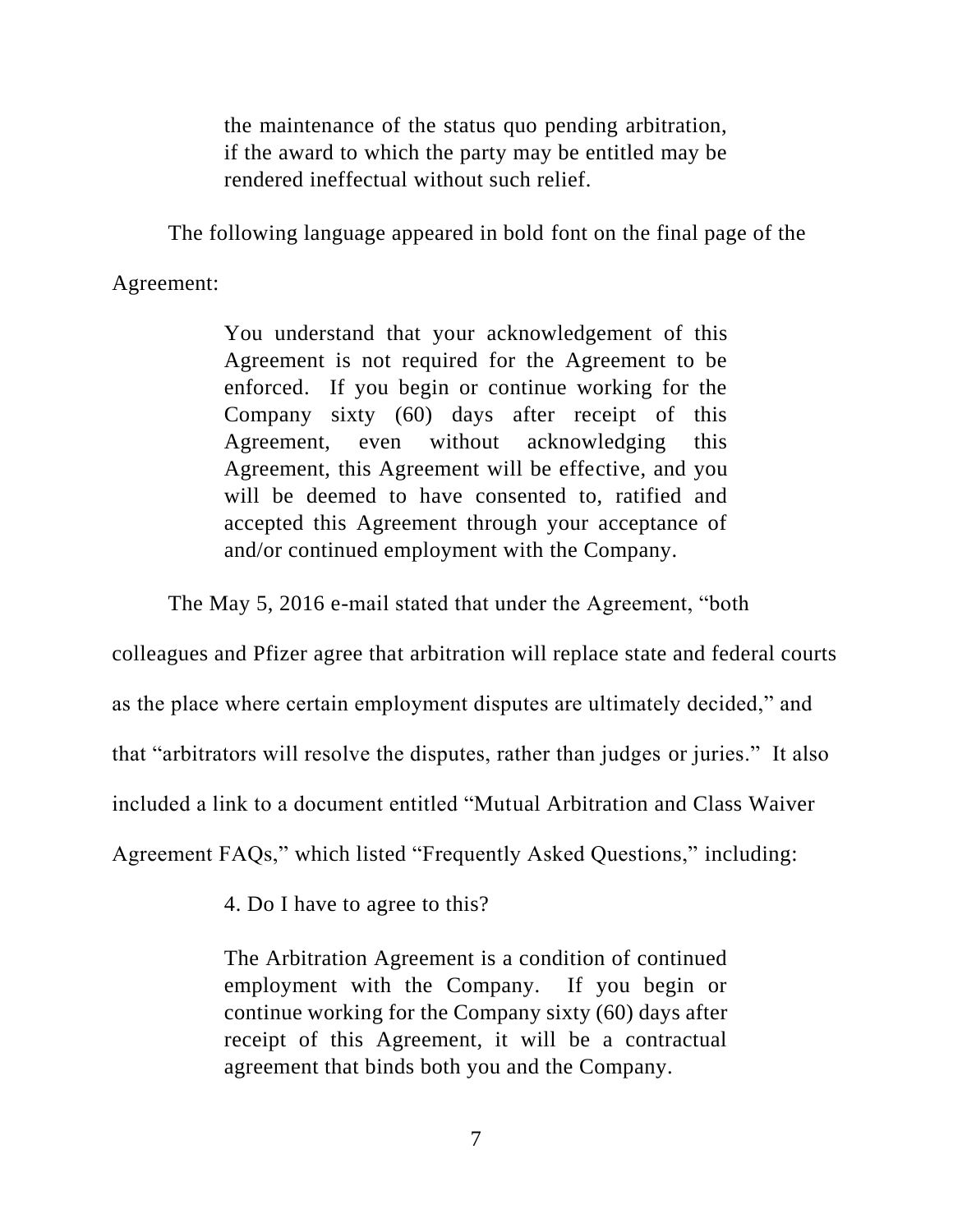5. Can I change any parts of the agreement that I do not like?

No, you cannot change any of the terms of the Arbitration Agreement.

6. Do I give up any rights under the Arbitration Agreement?

Please review the Arbitration Agreement carefully to fully understand its terms and conditions. By agreeing to the Arbitration Agreement through continuing your employment with Pfizer, you are giving up the right to bring employment-related claims covered by the Agreement against Pfizer in a court of law. Instead, you are agreeing to arbitrate those claims before a neutral arbitrator. You are also agreeing to bring those claims on an individual basis and not on a class action, collective action, or representative action basis. Pfizer is also giving up the right to bring employment-related claims covered by the Agreement against you in court and is agreeing to bring any such claims on an individual basis in arbitration.

The "FAQs" document informed employees that Pfizer "cannot provide

you with legal advice about the legal impact" of the Agreement. It stated that

Pfizer encouraged any employee who had "legal questions" about the

Agreement "to speak to [his or her] own attorney." The "FAQs" document

also explained the details of the arbitration proceedings contemplated by the

Agreement.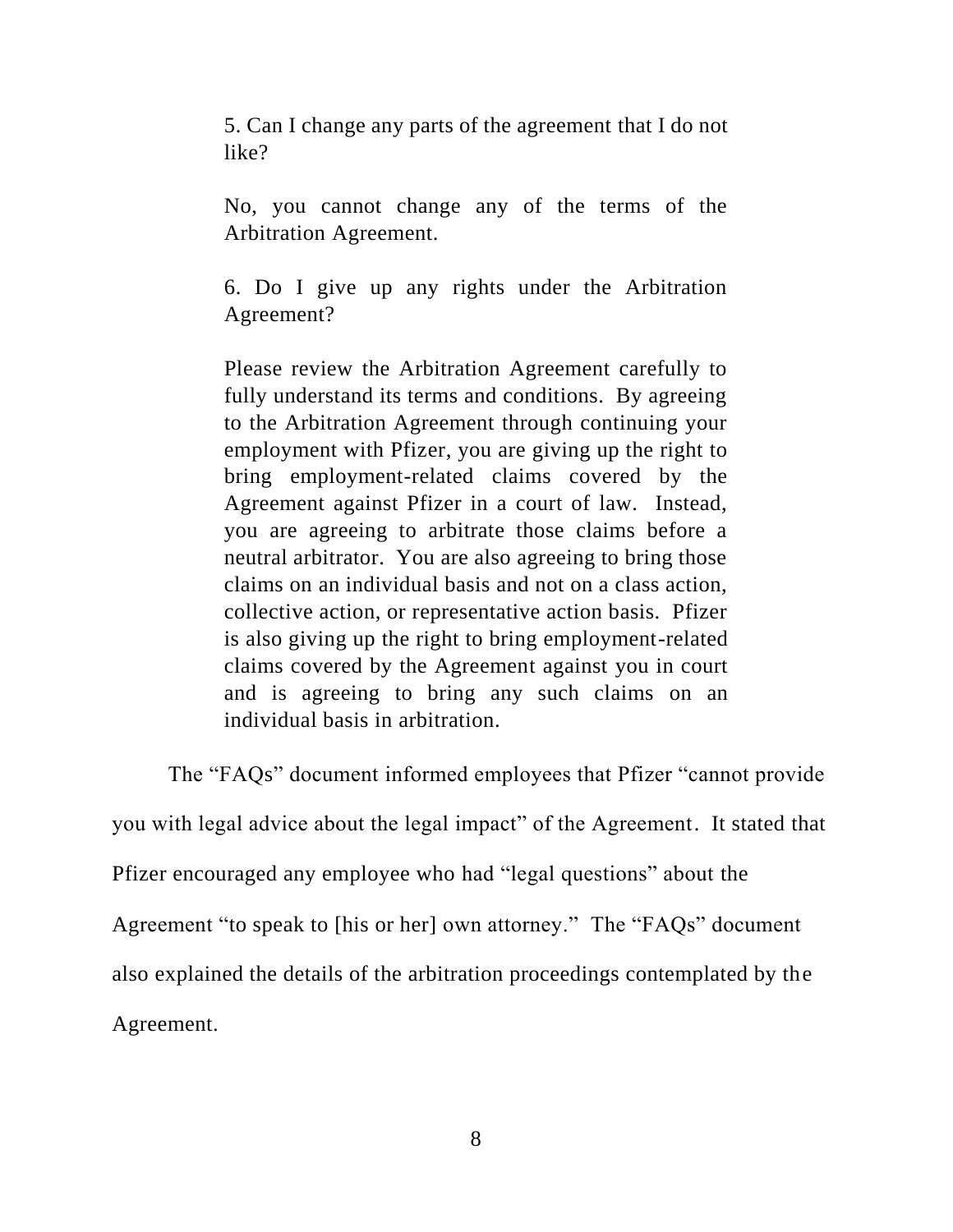On May 5 and 6, 2016, as part of Pfizer's "Power2Learn" module-based training program, Pfizer sent a second e-mail to approximately 28,540 Pfizer employees at their Pfizer e-mail addresses. In that e-mail, Pfizer advised each employee that he or she had been "assigned the activity, Mutual Arbitration and Class Waiver Agreement and Acknowledgment." The e-mail stated that the employee had been assigned the training "activity" because "[a]s a condition of your employment with Pfizer, you and Pfizer agree to individual arbitration as the exclusive means of resolving certain disputes relating to your employment." The e-mail added "[t]his agreement is contained in the Mutual Arbitration and Class Waiver Agreement. It is important that you are aware of the terms of this Agreement."

In its second e-mail, Pfizer informed the employees that the due date for completing the "activity" was July 4, 2016, the date on which the Agreement would become effective.

The e-mail included a link by which the employee would launch the "Mutual Arbitration and Class Waiver Agreement" module, choose to proceed in English or Spanish, and review the module.

The module consisted of four slides. The first slide stated:

As a condition of your employment with Pfizer, you and Pfizer agree to individual arbitration as the exclusive means of resolving certain disputes relating to your employment. This agreement is contained in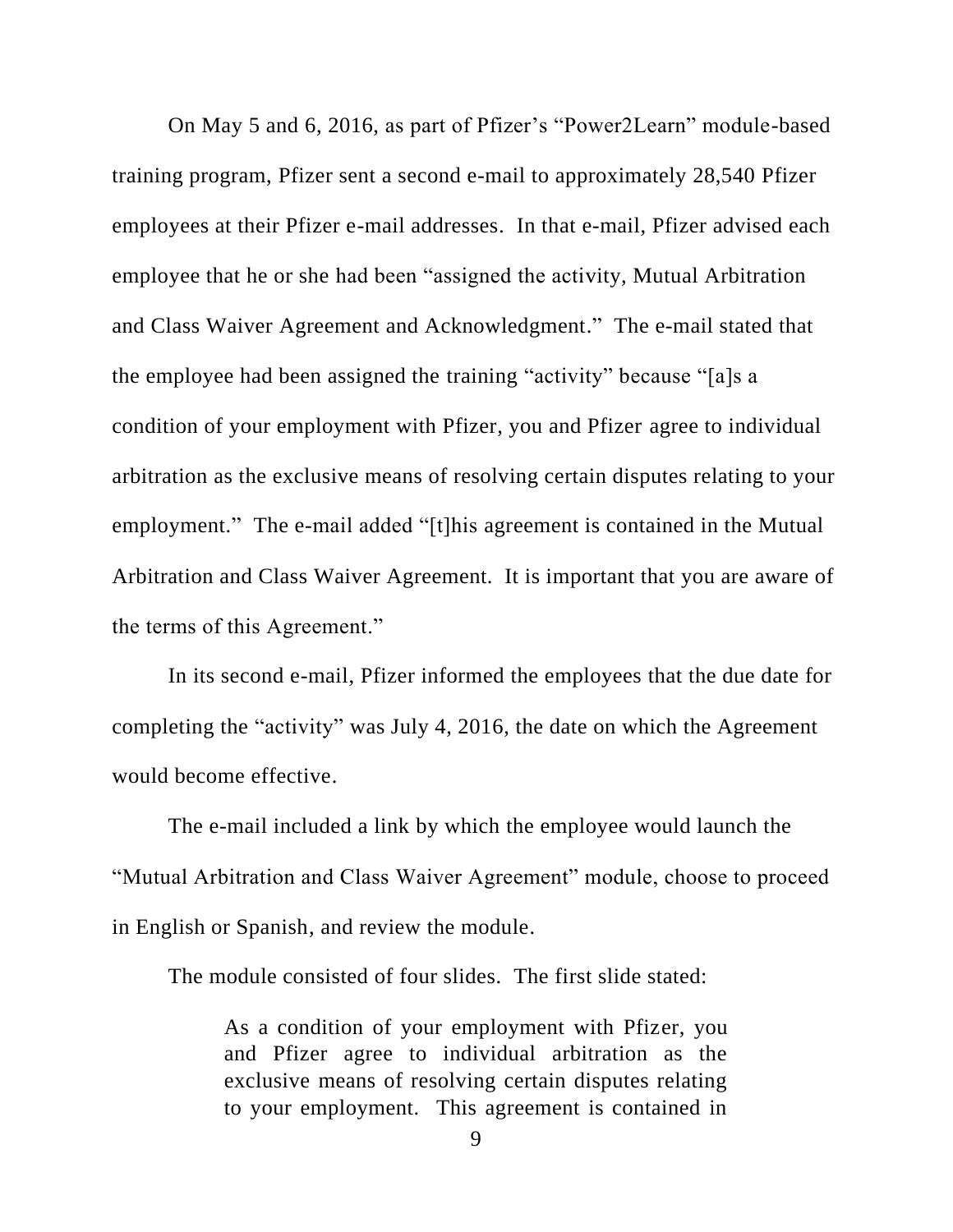the Mutual Arbitration and Class Waiver Agreement. It is important that you are aware of the terms of this Agreement.

The next page contains the Mutual Arbitration and Class Waiver Agreement. You will be able to review and print the Agreement. You will then be asked to acknowledge your receipt of the Agreement.

The second slide instructed the employee to "[c]lick the 'Resources' tab

in the upper-right corner to review the Agreement" and identified that tab with

an arrow. The slide instructed that after opening the "Resources" tab, the

employee "may print the Agreement and retain for your records." It instructed

that after reviewing the Agreement, the employee should "close the window to

return to this page."

The third slide stated:

I understand that I must agree to the Mutual Arbitration and Class Waiver Agreement as a condition of my employment. Even if I do not click here, if I begin or continue working for the Company sixty (60) days after receipt of this Agreement, even without acknowledging this Agreement, this Agreement will be effective, and I will be deemed to have consented to, ratified and accepted this Agreement through my acceptance of and/or continued employment with the Company.

Just below the language set forth above, a box with an arrow pointing upward to that language instructed the employee to "CLICK HERE to acknowledge."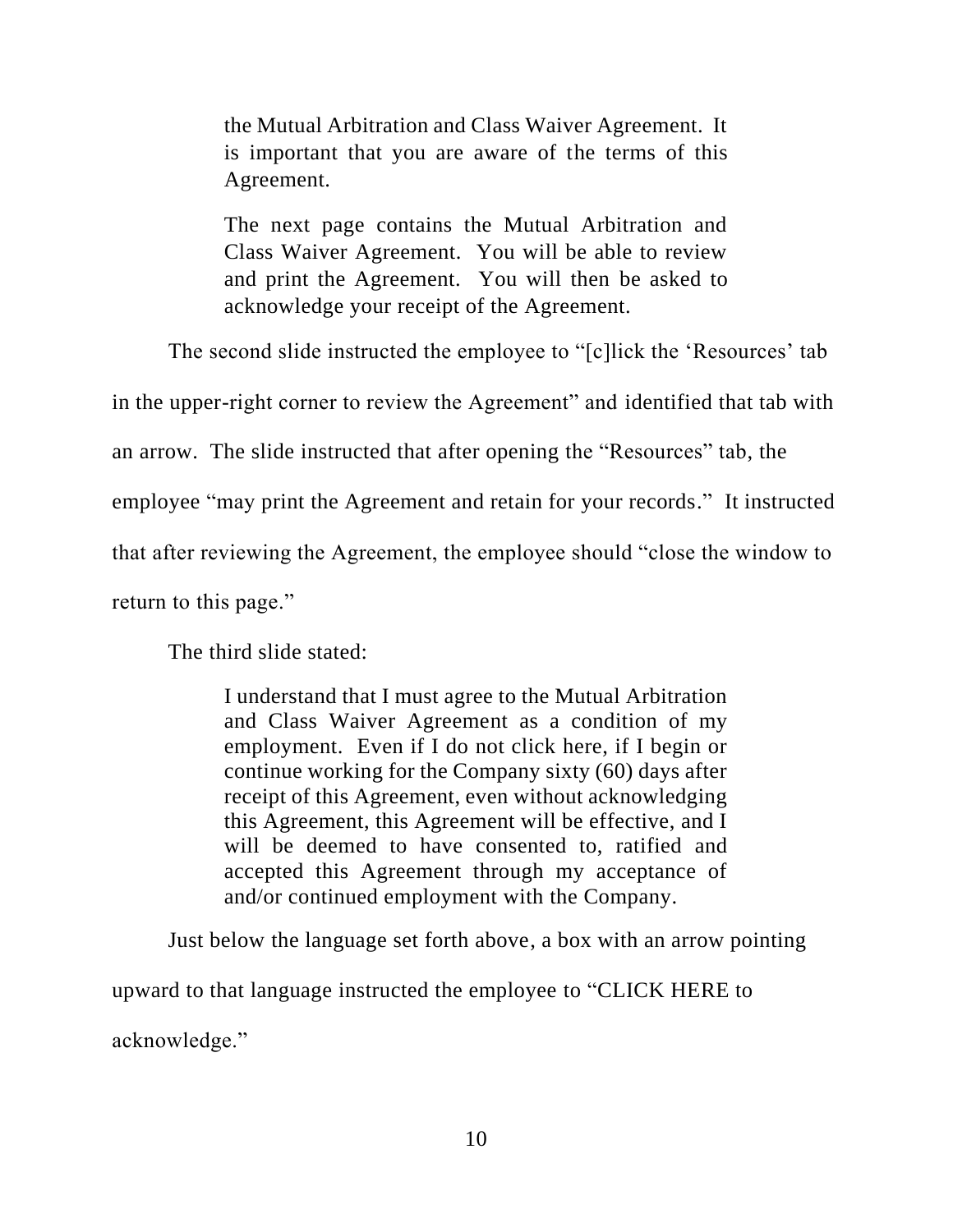The fourth slide thanked the employee "for reviewing the Mutual Arbitration and Class Waiver Agreement." It provided an e-mail address for the employee to use if he or she had questions about the Agreement and instructed the employee to "[c]lick 'Exit' to exit this course."

### B.

In 2012, Pfizer hired Skuse to work as a flight attendant in its corporate aviation operations, based at its aviation facility in West Trenton.

Skuse was an active Pfizer employee on May 5 and 6, 2016, when Pfizer sent its two e-mails to employees announcing its arbitration Agreement. Pfizer's records indicate that Skuse received both e-mails. On June 9, 2016, Pfizer sent Skuse an e-mail confirming that she had completed the Mutual Arbitration and Class Waiver Agreement training module at 7:33 p.m. on that date.

The dispute that gave rise to this action concerned Pfizer's policy requiring its corporate aviation flight attendants to be vaccinated for yellow fever. Skuse, a practicing Buddhist who has adhered to a vegan diet all her adult life, refused the yellow fever vaccine on the ground that it contained animal products. She states that during the first five years of her employment at Pfizer, she was never asked or pressured to be vaccinated for yellow fever.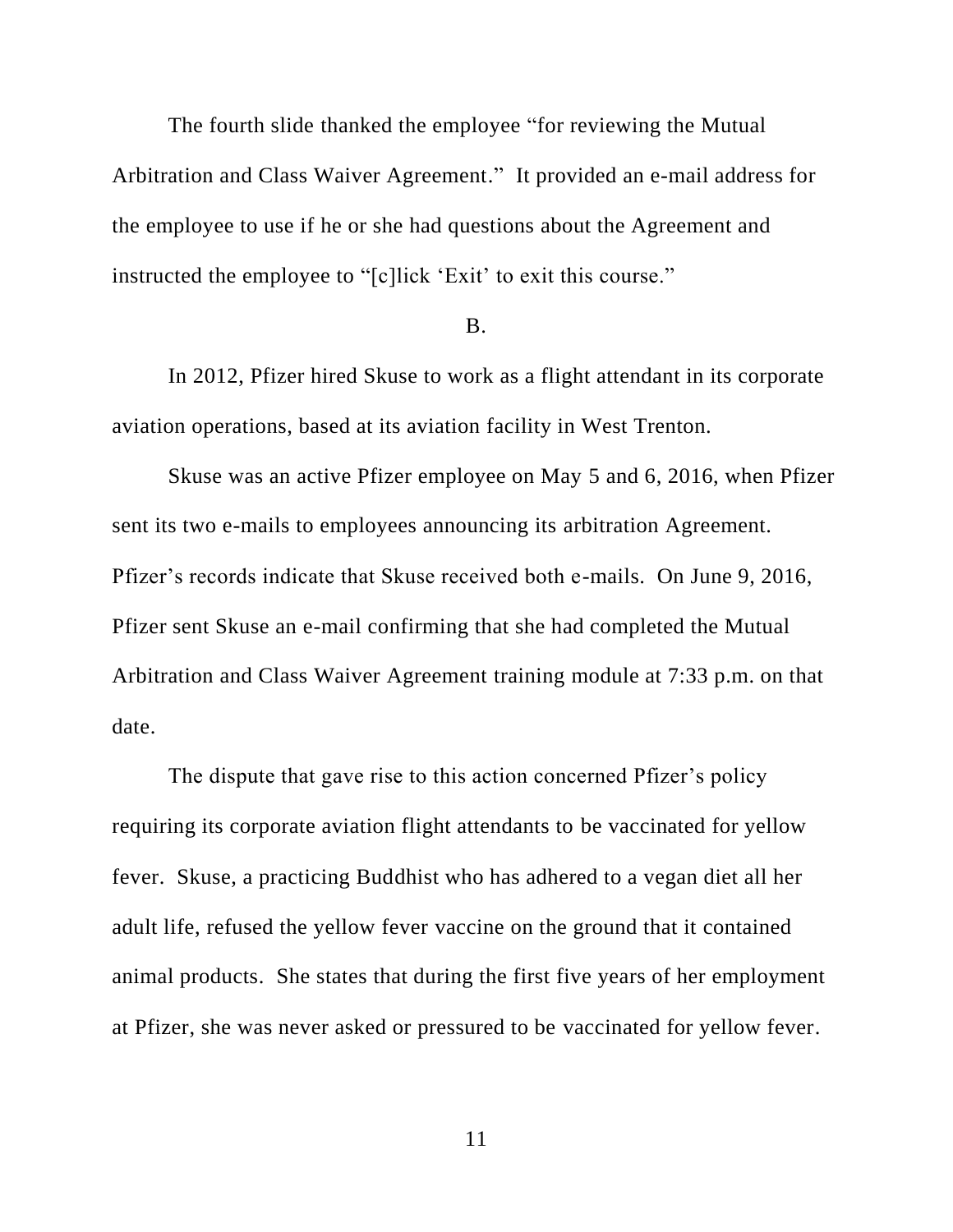According to Skuse, in April 2017, the two managers to whom she reported gave her "an ultimatum to receive the yellow fever vaccination" within thirty days "or be terminated." She asserts that her managers ignored a letter from her doctor and her requests for exemptions from the vaccination requirement on religious and medical grounds, and that they persistently pressured her to be vaccinated or be terminated, prompting her to have a "breakdown from all of the threats."

Skuse contends that she was granted medical leave but was not permitted to return to work at the conclusion of that leave, and that Pfizer refused to reasonably accommodate her request to be exempted from the vaccination requirement.

On August 11, 2017, Pfizer terminated Skuse's employment.

#### II.

## A.

Skuse filed a complaint against Pfizer, the two managers to whom she reported and a Pfizer human resources executive. Skuse alleged that Pfizer and the individual defendants violated the LAD by terminating her employment because of her religious objection to being vaccinated for yellow fever. She demanded compensatory and punitive damages, attorneys' fees, and other relief.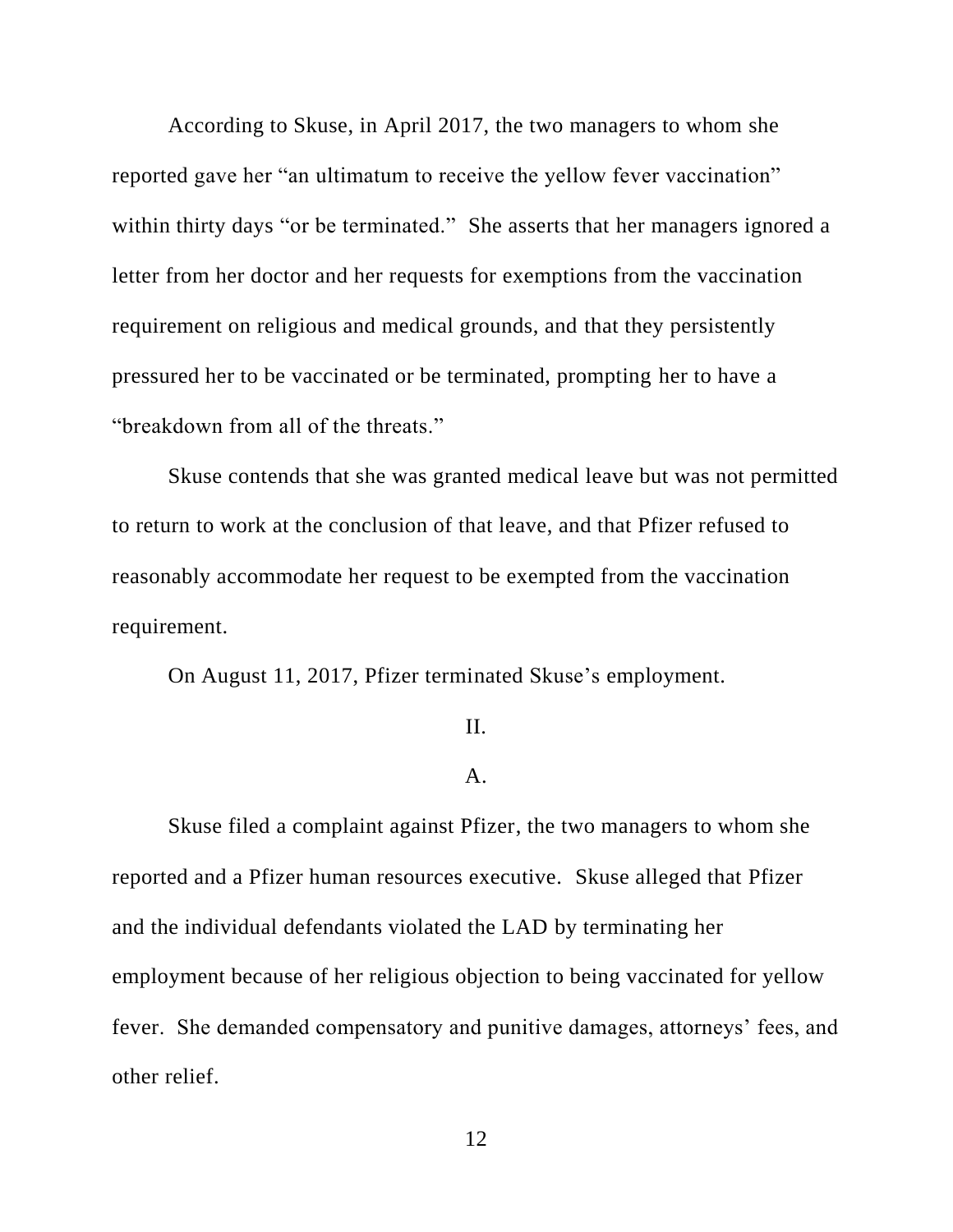Invoking the Federal Arbitration Act (FAA), 9 U.S.C. §§ 1 to 16, and the New Jersey Arbitration Act (NJAA), N.J.S.A. 2A:23B-1 to -36, Pfizer and the individual defendants moved to dismiss the complaint and to compel arbitration.

Skuse opposed the motion, contending that she was not bound by Pfizer's Agreement. She asked the court to assume for purposes of the motion that she "got the email and that she saw the screen that said, I acknowledge receipt of this policy." Skuse argued, however, that in Pfizer's communications on May 5 and 6, 2016, she was asked only to acknowledge the Agreement, not to assent to it, and that she never agreed to arbitrate her claims.

Citing the FAA and the NJAA, the trial court granted the motion filed by Pfizer and the individual defendants. The court noted that it was undisputed that the Agreement covered Skuse's LAD claims and that, if the Agreement were held to be binding, the claims would be subject to arbitration. The trial court concluded that Skuse assented to the Mutual Arbitration and Class Waiver Agreement module by clicking the "acknowledge" box that appeared on the module's third slide. Citing Jaworski v. Ernst & Young U.S. LLP, 441 N.J. Super. 464 (App. Div. 2015), the court found that Skuse's continued employment after the effective date of Pfizer's arbitration policy constituted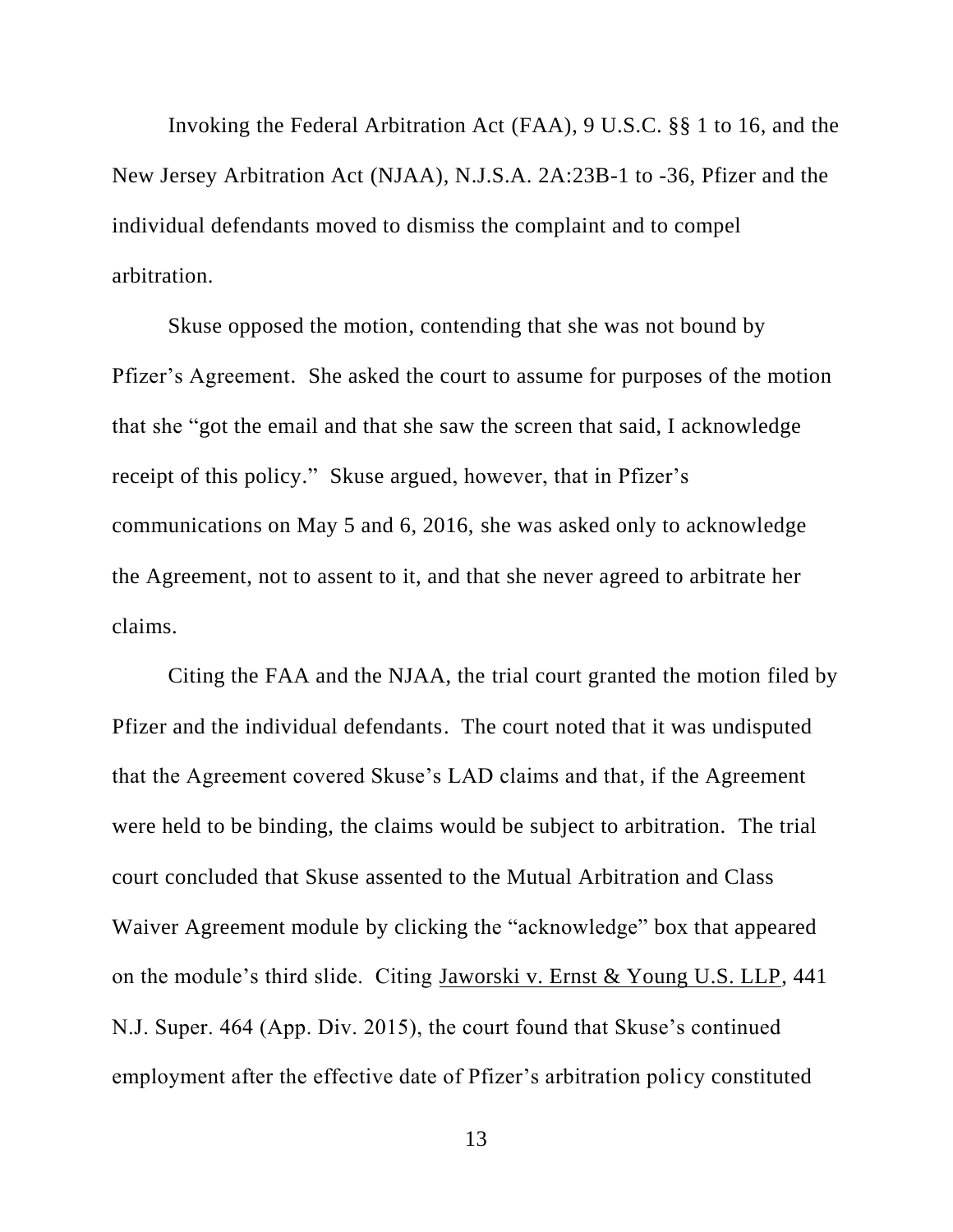assent to arbitration in accordance with Pfizer's Agreement. Accordingly, the trial court dismissed Skuse's complaint and directed her to proceed to arbitration in accordance with the Agreement.

#### B.

Skuse appealed the trial court's judgment. The Appellate Division granted amicus curiae status to the National Employment Lawyers Association of New Jersey, the Employers Association of New Jersey, and the New Jersey Civil Justice Institute. Skuse, 457 N.J. Super. at 551.

The Appellate Division observed that under United States Supreme Court jurisprudence applying the FAA, state-law contract principles govern contract formation in a dispute over the arbitrability of a claim. Id. at 552 (citing AT&T Mobility LLC v. Concepcion, 563 U.S. 333, 339 (2011)). The court recognized Leodori v. CIGNA Corp., 175 N.J. 293 (2003), as the state law "guiding precedent" on mutual assent and knowing and voluntary waiver of rights in arbitration agreements between employers and employees. Id. at 552-53.

The Appellate Division noted a distinction between Leodori, in which the employer sought but did not obtain the employee's physical signature on an "agreement" form, and this matter, in which the employer used a computer training module "to communicate and impose the terms of its mandatory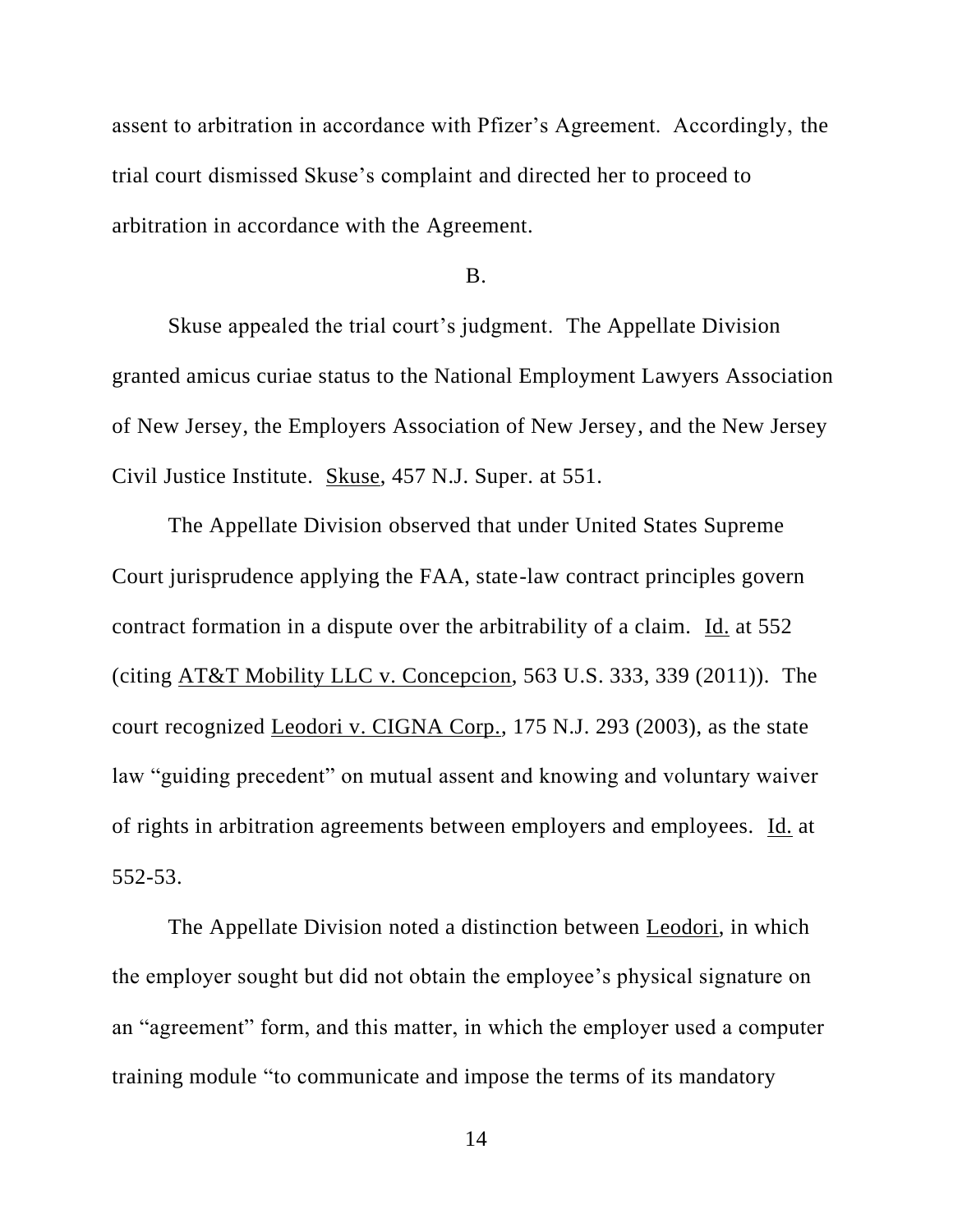arbitration policy." Id. at 555. It concluded, however, that like the arbitration agreement in Leodori, the arbitration agreement in this case was not agreed to and was thus unenforceable. Id. at 555-61. The Appellate Division viewed "the wording and method of Pfizer's training module" to be "inadequate to substantiate an employee's knowing and unmistakable assent to arbitrate and waive his or her rights of access to the courts." Id. at 561. It therefore reversed the trial court's judgment. Ibid.

# $C<sub>c</sub>$

We granted Pfizer's petition for certification. 238 N.J. 374 (2019). We also granted amicus curiae status to the New Jersey Association for Justice, the New Jersey Business & Industry Association, the Commerce and Industry Association of New Jersey, the New Jersey Chamber of Commerce, and the Chamber of Commerce of the United States of America. The National Employment Lawyers Association of New Jersey, the Employers Association of New Jersey, and the New Jersey Civil Justice Institute continue to participate as amici curiae.

# III.

# A.

Pfizer and the individual defendants argue that the trial court properly enforced a valid and binding arbitration agreement between it and its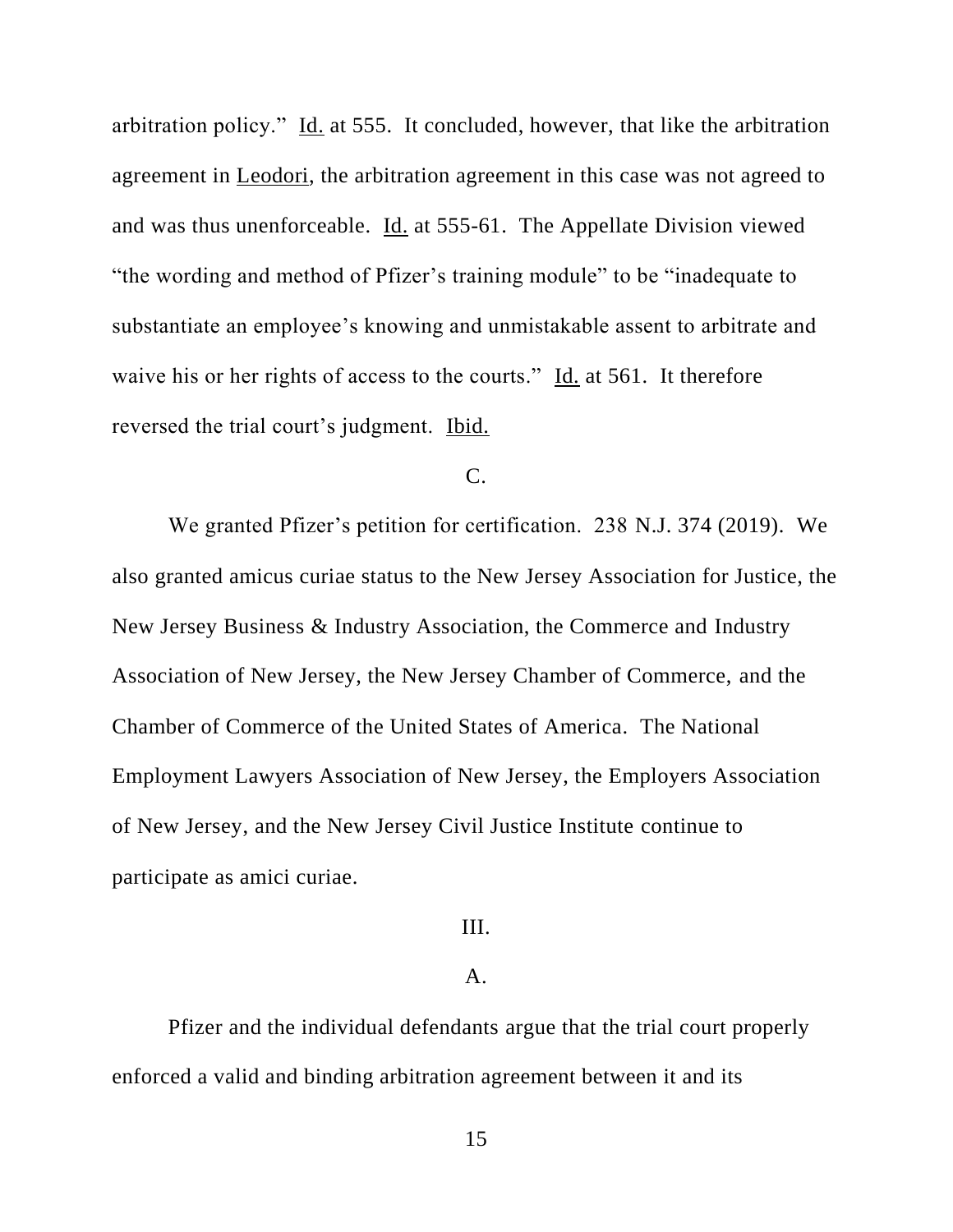employee, Skuse. They cite Pfizer's announcement of its arbitration policy in its May 5 and 6, 2016 e-mails, which provided a link to that Agreement. Pfizer and the individual defendants assert that when Skuse "acknowledged" the Agreement, she agreed to be bound by that Agreement, and that even if Skuse's completion of the module was not sufficient to bind her to the Agreement's terms, her continued employment for thirteen months thereafter unambiguously effected a waiver of her rights. They argue that any heightened standard imposed by New Jersey law for the waiver of rights in the employment arbitration setting would diverge from the requirements imposed by state law on other types of contracts, thus contravening the FAA as applied in Kindred Nursing Centers Ltd. Partnership v. Clark, 581 U.S.\_\_\_, 137 S. Ct. 1421 (2017).

### B.

Skuse contends that the Appellate Division properly reversed the trial court's determination. She states that New Jersey case law treats arbitration contracts as it treats any other contract and that, accordingly, this appeal does not implicate Kindred Nursing. Skuse argues that Pfizer did not ask her to "agree" to the Agreement, but only to acknowledge that she received the Agreement. To Skuse, that acknowledgement does not satisfy the standard prescribed by this Court in Leodori.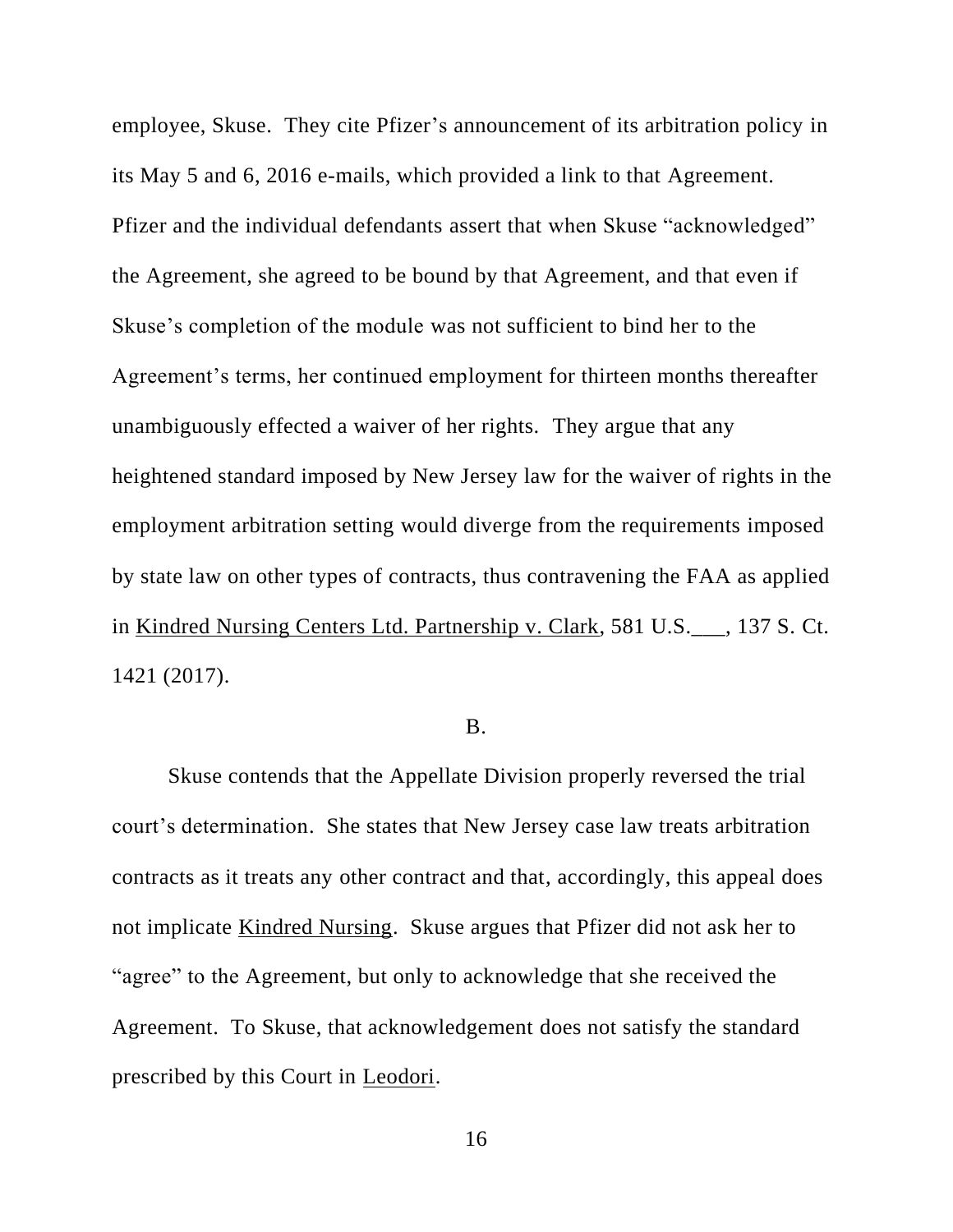Skuse asserts that Pfizer's notice to her that she would be "deemed to have consented to, ratified and accepted this Agreement through [her] acceptance of and/or continued employment with the Company" was likewise inadequate to express her individual assent to that Agreement. She urges that we hold that in the absence of an unambiguous agreement to arbitration, it is her subjective intent, not her assumed intent, that governs.

# C.

Amici curiae New Jersey Business & Industry Association, Commerce and Industry Association of New Jersey, New Jersey Chamber of Commerce, Chamber of Commerce of the United States of America, Employers Association of New Jersey, and the New Jersey Civil Justice Institute urge that we reverse the Appellate Division's judgment. Amici assert that to the extent that state law would impose a more exacting test for assent in an arbitration dispute than it does in other contractual settings, it would run afoul of the FAA and the Supreme Court's decision in Kindred Nursing. Amici contend that under state contract law principles, Skuse assented to Pfizer's Agreement when she clicked the box "acknowledging" her agreement and elected to remain employed after the effective date of Pfizer's arbitration policy.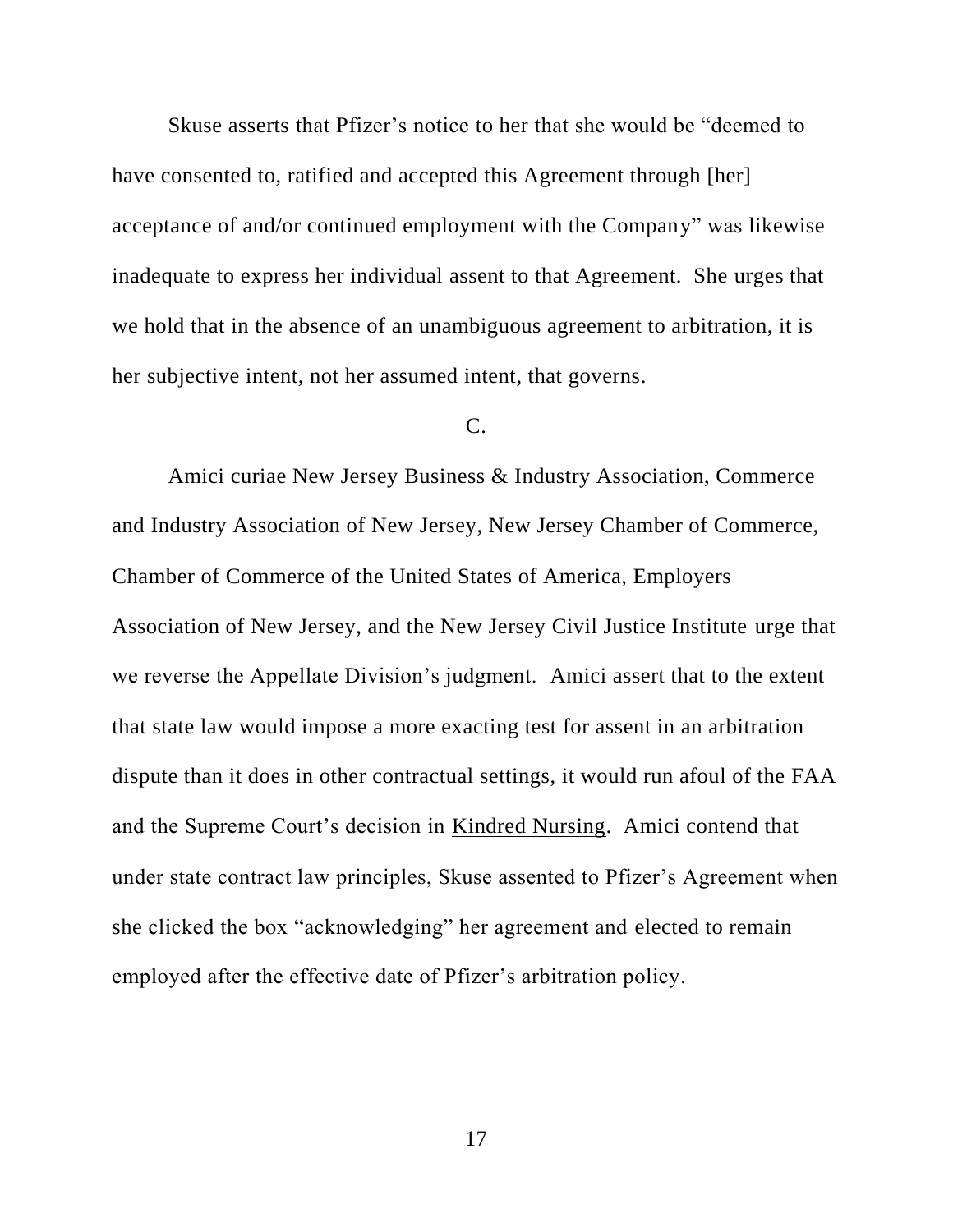Amici curiae National Employment Lawyers Association of New Jersey and New Jersey Association for Justice argue that the Appellate Division decision should be affirmed. Amici assert that Pfizer failed to demonstrate Skuse's assent to its Agreement because she did nothing more than receive and acknowledge that Agreement. They contend that the communications between Pfizer and Skuse do not satisfy the contractual formation principles applied to all agreements under New Jersey law.

# IV.

### A.

"Whether a contractual arbitration provision is enforceable is a question of law, and we need not defer to the interpretative analysis of the trial or appellate courts unless we find it persuasive." Kernahan v. Home Warranty Adm'r of Fla., Inc., 236 N.J. 301, 316 (2019). We review de novo the trial court's determination that Skuse's claims are subject to arbitration. See ibid.; Atalese v. U.S. Legal Servs. Grp., L.P., 219 N.J. 430, 445-46 (2014).

#### B.

The FAA and the NJAA "enunciate federal and state policies favoring arbitration." Atalese, 219 N.J. at 440; see also Concepcion, 563 U.S. at 339, 346 (noting section 2 of the FAA reflects "a liberal federal policy favoring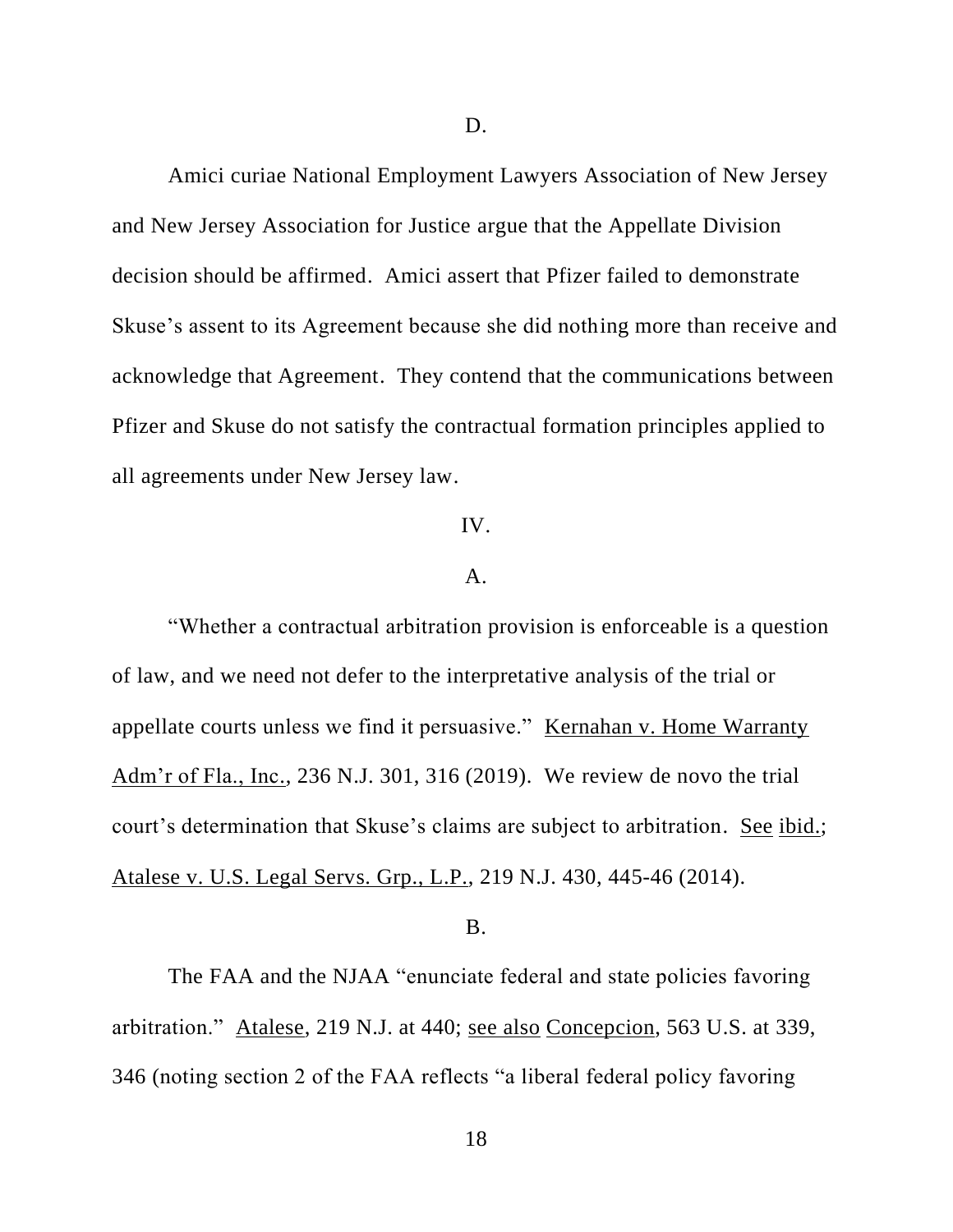arbitration" and "the fundamental principle that arbitration is a matter of contract" (internal quotation marks and citations omitted)); Martindale v. Sandvik, Inc., 173 N.J. 76, 92 (2002) (recognizing "the affirmative policy of this State, both legislative and judicial, favors arbitration as a mechanism for resolving disputes").

Pursuant to the FAA, courts must "place arbitration agreements 'on equal footing with all other contracts." Kindred Nursing, 137 S. Ct. at 1424 (quoting DIRECTV, Inc. v. Imburgia, 577 U.S. \_\_\_, 136 S. Ct. 463, 468 (2015)); see also Arafa v. Health Express Corp.,  $\_\_$  N.J.  $\_\_$ ,  $\_\_$  (2020) (slip op. at 18) (noting in the FAA, "Congress intended to place arbitration agreements upon the same footing as other contracts" (internal quotation marks omitted) (quoting Goffe v. Foulke Mgmt. Corp., 238 N.J. 191, 208 (2019)). Thus, a state may not "subject an arbitration agreement to more burdensome requirements than those governing the formation of other contracts." Leodori, 175 N.J. at 302. "An arbitration clause cannot be invalidated by state-law 'defenses that apply only to arbitration or that derive their meaning from the fact that an agreement to arbitrate is at issue.'" Atalese, 219 N.J. at 441 (quoting Concepcion, 563 U.S. at 339).

Notwithstanding the FAA's preemptive effect, federal law "specifically permits states to regulate contracts, including contracts containing arbitration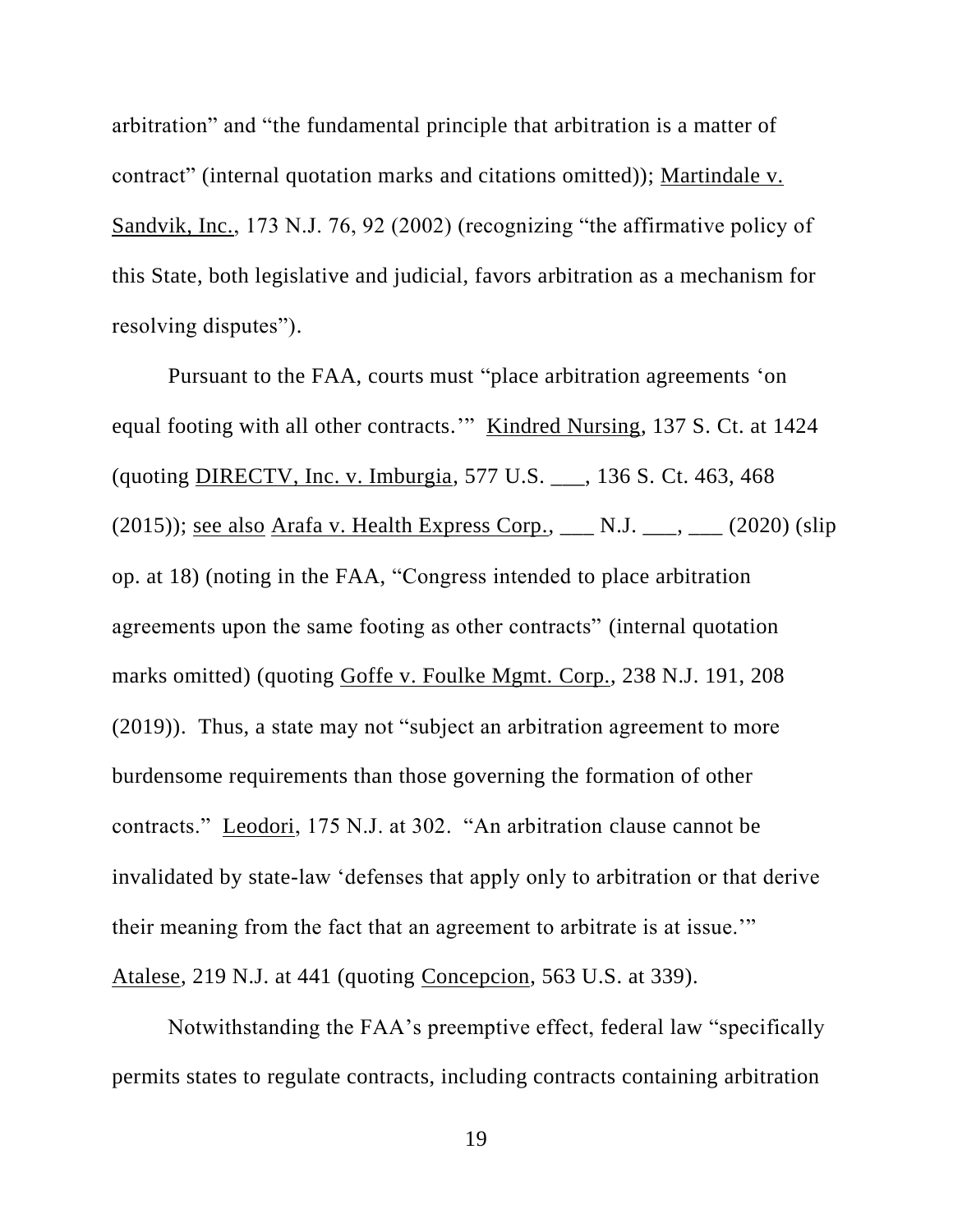agreements under general contract principles." Martindale, 173 N.J. at 85. New Jersey may "regulate agreements, including those that relate to arbitration, by applying its contract-law principles that are relevant in a given case." Leodori, 175 N.J. at 302. Accordingly, we look to state-law principles generally applicable to contracts involving the waiver of rights as the governing law in this appeal. Atalese, 219 N.J. at 441.

# V.

### A.

Guided by contract principles stated in our case law, we determine whether Skuse assented to the arbitration of her LAD claims.

In that inquiry, we first determine whether the terms of the Agreement itself and the language appearing in Pfizer's explanatory materials satisfy New Jersey's state law standard governing contractual waiver of rights. We next consider whether the Appellate Division correctly concluded that the Agreement was unenforceable because Pfizer chose "an inadequate way for an employer to go about extracting its employees' agreement" to arbitrate. Skuse, 457 N.J. Super. at 542.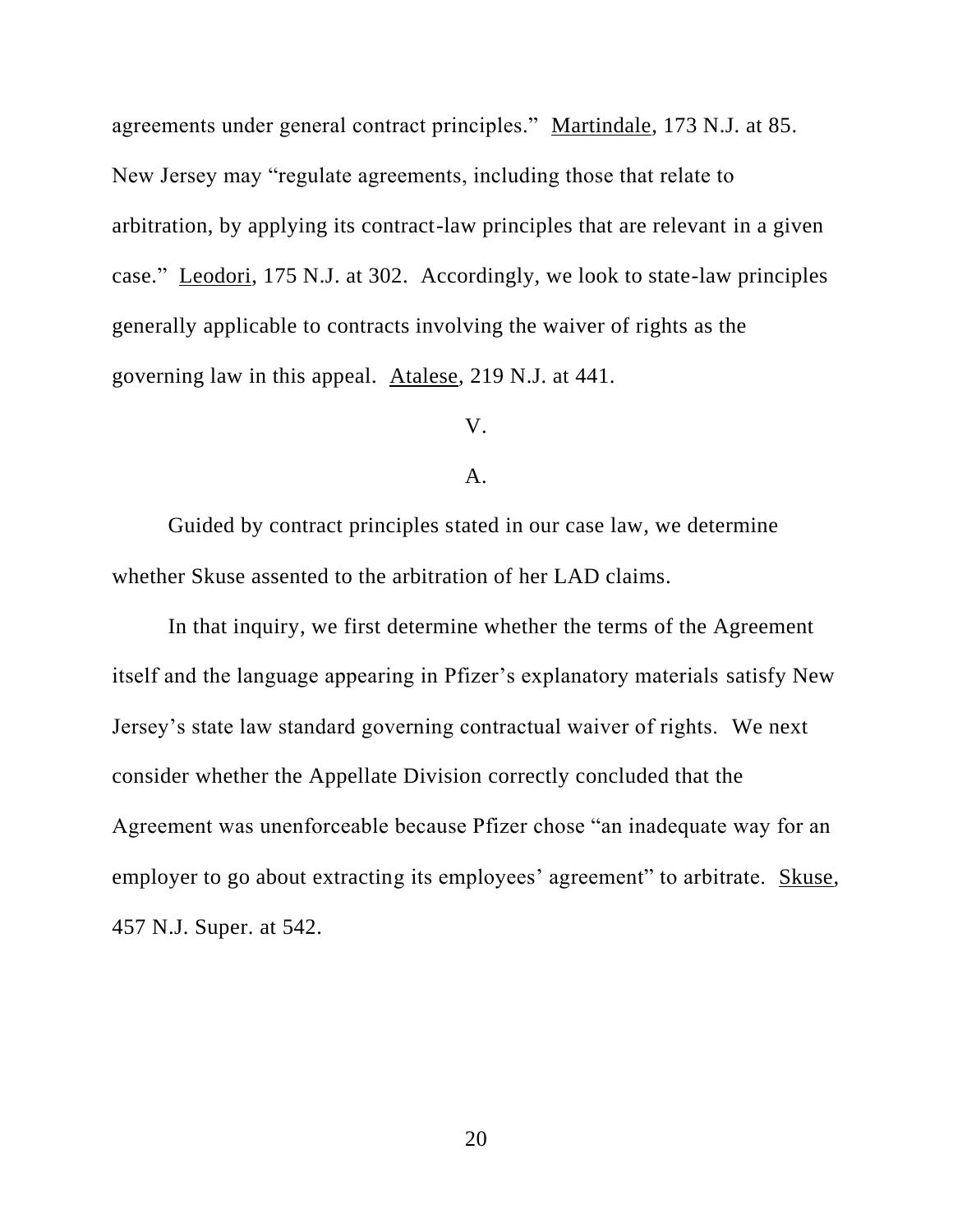B.

1.

An arbitration agreement must be the result of the parties' mutual assent, according to customary principles of state contract law. Atalese, 219 N.J. at 442. Thus, "there must be a meeting of the minds for an agreement to exist before enforcement is considered." Kernahan, 236 N.J. at 319.

For any waiver-of-rights provision to be effective, the party who gives up rights must "have full knowledge of his legal rights and intent to surrender those rights." Knorr v. Smeal, 178 N.J. 169, 177 (2003). When the waiver of rights is an agreement to arbitrate employment disputes, courts "require[] some concrete manifestation of the employee's intent as reflected in the text of the agreement itself." Leodori, 175 N.J. at 300 (quoting Garfinkel v. Morristown Obstetrics & Gynecology Assocs., P.A., 168 N.J. 124, 135 (2001)). "Our jurisprudence has stressed that when a contract contains a waiver of rights - whether in an arbitration or other clause -- the waiver 'must be clearly and unmistakably established.'" Atalese, 219 N.J. at 444 (quoting Garfinkel, 168 N.J. at 132).

In Atalese, we invalidated an arbitration clause in a consumer contract that did not explain to the consumer that by signing the agreement, she waived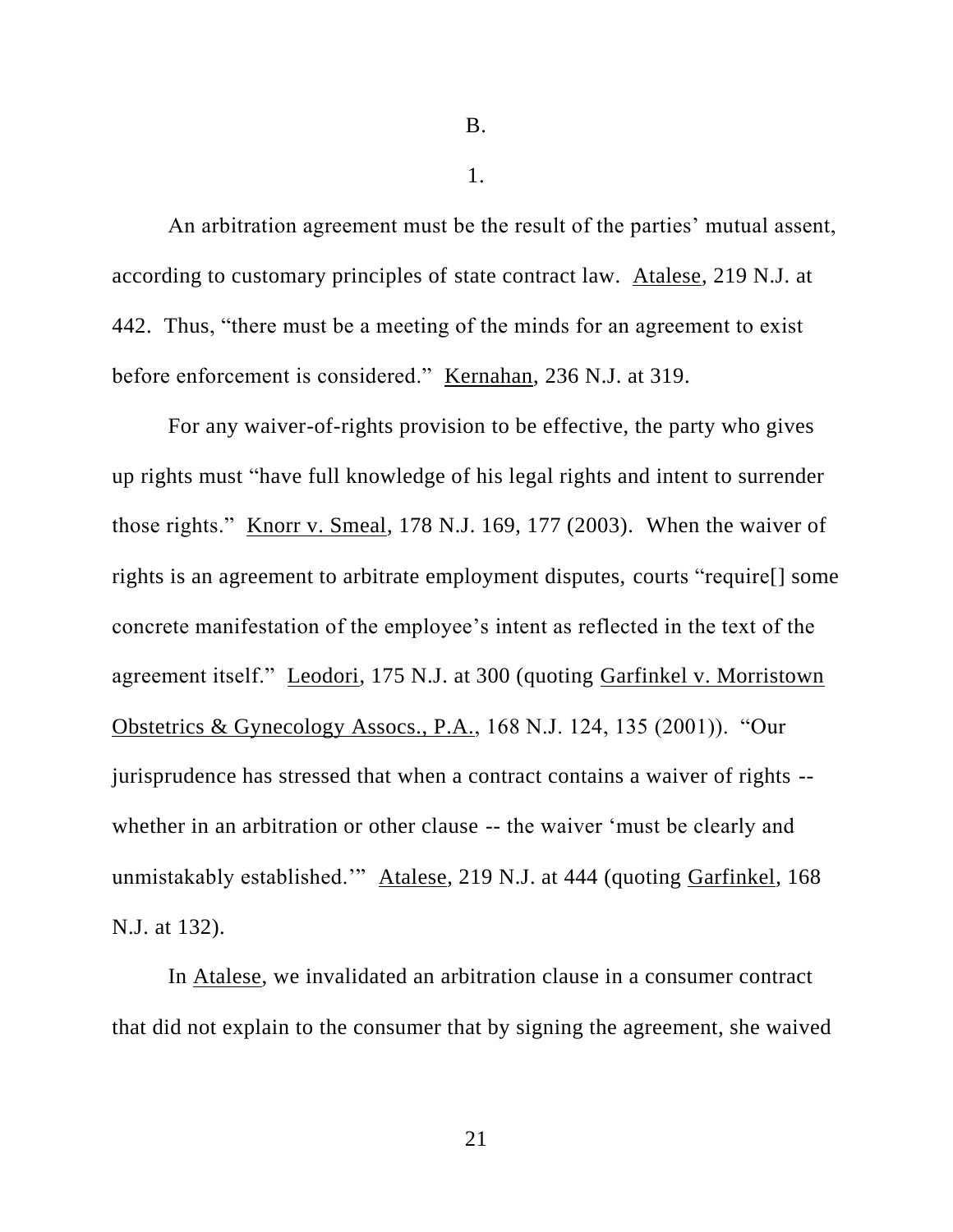her right to pursue her statutory claims in court. Id. at 445-48. We observed

that

[n]owhere in the arbitration clause is there any explanation that plaintiff is waiving her right to seek relief in court for a breach of her statutory rights. . . . The provision does not explain what arbitration is, nor does it indicate how arbitration is different from a proceeding in a court of law. Nor is it written in plain language that would be clear and understandable to the average consumer that she is waiving statutory rights. The clause here has none of the language our courts have found satisfactory in upholding arbitration provisions -- clear and unambiguous language that the plaintiff is waiving her right to sue or go to court to secure relief.

[**Id.** at 446.]

Emphasizing "that no prescribed set of words must be included in an arbitration clause to accomplish a waiver of rights," we held that an arbitration clause, "at least in some general and sufficiently broad way, must explain that the plaintiff is giving up her right to bring her claims in court or have a jury resolve the dispute." Id. at 447.

In Kernahan, we reviewed a provision in a consumer contract entitled "Mediation" that addressed two different methods of alternative dispute resolution -- arbitration and mediation -- in a contradictory and confusing manner and identified the American Arbitration Association's Commercial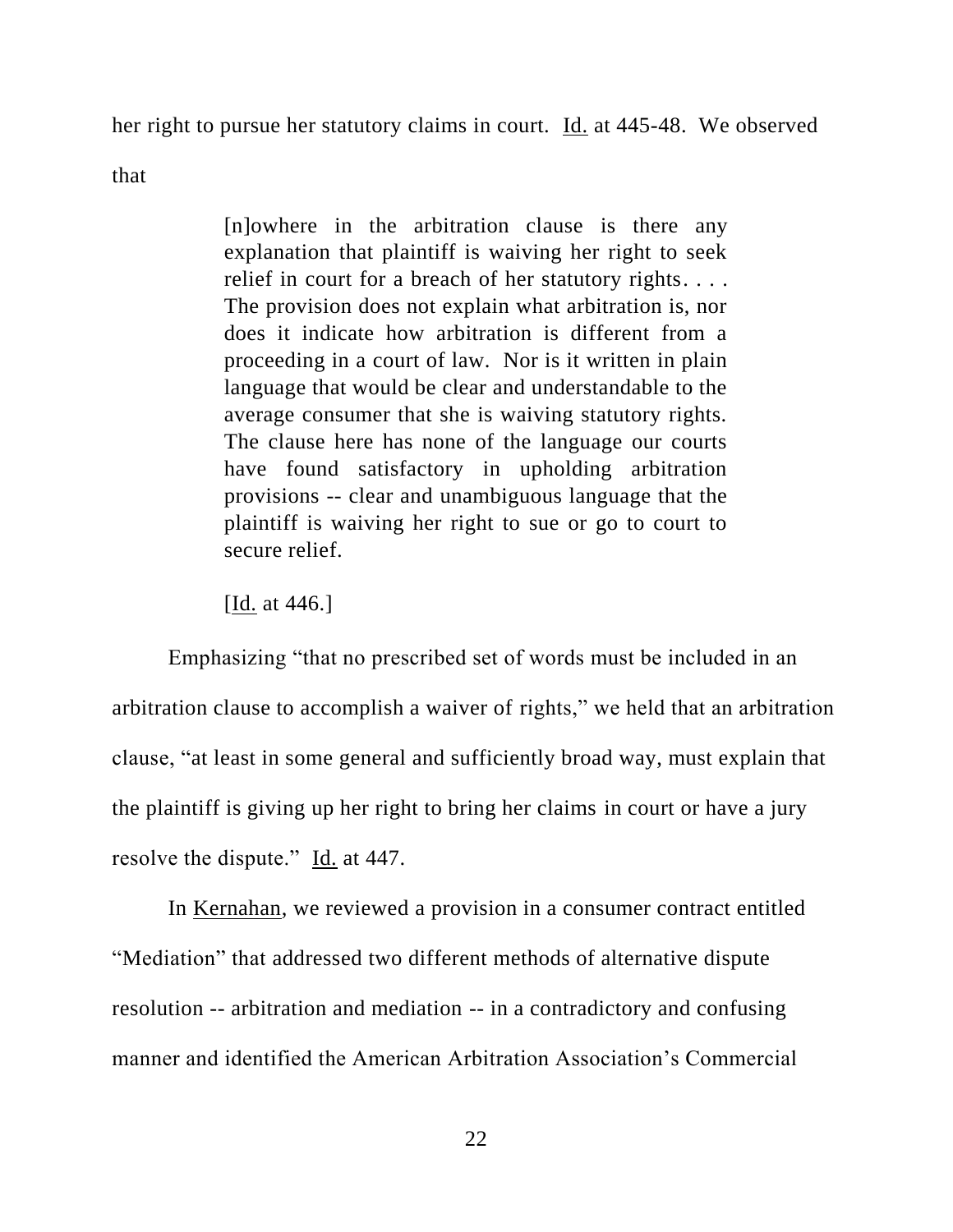Mediation Rules as the exclusive method of resolving the parties' disputes. 236 N.J. at 323-26. We held that the provision's "references to arbitration cannot be harmonized with the title of the section and the intended use of the Commercial Mediation Rules in order to give rise to an enforceable agreement to arbitrate," and that its "small typeface, confusing sentence order, and misleading caption exacerbate the lack of clarity in expression." Id. at 326. Given the "material discrepancies that call[ed] into question the essential terms of the purported agreement to arbitrate," we found that there was no mutual assent and declined to compel arbitration. Id. at 327.

Our case law thus requires that a waiver-of-rights provision be written clearly and unambiguously. Atalese, 219 N.J. at 443; Leodori, 175 N.J. at 302. In an employment setting, employees must "at least know that they have 'agree[d] to arbitrate all statutory claims arising out of the employment relationship or its termination.'" Atalese, 219 N.J. at 447 (alteration in original) (quoting Garfinkel, 168 N.J. at 135).

# 2.

Applying those principles, we conclude that Pfizer's Agreement and its related communications clearly informed Skuse that by continuing to be employed for sixty days, she would waive her right to pursue employment discrimination claims against Pfizer in court. The Agreement, the e-mails, the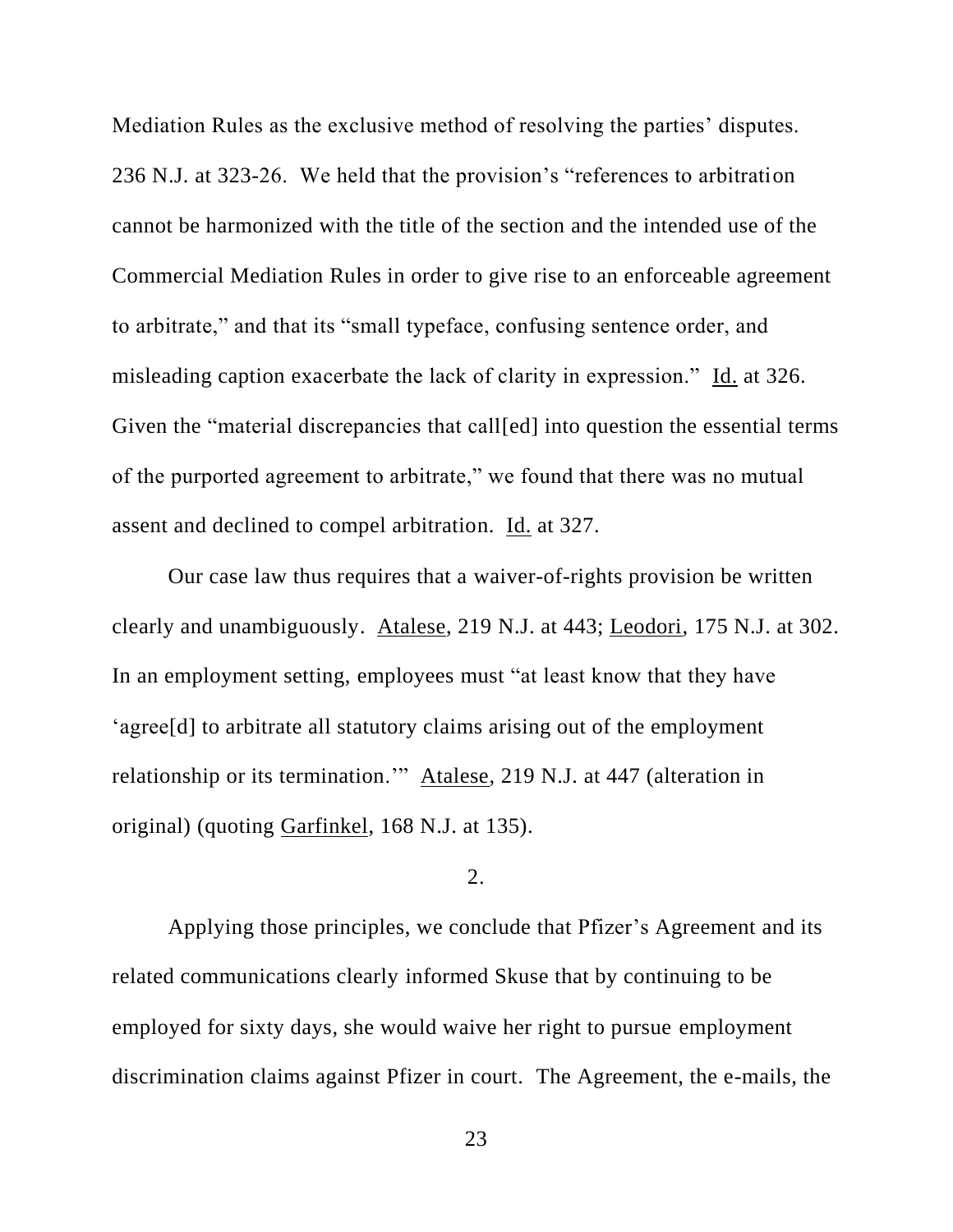"FAQs" document, and the module explained that an employee would assent to arbitration of covered disputes by virtue of his or her continued employment for sixty days.

New Jersey contract law recognizes that in certain circumstances, conduct can constitute contractual assent. See, e.g., Martindale, 173 N.J. at 88-89 ("[I]n New Jersey, continued employment has been found to constitute sufficient consideration to support certain employment-related agreements."); Weichert Co. Realtors v. Ryan, 128 N.J. 427, 436 (1992) ("An offeree may manifest assent to the terms of an offer through words, creating an express contract, or by conduct, creating a contract implied-in-fact."). Indeed, in Jaworski, the Appellate Division enforced the employer's agreement providing that an employee "indicates his or her agreement to the Program [mandating arbitration] and is bound by its terms and conditions by beginning or continuing employment" after a specific date. 441 N.J. Super. at 474-75.

Pfizer unambiguously explained that an employee's continued employment after the arbitration policy's effective date would be deemed to constitute his or her assent to the arbitration policy. The Agreement stated, in bold font, that the employee's acknowledgement of the Agreement was not required for that Agreement to be enforced, and that the employee would be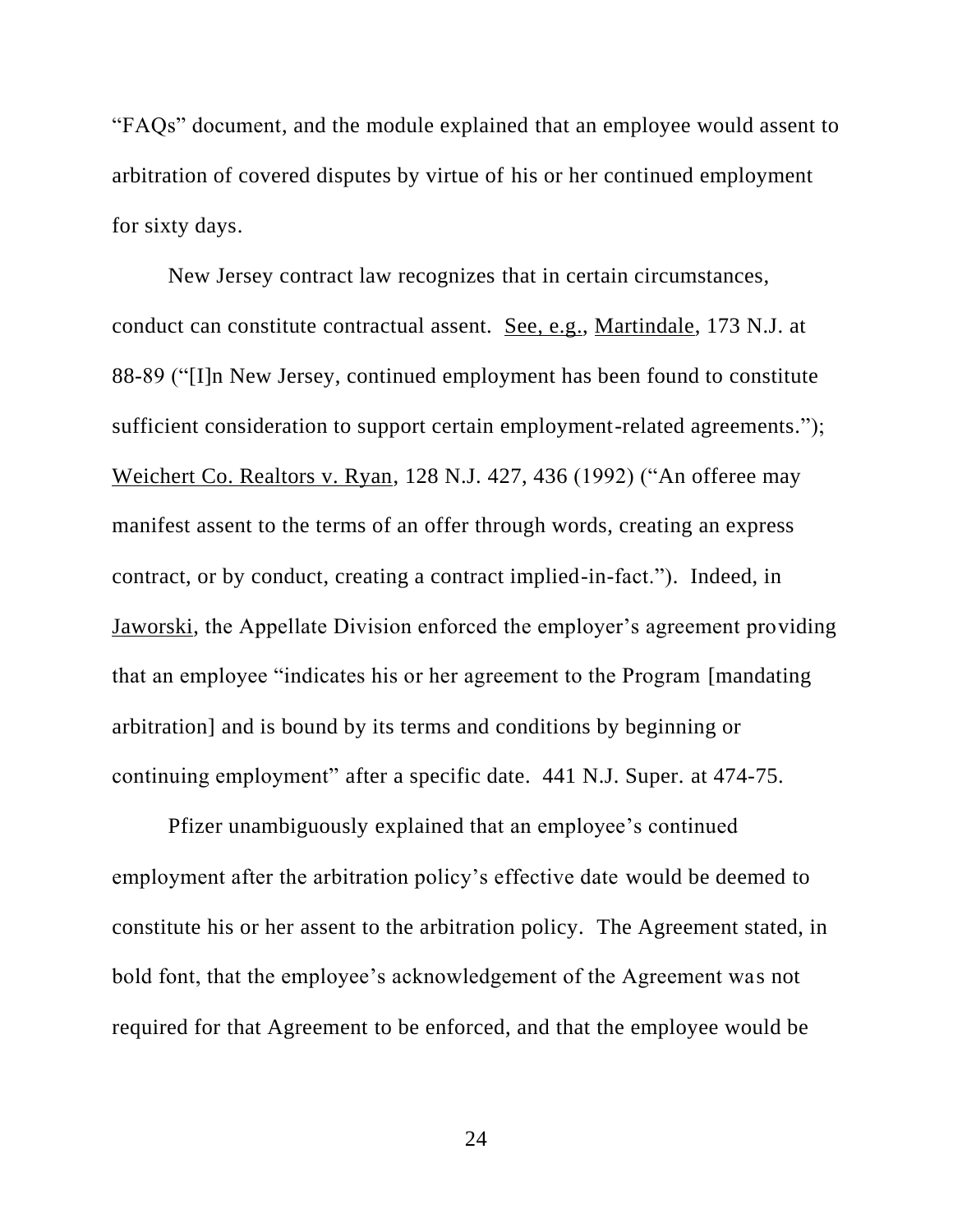"deemed to have consented to, ratified and accepted this Agreement" by accepting or continuing employment with Pfizer after the effective date.

That message was underscored by Pfizer's additional communications. The May 5, 2016 e-mail explained that "[a]ll covered colleagues will be bound by the agreement as part of their continued employment at Pfizer." The "FAQs" page linked to that e-mail provided that "[t]he [a]rbitration [a]greement is a condition of continued employment with the Company. If you begin or continue working for the Company sixty (60) days after receipt of this Agreement, it will be a contractual agreement that binds both you and the Company." In addition, the first of the four slides comprising the module stated that "[a]s a condition of [the employee's] employment with Pfizer," the employee agreed to "individual arbitration as the exclusive means of resolving certain disputes relating to your employment."

Pfizer thus informed employees, with the clarity that our waiver-ofrights law requires, that continued employment after the policy's effective date would constitute acceptance of the Agreement's terms. It advised Skuse that if she remained employed by Pfizer after July 4, 2016, her conduct would constitute assent to arbitration in accordance with the Agreement's terms. She had the option to leave her employment if it was unacceptable to her that most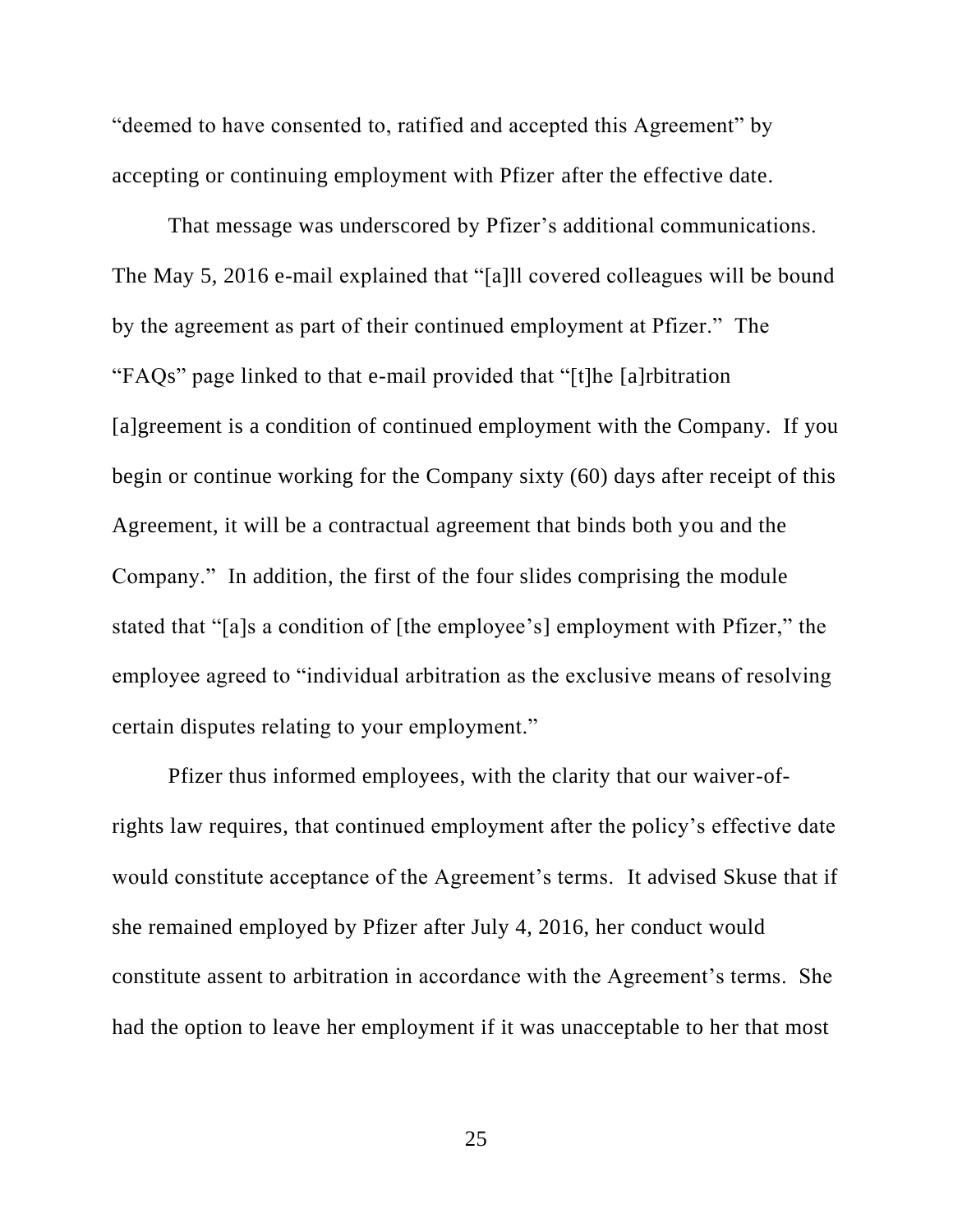potential disputes between her and Pfizer would be arbitrated rather than resolved by a jury or judge.

Pfizer's communications comported with our waiver-of-rights law in a second critical respect. As our decisions in Atalese and Kernahan require, Pfizer clearly explained to Skuse the rights that she would relinquish if she remained employed after the policy's effective date and thereby assented to the Agreement's terms. The Agreement provided that the claims affected would be resolved by arbitration, not "by a court or jury," and -- in capital letters - that the parties "forever waive and give up the right to have a judge or a jury decide any covered claims." Pfizer's May 5, 2016 e-mail stated that under the Agreement, "arbitration will replace state and federal courts as the place where certain employment disputes are ultimately decided," and that arbitrators, "rather than judges or juries," would resolve the disputes. The Agreement's language complied with our mandate in Atalese that a waiver-of-rights provision clearly and unambiguously state that the plaintiff is "waiving her right to sue or go to court to secure relief." 219 N.J. at 446.

Pfizer's communications also explained in general terms what arbitration, the agreed-upon method of dispute resolution, would entail, with no confusing references to mediation as in Kernahan. Its Agreement, summarized on the "FAQs" page, briefly described an arbitration proceeding,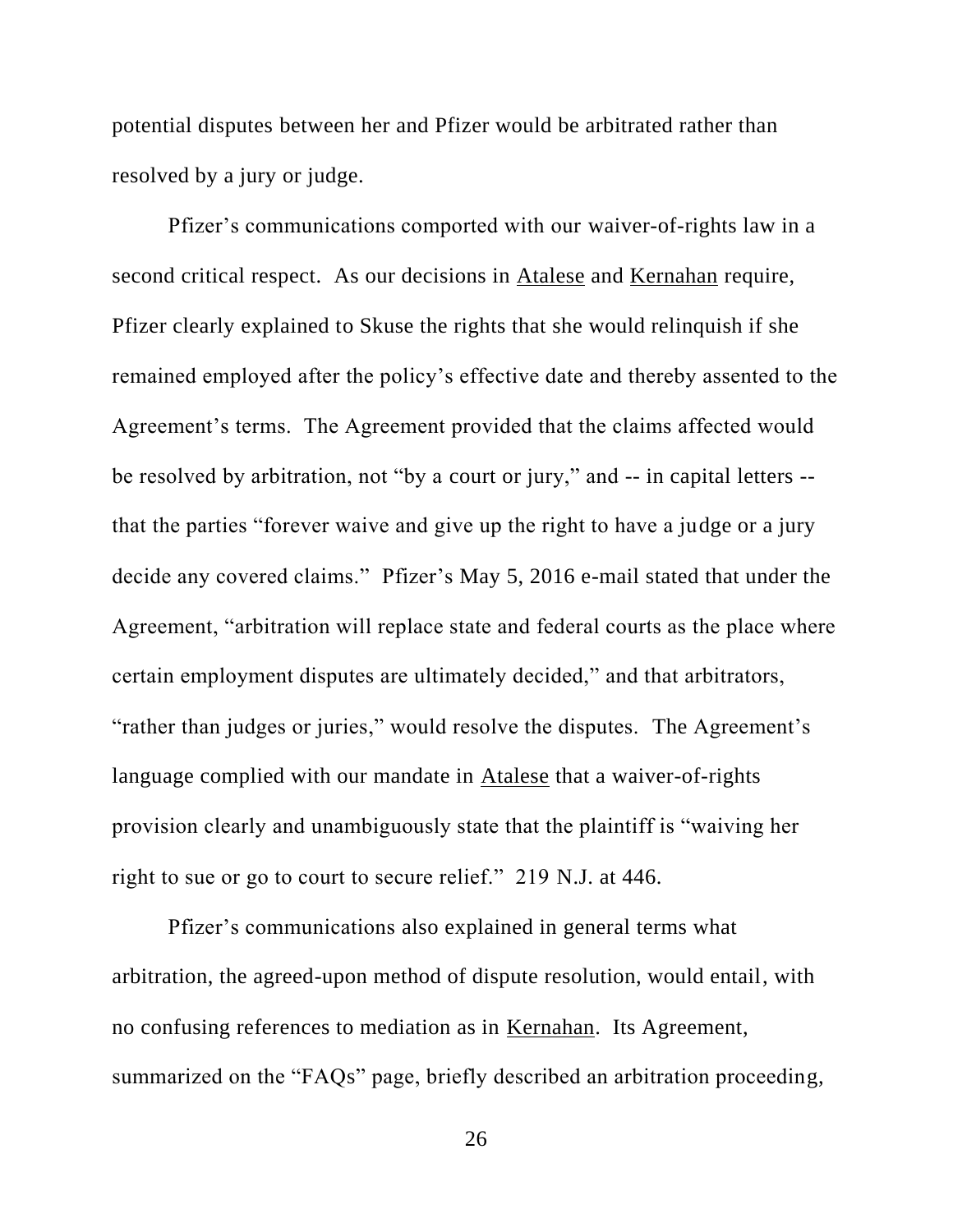defined the arbitrator's role, explained the effect of an arbitrator's decision, identified a specific arbitration organization as the administrator of its program, and designated that organization's employment arbitration rules as the governing rules for the proceeding. Those communications informed Skuse "that there is a distinction between resolving a dispute in arbitration and in a judicial forum," Atalese, 219 N.J. at 445, and made clear that if she assented, arbitration would be "the only means of dispute resolution permitted" to her, see Kernahan, 236 N.J. at 325-26.

Finally, Skuse's LAD claim was indisputably included in the Agreement's broad language describing the employment-related claims subject to arbitration, and it does not fall within the exceptions to that policy enumerated in the Agreement.

In sum, the terms of the Agreement, supported by the explanatory documents that accompanied it, met the standard of clarity that our decisions impose in all respects. Those communications informed Skuse that by remaining employed at Pfizer, she would give up the right to pursue her LAD claims in court and would instead be required to submit those claims to arbitration as described in the Agreement. And the Agreement and Pfizer's other communications left no question that Skuse's continued employment would be deemed to constitute her assent, thus ensuring that her potential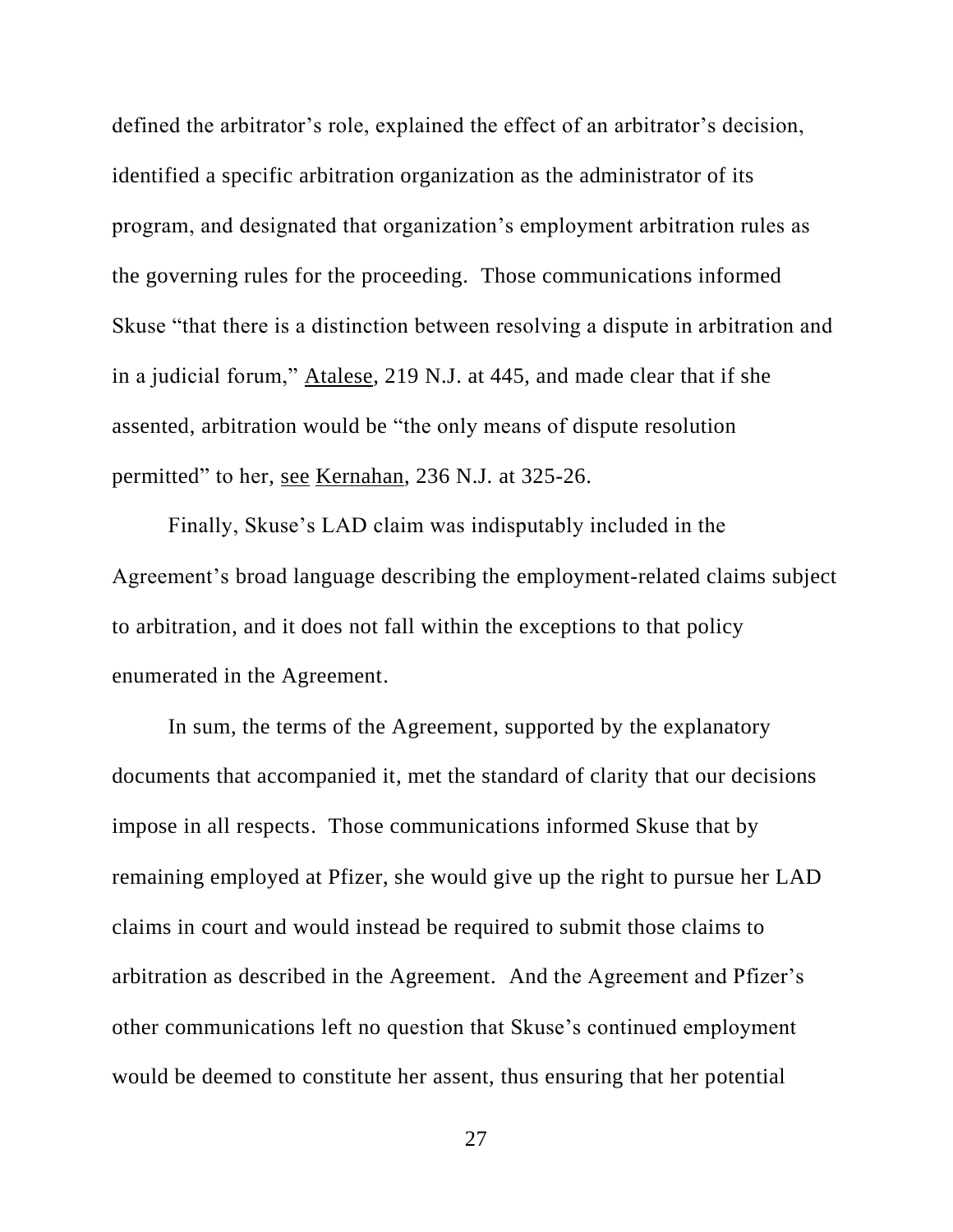employment discrimination claims against her employer would be resolved by arbitration.

#### C.

We next consider the method by which Pfizer chose to deliver its Agreement and accompanying communications to Skuse.

The Appellate Division premised its reversal of the trial court's decision on three aspects of Pfizer's communications with Skuse: its use of e-mail to convey important information to employees overwhelmed by too many workplace e-mails, Skuse, 457 N.J. Super. at 555-57; its labeling of its slides summarizing the Agreement as a "training module" or training "activity," id. at 557; and its choice of the term "acknowledge," rather than the term "agree" in the "click box" at the presentation's end, id. at 558-59. We consider each in turn.

#### 1.

The Appellate Division observed that employees who work in offices are "inundated" with incoming e-mails and that they "send out a large number of their own e-mails." Id. at 556. The court took judicial notice that in order to deal with the volume of e-mails that they receive, "people frequently skim (or scroll through without reading) written material sent to them digitally," such as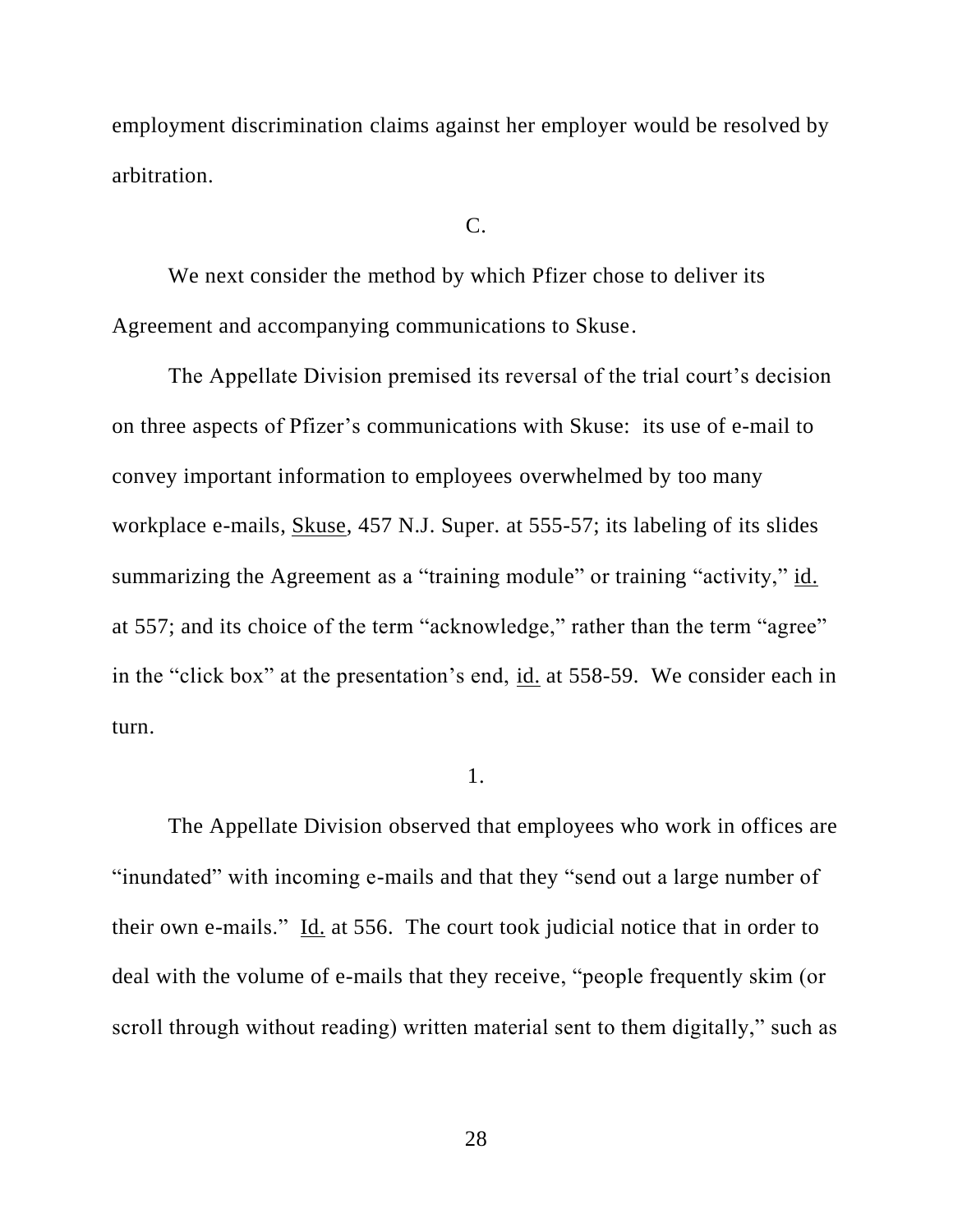computer applications downloaded online, or "impersonal messages or announcements from organizations." Ibid.

The Appellate Division held that the terms used in Pfizer's e-mails in "assigning" the "training module" actually "dilute[d] the legal significance and necessary mutuality of the contractual process." Id. at 557. It expressed doubt that all Pfizer employees took the time to read the Agreement linked to the module. Id. at 558. It viewed Pfizer's use of e-mail as a factor warranting invalidation of the Agreement. Id. at 555-58.

We concur with the Appellate Division that many of our State's residents receive large volumes of e-mails in the workplace, and that it is not always feasible for a given employee to scroll through and carefully read each of the e-mails that he or she receives. We do not share the Appellate Division's view, however, that this indisputable challenge faced by many workers invalidates the Agreement. See ibid.

Even if Skuse were to contend that she did not review Pfizer's May 5 and 6, 2016 e-mails and their attachments because of the volume of e-mails addressed to her -- which she does not -- her failure to review Pfizer's communications would not invalidate the Agreement. As the Appellate Division has observed, "[a]s a general rule, 'one who does not choose to read a contract before signing it cannot later relieve himself of its burdens.' The onus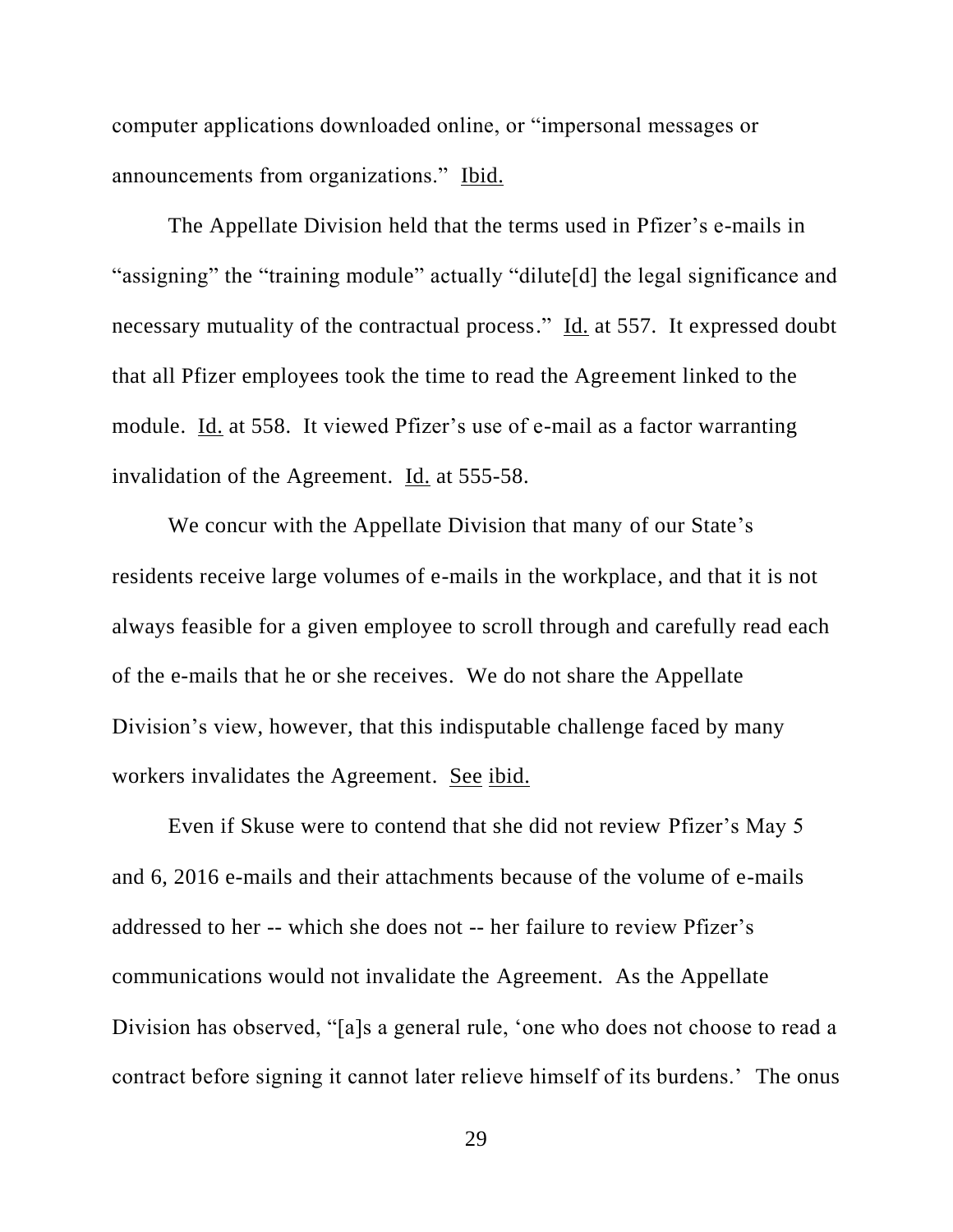was on plaintiff to obtain a copy of the contract in a timely manner to ascertain what rights it waived by beginning the arbitration process." Riverside Chiropractic Grp. v. Mercury Ins. Co., 404 N.J. Super. 228, 238 (App. Div. 2008) (quoting Henningsen v. Bloomfield Motors, Inc., 32 N.J. 358, 386 (1960)); see also Goffe, 238 N.J. at 212 ("[T]he argument that [a] plaintiff did not understand the import of the arbitration agreement and did not have it explained to her by the dealership is simply inadequate to avoid enforcement of [the] clear and conspicuous arbitration agreement[] [she] signed."). Any contention by Skuse that she completed Pfizer's e-mailed module without reading its contents or the documents linked to it would have no impact on the analysis. See Henningsen, 32 N.J. at 386.

Moreover, no principle of New Jersey contract law bars enforcement of a contract because that contract is communicated by e-mail, rather than by the transfer of a hard-copy document. If we were to adopt such a rule, it would invalidate contracts that have been negotiated and transmitted electronically for decades. We decline to do so here.

Indeed, our contract law recognizes that an electronic communication may be a clear and effective method of communicating proposed contract terms. Rejecting the contention that an online agreement containing a forum selection clause should be viewed differently from a forum selection clause on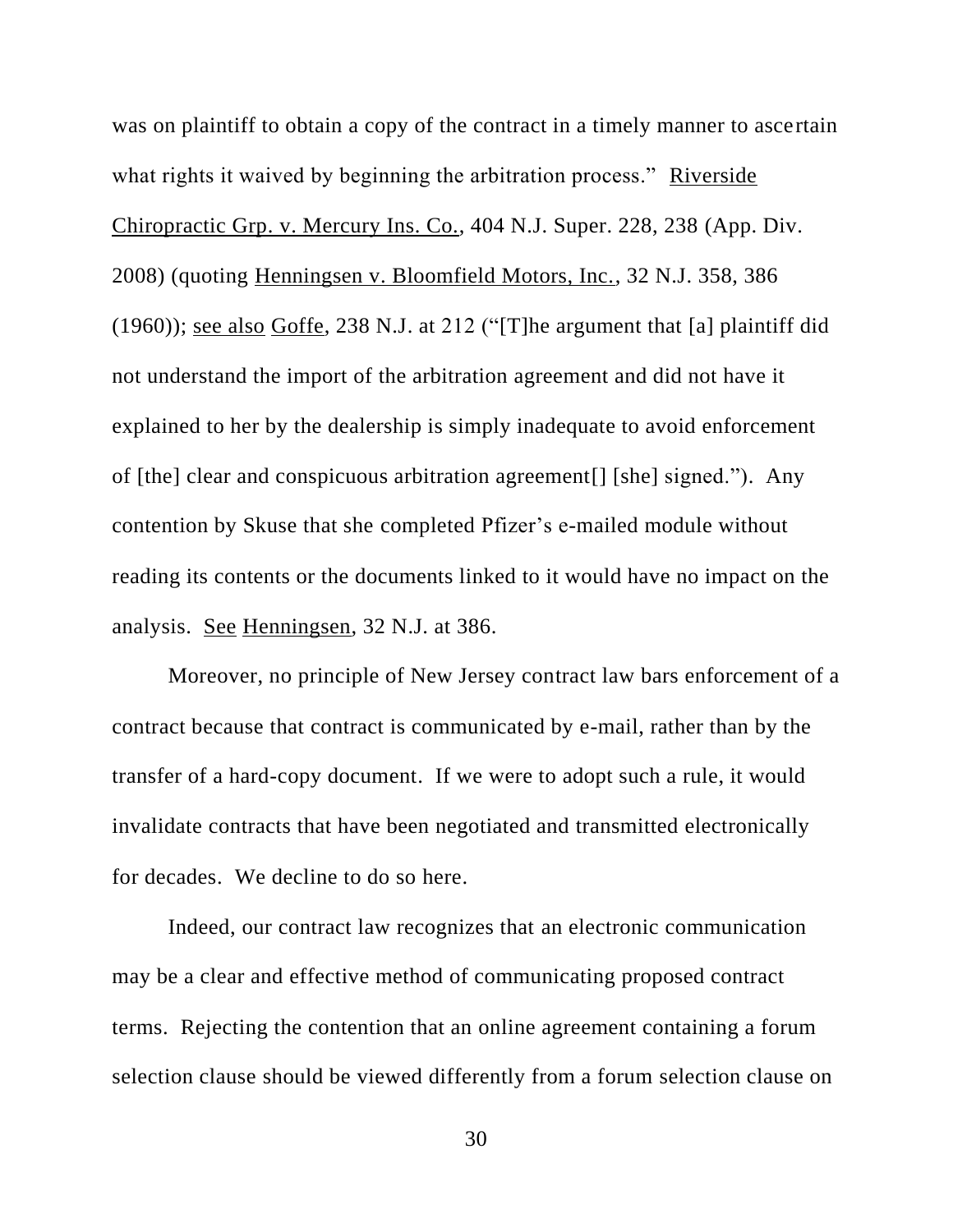a cruise ticket that the United States Supreme Court had upheld, the Appellate

Division observed that

[t]he scenario presented here is different because of the medium used, electronic versus printed; but, in any sense that matters, there is no significant distinction. The plaintiffs in [Carnival Cruise Lines v. Shute, 499 U.S. 585 (1991)] could have perused all the fine-print provisions of their travel contract if they wished before accepting the terms by purchasing their cruise ticket. The plaintiffs in this case were free to scroll through the various computer screens that presented the terms of their contracts before clicking their agreement.

[Caspi v. Microsoft Network, L.L.C., 323 N.J. Super. 118, 125 (App. Div. 1999)].

As the Appellate Division there noted, "[w]e discern nothing about the style or mode of presentation, or the placement of the provision, that can be taken as a basis for concluding that the forum selection clause was proffered unfairly, or with a design to conceal or de-emphasize its provisions." Id. at 125-26. It accordingly enforced the disputed clause.<sup>2</sup> Ibid. But see Hoffman

 $2$  Contracts that require "that a user consent to any terms or conditions by clicking on a dialog box on the screen in order to proceed with the internet transaction" are sometimes called "clickwrap" agreements. Feldman v. Google, Inc., 513 F. Supp. 2d 229, 236 (E.D. Pa. 2007). "Even though they are electronic, clickwrap agreements are considered to be writings because they are printable and storable." Ibid. Such agreements are "routinely enforced by the courts." HealthPlanCRM, LLC v. AvMed, Inc., \_\_\_ F. Supp. 3d \_\_\_, \_\_\_ (W.D. Pa. 2020) (slip op. at 38); see Meyer v. Uber Techs., Inc., 868 F.3d 66, 75 (2d Cir. 2017) (clickwrap agreements are valid and routinely enforced); Hancock v. AT&T Co., Inc., 701 F.3d. 1248, 1258 (10th Cir. 2012)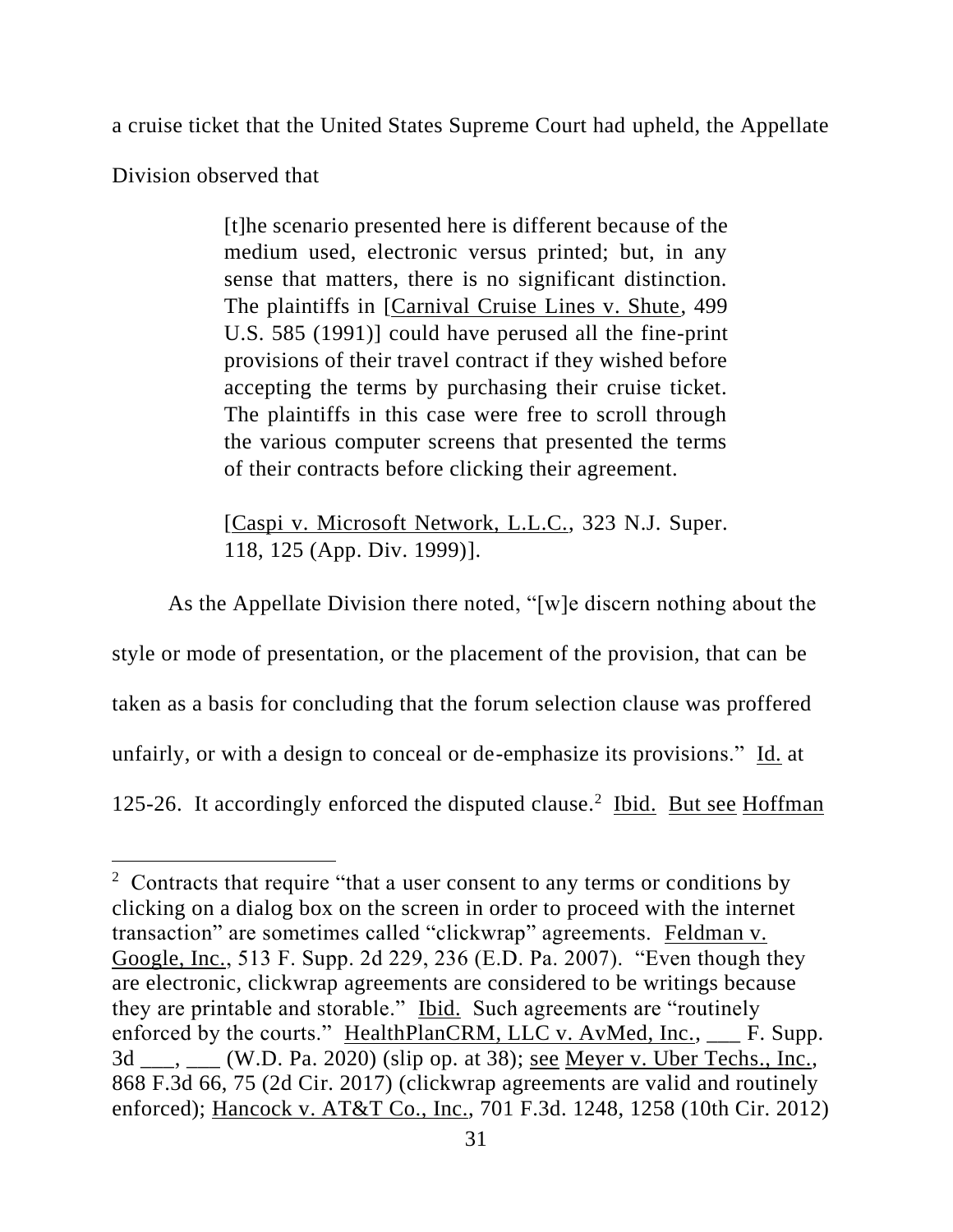v. Supplements Togo Mgmt., LLC, 419 N.J. Super. 596, 611 (App. Div. 2011) (holding the disputed forum selection clause presumptively unenforceable because it was concealed from offeree in "a submerged portion of the webpage" and was not clearly presented, in contrast to the provision in Caspi).

As in Caspi, and in contrast to Hoffman, nothing in the e-mailed communications in this case concealed the Agreement or understated its importance. To the contrary, Pfizer highlighted that Agreement in two e-mails to the employees concerned. Each e-mail provided a conspicuous link to the Agreement itself. The first prominently announced and explained Pfizer's new arbitration policy and linked to the "FAQs" page discussing the import of the Agreement and suggesting that an employee might seek to review it with counsel. The second launched the module summarizing the Agreement. Moreover, contrary to the Appellate Division's suggestion that an employee could easily miss the Agreement because it was sent by e-mail, these communications could not be ignored because every employee was required to

<sup>(</sup>same); Feldman, 513 F. Supp. 2d at 235-38 (enforcing clickwrap agreement); Specht v. Netscape Commc'ns Corp., 150 F. Supp. 2d 585, 594-95 (S.D.N.Y. 2001) (finding that "[t]he few courts that have had occasion to consider clickwrap contracts have held them to be valid and enforceable," but invalidating the agreement at issue because "the user [did not] need [to] view any license agreement terms or even any reference to a license agreement, and [did not] need [to] do anything to manifest assent to such a license agreement other than actually taking possession of the product."), aff'd, 306 F.3d 17 (2d Cir. 2002).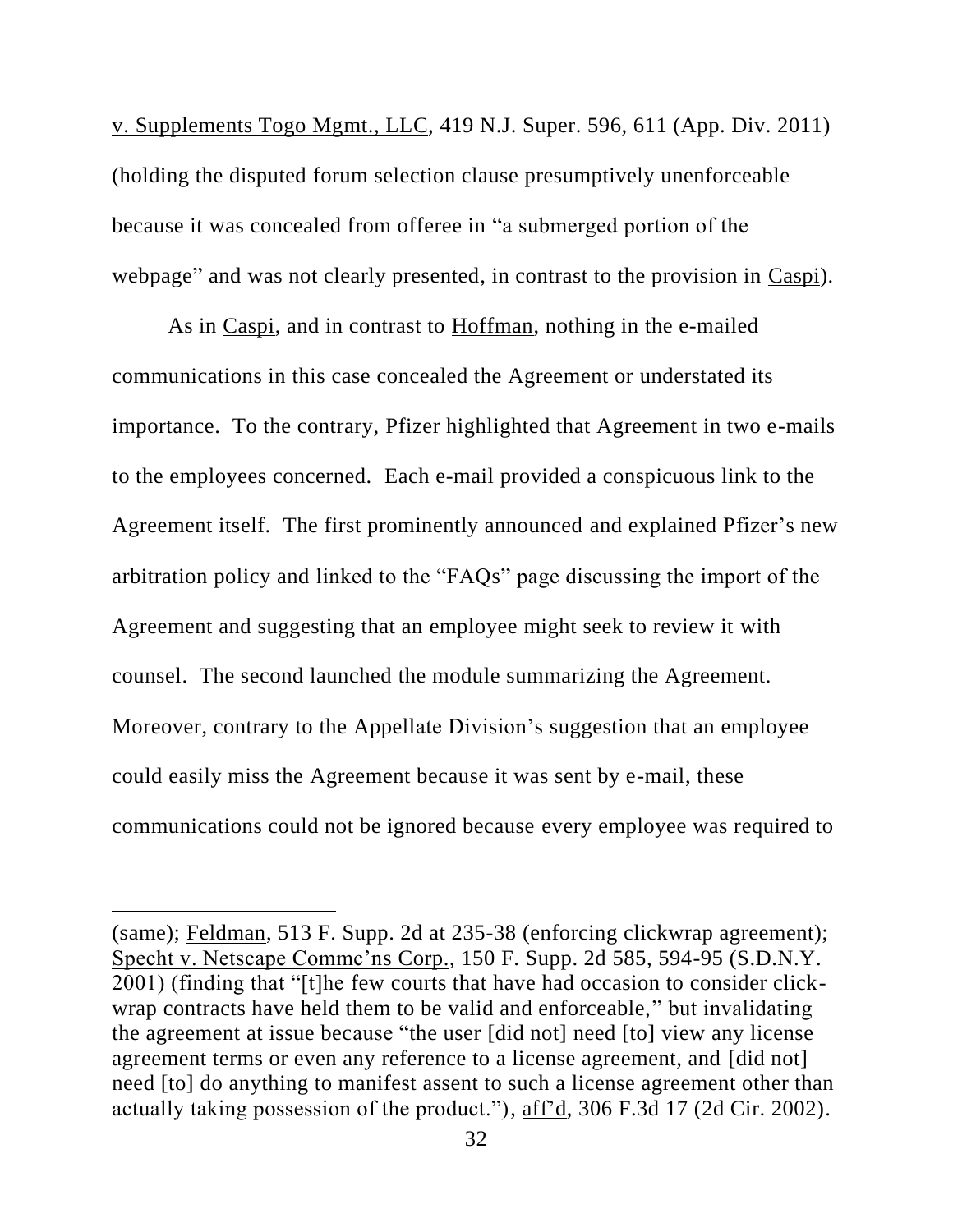access and complete the module by a stated deadline. Pfizer presented its new arbitration policy as an important development and emphasized its consequences.

Accordingly, we do not share the Appellate Division's view that Pfizer's decision to communicate the Agreement and related materials to its employees by e-mail warrants invalidation of the Agreement.

2.

The Appellate Division viewed Pfizer's description of its four-slide summary of the Agreement as a "training module" and "activity" in its training program to be misleading. Skuse, 457 N.J. Super. at 559. We agree that Pfizer's characterization of its slides summarizing the Agreement as "training" was a misnomer.

When an employer instructs an employee about an aspect of his or her job or mandates that an employee review and agree to abide by the policies that it expects the employee to honor in the workplace, it is "training" the employee. When an employer informs an employee that it has adopted an arbitration policy and that his or her continued employment will constitute assent to arbitrate potential disputes, "training" is not the most accurate word to describe what transpires.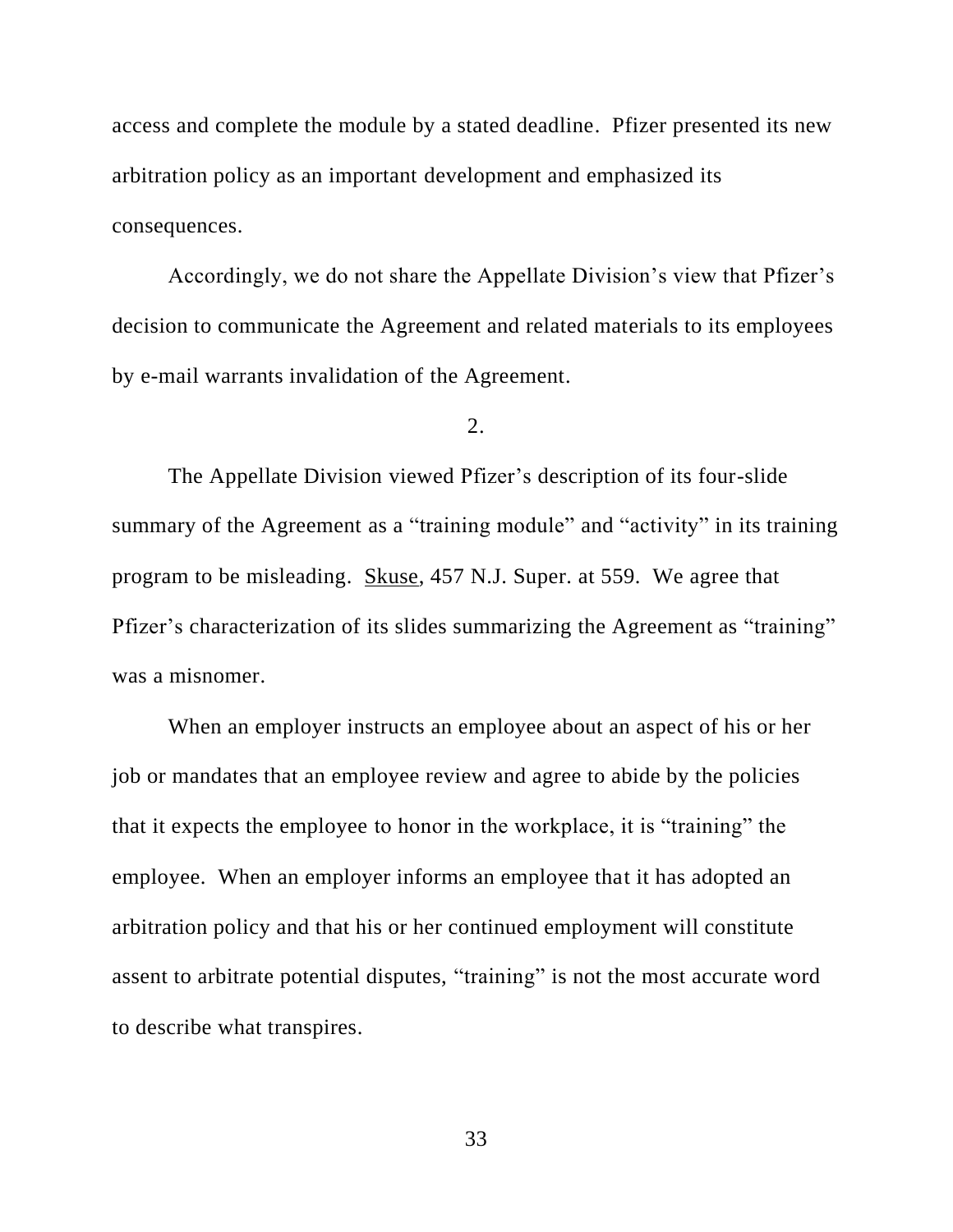When it disseminates an arbitration agreement, an employer may choose to use tools developed for its training program, such as e-mail notice to employees, mandatory review of an agreement along with other relevant documents within a prescribed period, and digital confirmation that the employee has reviewed the materials provided. Those techniques may highlight the importance of the arbitration materials to the employee and ensure that the communications were received and reviewed. The employer should not, however, label those communications as "training."

In our view, however, Pfizer's use of the term "training" in its communications does not invalidate the Agreement. By virtue of their content and tone, Pfizer's communications could not be misconstrued as a routine component of a training program. In its May 5 and 6, 2016 e-mails and their attachments, Pfizer signaled a fundamental change in the manner in which potential disputes would be resolved. Pfizer plainly informed employees that they needed to understand and act on the new policy, and that they should seek the advice of counsel if they had legal questions about it. Although a reference to "training" in an employer's communication of an arbitration policy might be regarded as misleading an employee in a different setting, Pfizer's use of the term does not invalidate the Agreement in the circumstances here.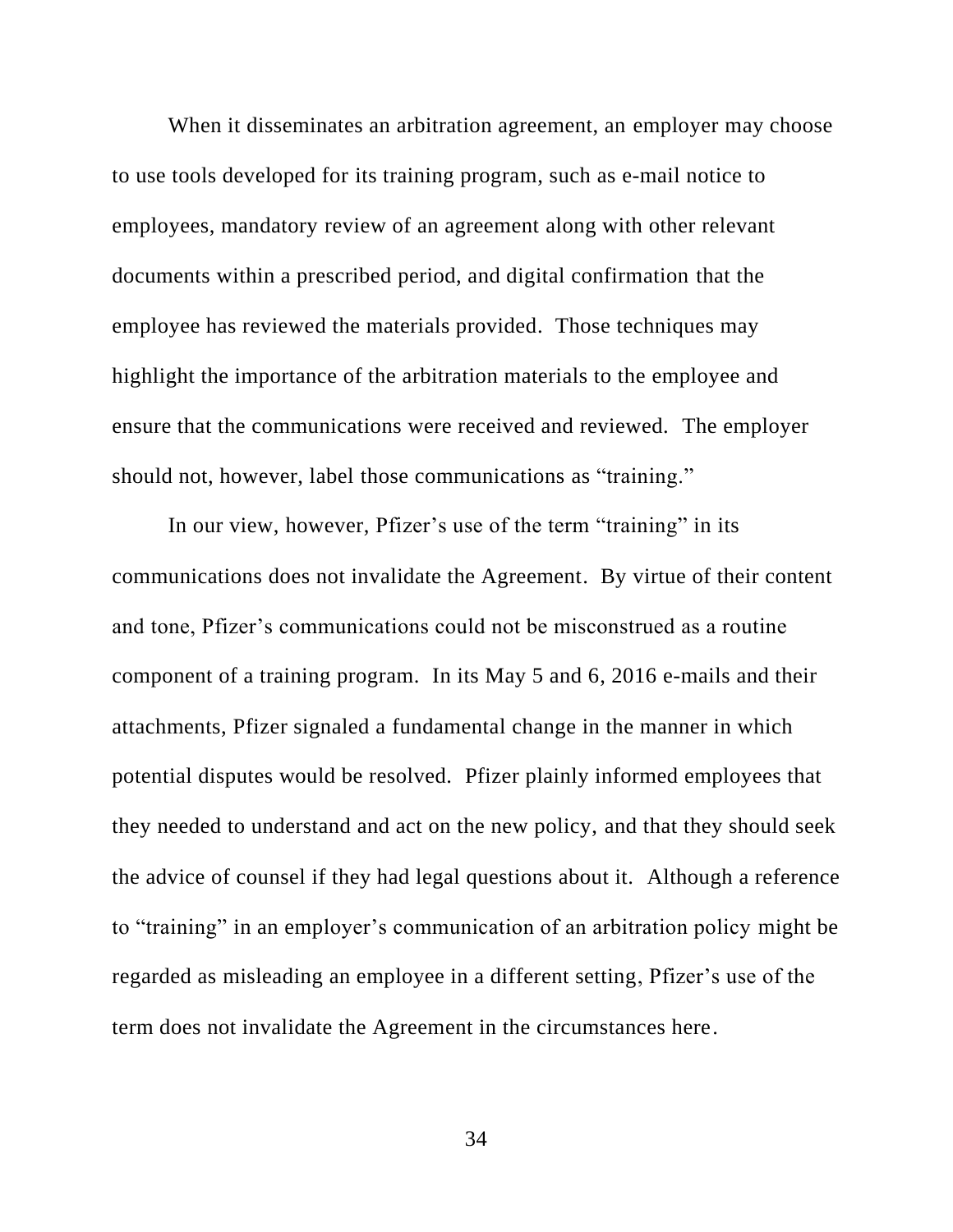Finally, the Appellate Division held that because Pfizer requested that Skuse "CLICK HERE to acknowledge" at the end of its module, instead of asking that she click to "agree," she did not assent to the Agreement's terms. Id. at 558-61. Relying on this Court's decision in Leodori, the Appellate Division deemed it "vital that this momentous segment of the module make 'unmistakably' clear that the employee is voluntarily agreeing to the arbitration policy, and not simply acknowledging it." Id. at 559.

In Leodori, we considered an employer's decision to require each employee to sign a specific form as an expression of his or her intent to agree to the employer's arbitration policy. 175 N.J. at 303-07. There, the employer issued to all employees a handbook that set forth the company's arbitration policy and identified that policy as "a term and condition of [the employee's] continued employment." Id. at 296. It issued two separate forms with its handbook: an "acknowledgement" form that included a space for the employee to acknowledge that he or she had received the handbook but included no details on the arbitration policy, and a form entitled "Employee Handbook Receipt and Agreement," to be signed by the employee, stating that any claims other than worker's compensation or unemployment compensation claims would be subject to arbitration. Id. at 297-98. The plaintiff signed the

3.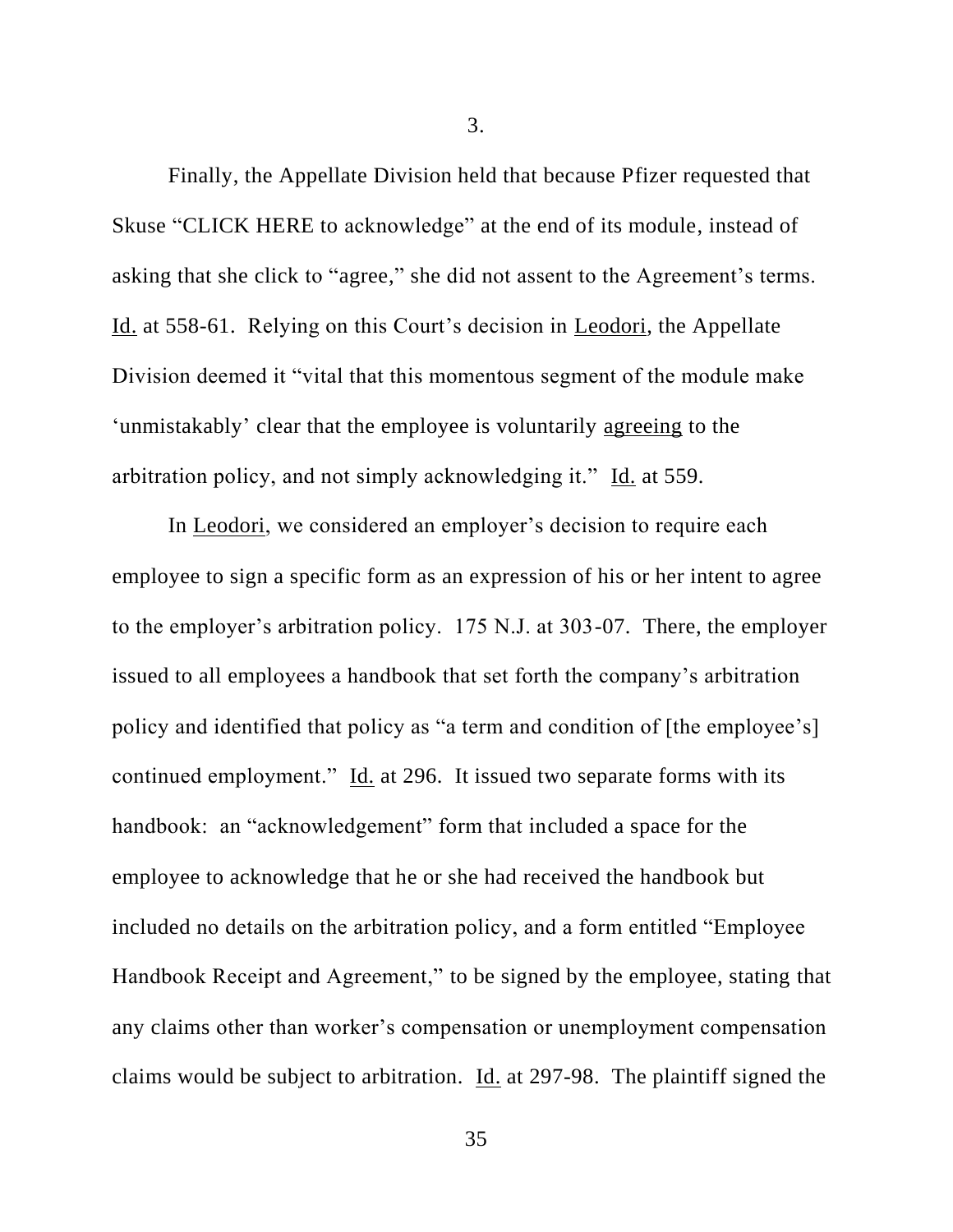"acknowledgment" form but declined to sign the "Receipt and Agreement"

form; on the latter, "[t]he signature line in [the] plaintiff's copy was left

blank." Id. at 298.

We held that because the plaintiff did not sign the "Receipt and Agreement" form, he did not assent to arbitration. Id. at 305. We observed that

> the acknowledgment form that plaintiff did sign would have sufficed as concrete proof of a waiver had it stated that the employee had agreed to the more detailed arbitration provision contained in the handbook. (The acknowledgment form states only that plaintiff had "received" the handbook, not that he had "agreed" to its terms.) We assume that even large employers presently require their employees to sign similar forms as a routine part of the handbook-distribution process. Thus, with minimal effort, employers can revise the language to include an indication that the recipient has received and agreed to an arbitration policy. The acknowledgment form need not recite that policy verbatim so long as the form refers specifically to arbitration in a manner indicating an employee's assent, and the policy is described more fully in an accompanying handbook or in another document known to the employee.

[Id. at 307.]

The communications at issue in this case differ fundamentally from those at issue in Leodori*.*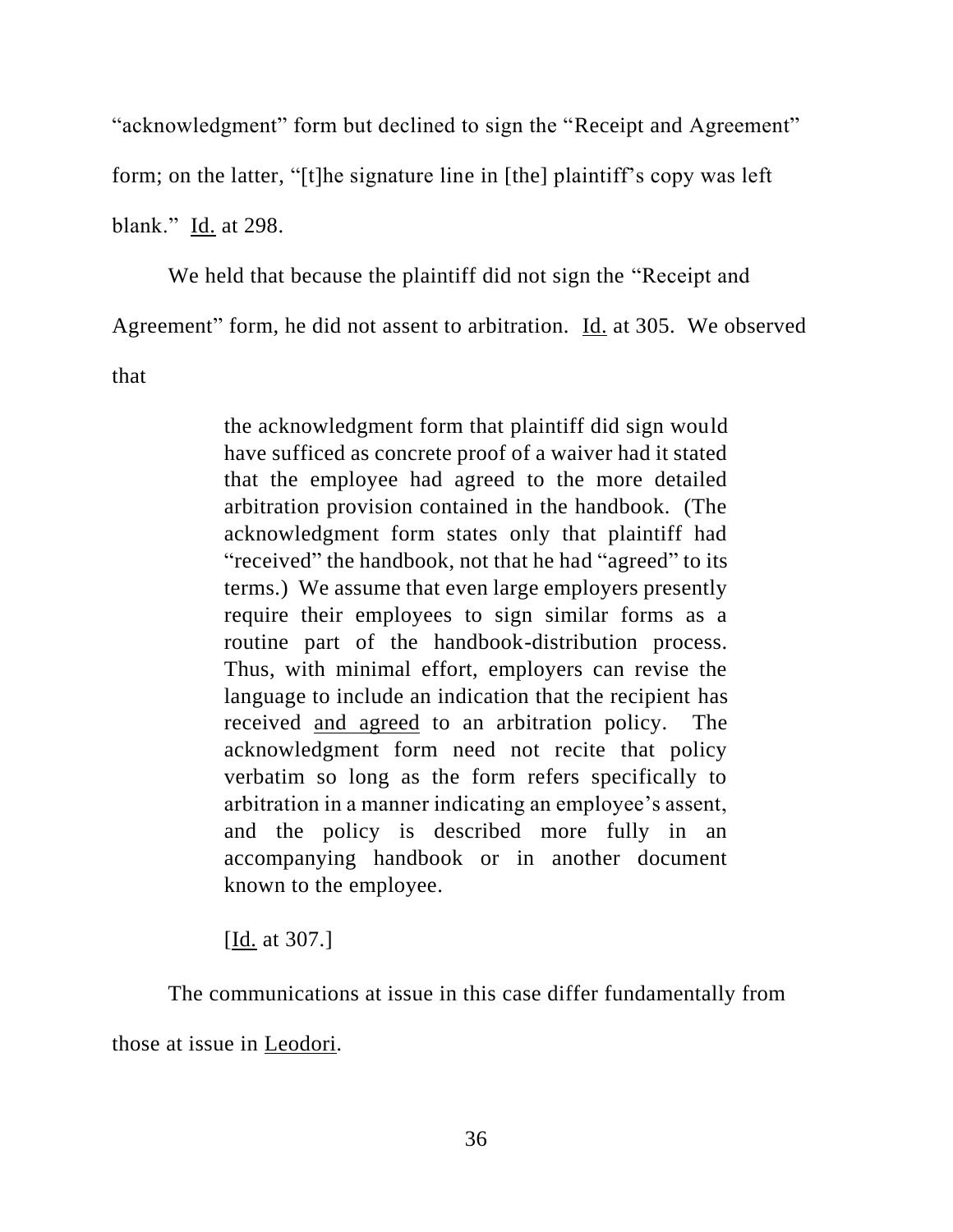First, the employer in Leodori designated the employee's signature on the "Employee Handbook Receipt and Agreement" form -- not his signature on the "acknowledgement" form or any other conduct -- as the method by which the employee would assent to the arbitration agreement. Id. at 305-06. We cited Restatement (Second) of Contracts § 60 (Am. Law Inst. 1981), which provides that "[i]f an offer prescribes the place, time or manner of acceptance[,] its terms in this respect must be complied with in order to create a contract." See id. at 306. Based on that provision, we held that "[o]ur contract law does not permit defendant to contemplate or require plaintiff's signature on an agreement and then successfully to assert that the omission of that signature is irrelevant to the agreement's validity." Ibid. As we noted, the employer's "own documents contemplated plaintiff's signature as a concrete manifestation of his assent." Ibid. We concluded that "[a]bsent plaintiff's signature here, we cannot enforce the waiver provision unless we find some other unmistakable indication that the employee affirmatively had agreed to arbitrate his claims." Id. at 307.

This appeal raises no such considerations. No form intended to confirm the employee's assent was left unsigned, as was the case with the plaintiff's "Review and Agreement" form in Leodori. No writing -- paper or digital - was designated by the employer to be the employee's expression of assent, let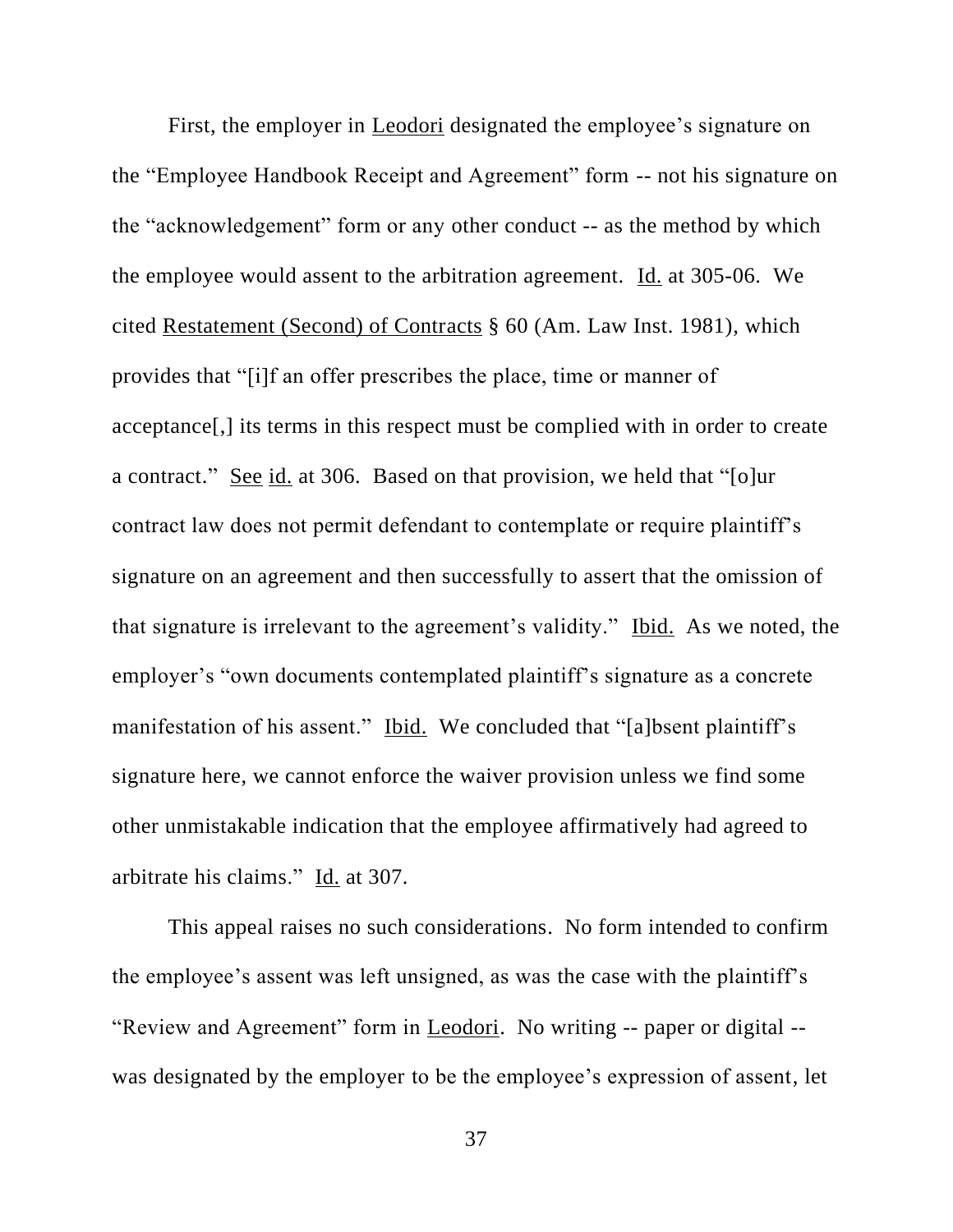alone refused by Skuse. Instead, the prescribed form of assent here was the employee's decision to remain employed after the effective date of the arbitration policy. As the Appellate Division observed in Jaworski,

> [h]ere, unlike Leodori, where the employer's "own documents contemplated [the employee's] signature as a concrete manifestation of assent," [the employer's] ADR policy provided: "An Employee indicates his or her agreement to the Program and is bound by its terms and conditions by beginning or continuing employment with [the employer] after July 18, 2007 (the 'Effective Date')." Not only did [the employee] continue with [the employer] after the Effective Date, thus manifesting his intent to be bound pursuant to the unambiguous and specifically [] emphasized terms of the Program, he did so for an additional five years until his termination in 2012.

> [Jaworski, 441 N.J. Super. at 474 (second alteration in original) (emphasis and citation omitted).]

Here, as in Jaworski, the employee assented to the Agreement in accordance with Pfizer's designated method of expressing assent -- her continued employment for an additional sixty days after she received the Agreement.

Second, there are stark distinctions between the "acknowledgement" form signed by the plaintiff in Leodori and the page containing the "CLICK HERE to acknowledge" button in Pfizer's arbitration module.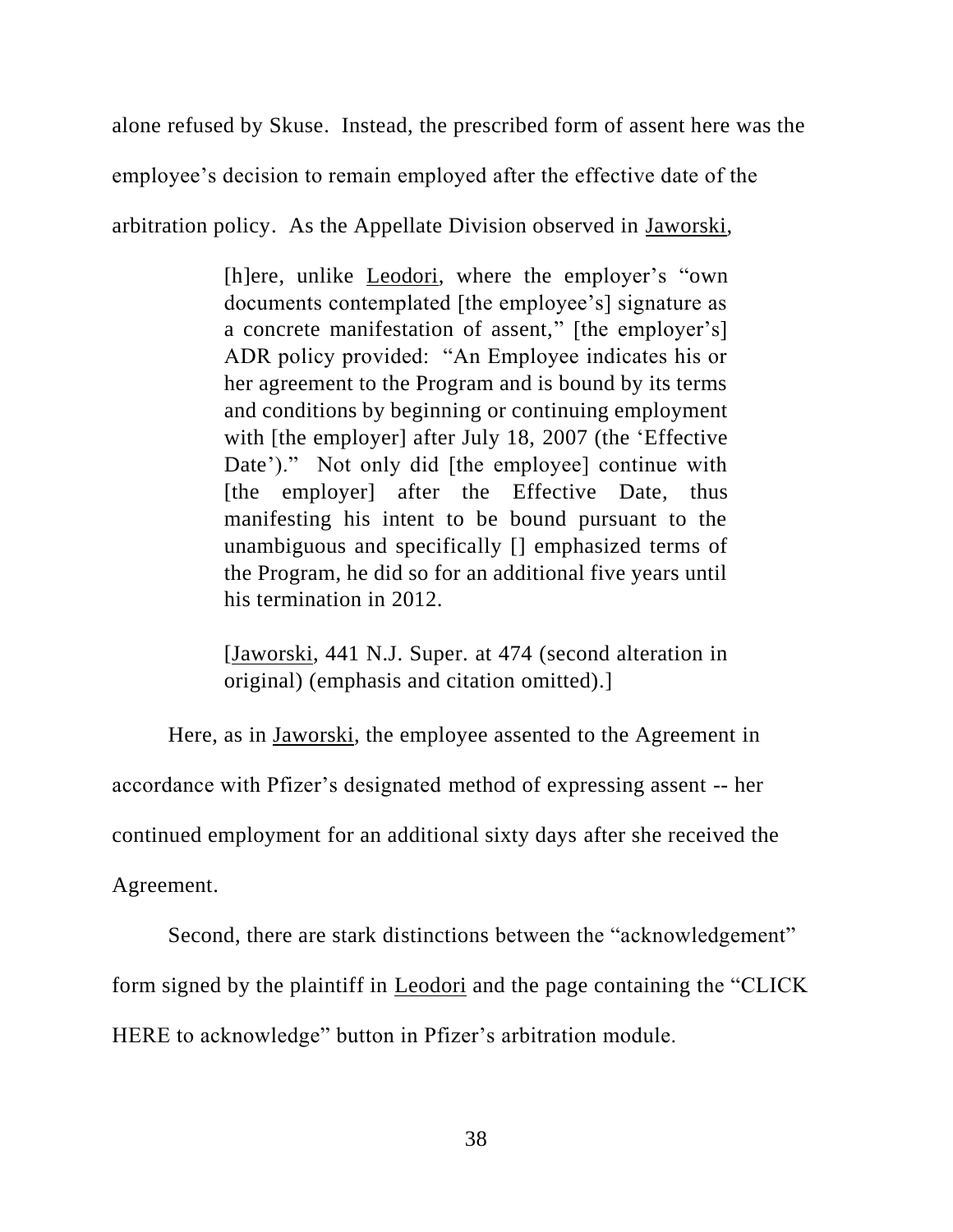In Leodori, the "acknowledgement" form only generally mentioned the employee handbook and did not "refer specifically to arbitration"; only the "Receipt and Agreement" form that the plaintiff refused to sign specifically addressed arbitration. Leodori, 175 N.J. at 295-97. Moreover, the "acknowledgement" form made no reference to any agreement. Id. at 297. It confirmed only that the employee had "received a copy" of the employee handbook; that he understood that the handbook included "information on division policies and programs" that he was "responsible for knowing"; and that he understood that the policies and programs were "subject to change at the discretion of senior management and that the handbook and its contents are not a contract of employment." Ibid. On its face, the form was thus untethered to the question of arbitration. Ibid.

Pfizer's use of the word "acknowledge" on the third page of the module, in contrast, was plainly tied to the arbitration provision at issue.<sup>3</sup> That page was entitled "Mutual Arbitration and Class Waiver Agreement and Acknowledgement," and the Agreement's full title was also mentioned on the first line of that page. It is evident from the language of that page that the

<sup>&</sup>lt;sup>3</sup> The module's first slide, previewing the slides that followed, imprecisely stated that the employee would be asked to "acknowledge [his or her] receipt" of the Mutual Arbitration and Class Waiver Agreement. As the third slide makes clear, the acknowledgement that appears on that slide entails much more than the employee's mere "receipt" of the Agreement.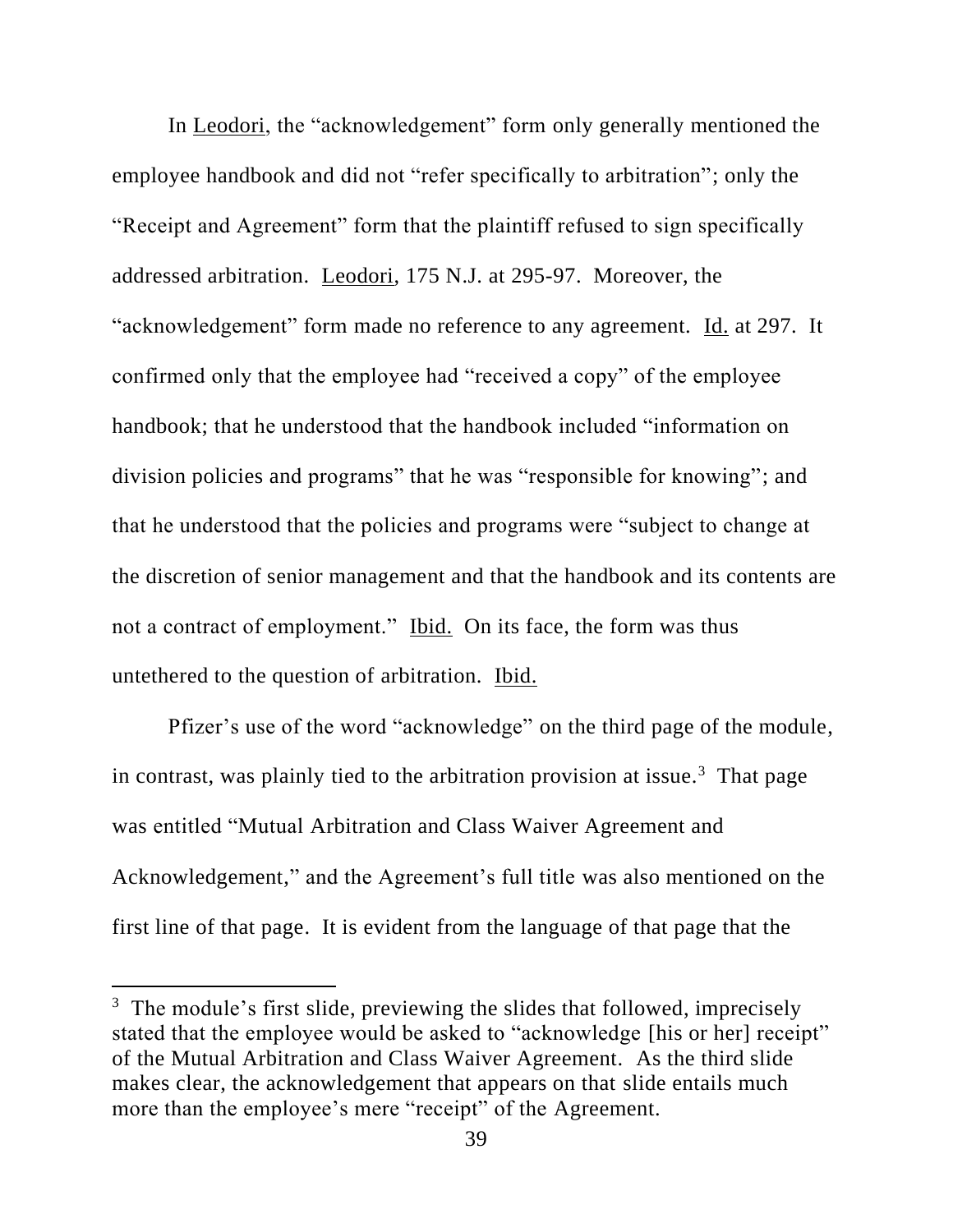"CLICK HERE to acknowledge" button directly relates to Pfizer's arbitration policy, as set forth in that Agreement.

Significantly, the language immediately preceding "CLICK HERE to acknowledge" used several other terms that denote assent. What Skuse was asked to "acknowledge" -- what she did "acknowledge" -- was her understanding that she "must agree" to the Agreement, and that whether or not she clicked the "acknowledge" button, she would be deemed to have "consented to, ratified and accepted" the Agreement through her continued employment at Pfizer. As she clicked the "CLICK HERE to acknowledge" button, Skuse was reminded yet again that if she remained employed at Pfizer for an additional sixty days after receiving the Agreement, she would be deemed to have agreed to that Agreement's terms. Although the word "acknowledge" could be vague or misleading in a different setting, it was an appropriate term as used here.

# D.

In sum, Pfizer's Agreement explained to Skuse in clear and unmistakable terms the rights that she would forego if she assented to arbitration by remaining employed at Pfizer for sixty days. Although Pfizer's "training module" was not an optimal method of conveying to Skuse her employer's arbitration policy, Pfizer's May 5 and 6 e-mails, the link to the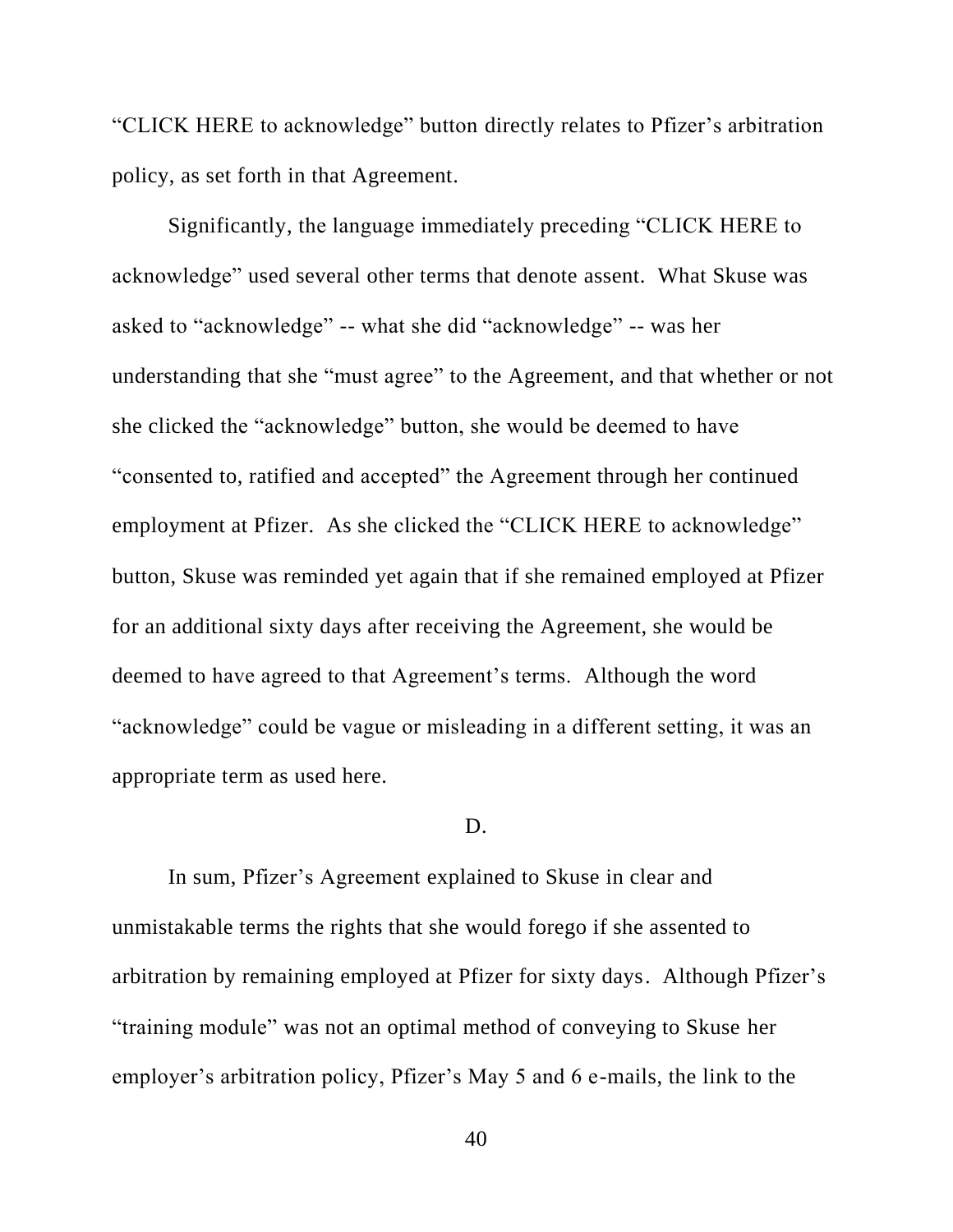Agreement contained in those e-mails, the "FAQs" page, and the summaries that appeared on the four pages collectively explained, with the clarity that our law requires, the terms of the Agreement to which Skuse agreed by virtue of her continued employment.

Accordingly, we hold that the Agreement was valid and binding, and we concur with the trial court's decision to enforce it.

VI.

The judgment of the Appellate Division is reversed, and the trial court's judgment dismissing the complaint and ordering the parties to arbitrate their dispute is reinstated.

JUSTICES LaVECCHIA, FERNANDEZ-VINA, and SOLOMON join in JUSTICE PATTERSON's opinion. JUSTICE ALBIN filed a concurrence. CHIEF JUSTICE RABNER filed a dissent. JUSTICE TIMPONE did not participate.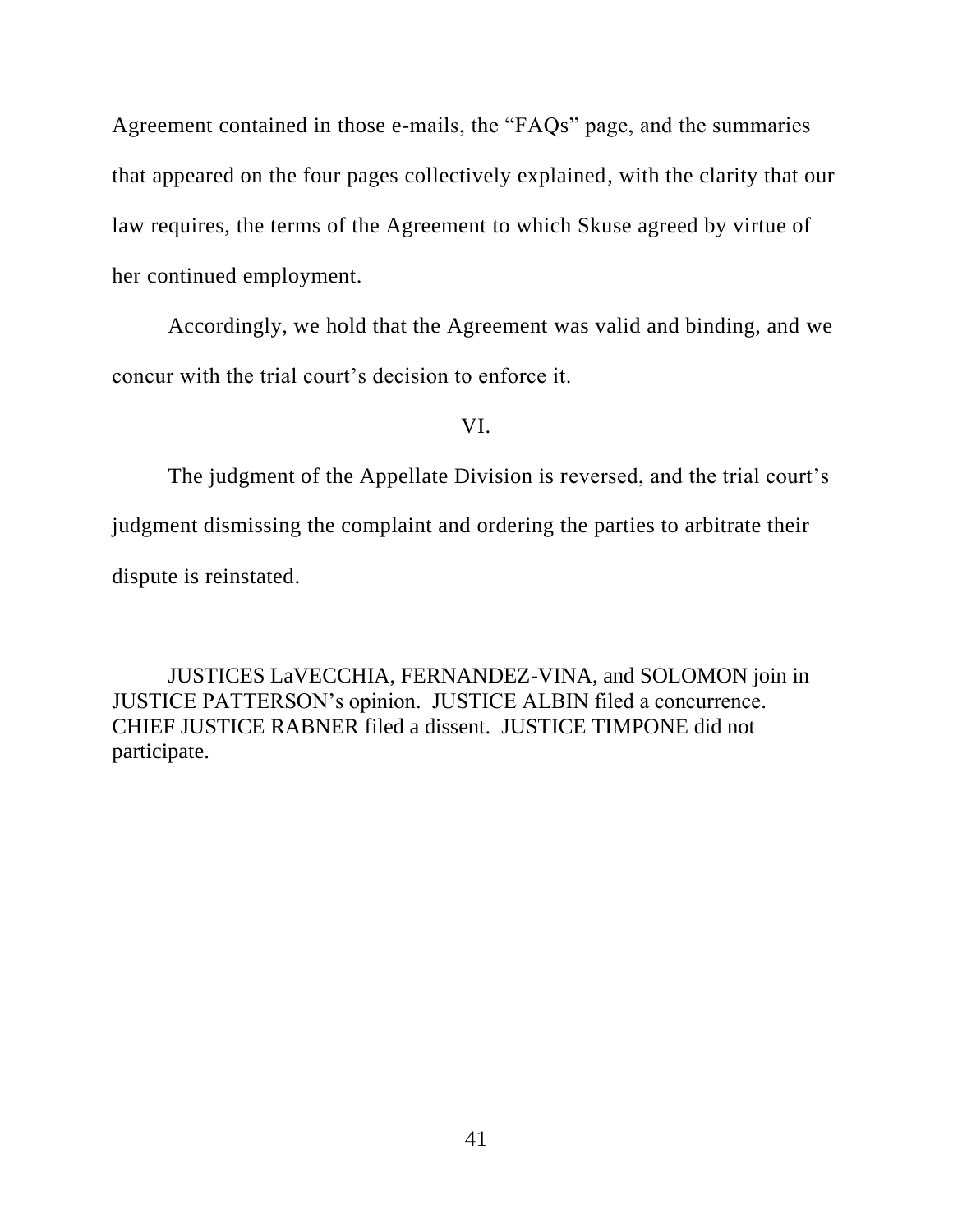Amy Skuse,

Plaintiff-Respondent,

v.

Pfizer, Inc., John D. Witzig, Paul Mangeot, and Connie Corbett, individually, jointly, severally and/or in the alternative,

Defendant-Appellants.

# JUSTICE ALBIN, concurring.

I concur with the majority opinion because, despite any displeasure I may have with the online waiver-of-rights procedure used by the employer, the totality of the evidence persuades me that plaintiff clearly and unmistakably understood that she was agreeing to submit any disputed employment issue to an arbitrator rather than a court. In this appeal, plaintiff has not raised the argument that the arbitration provision in her employment agreement constituted an illicit, industry-wide contract of adhesion. 1

<sup>&</sup>lt;sup>1</sup> "[T]he essential nature of a contract of adhesion is that it is presented on a take-it-or-leave-it basis, commonly in a standardized printed form, without opportunity for the 'adhering' party to negotiate except perhaps on a few particulars." See Rudbart v. N. Jersey Dist. Water Supply Comm'n, 127 N.J. 344, 353 (1992).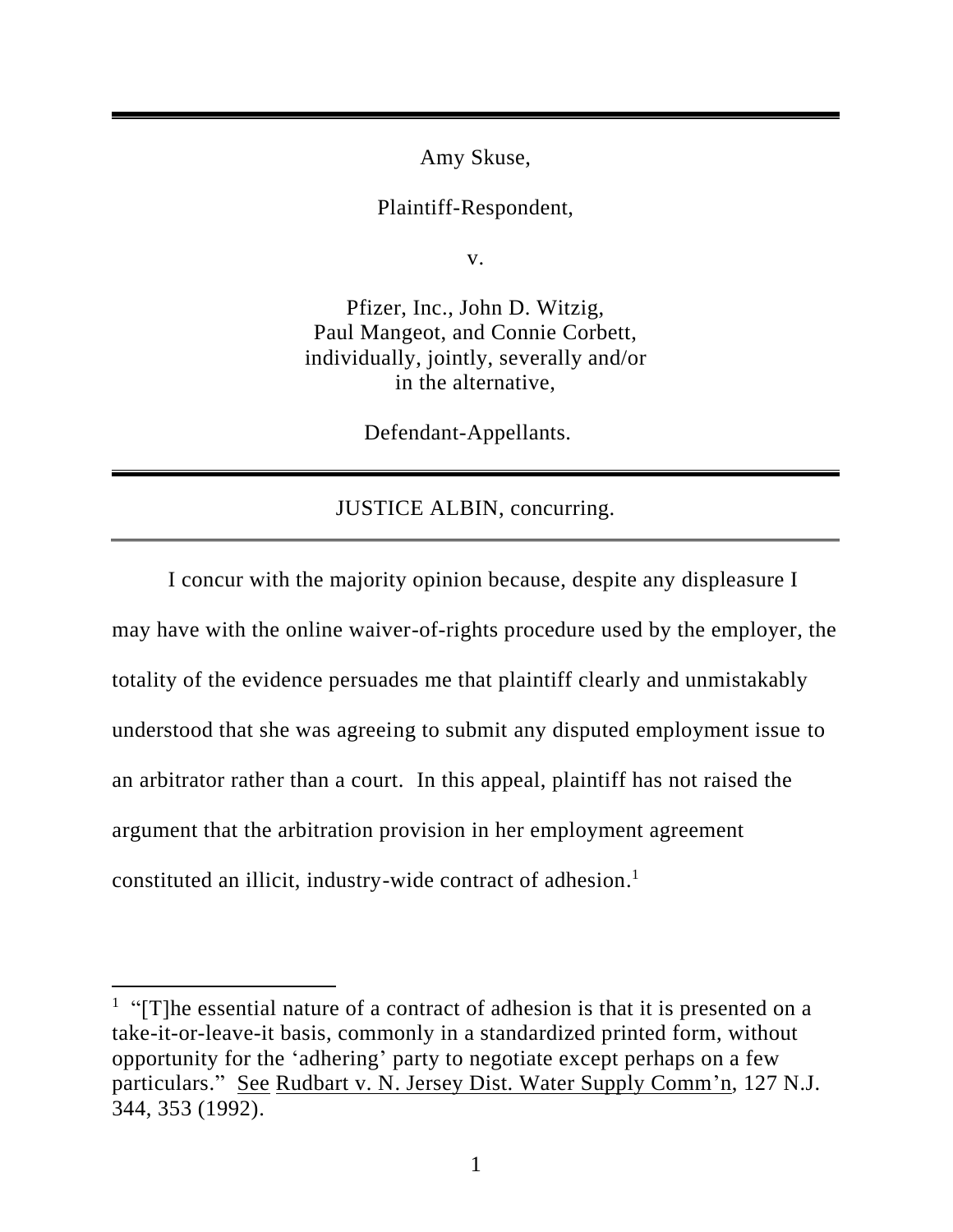The arbitration cases that have come before our Court have generally addressed whether employees or consumers had clearly and unmistakably waived their right to seek relief in a judicial forum for a breach of contract or a statutory violation. In that respect, this case is no different.

But soon employers and corporations will develop the perfect, unassailable arbitration clause. When every employment and consumer contract contains such a clause across an entire profession or industry, when employees and consumers have no choice but to waive their right to resolve their disputes in a judicial forum in order to get a job or buy a good, we will have to address a more profound question. Are such contracts of adhesion contrary to New Jersey's most fundamental public policy -- the constitutional right to a civil jury trial -- and therefore unconscionable and unenforceable under the Federal Arbitration Act and its state counterpart? That is the great issue that will confront the Court. I will not attempt to resolve that issue here, for this is not the time or the case. But I do want to set the stage for what is at stake.

I.

Alternative dispute resolution suggests a choice -- an alternative. When an entire industry or profession inserts in employment and consumer contracts arbitration provisions on a take-it-or-leave-it basis, the public has no real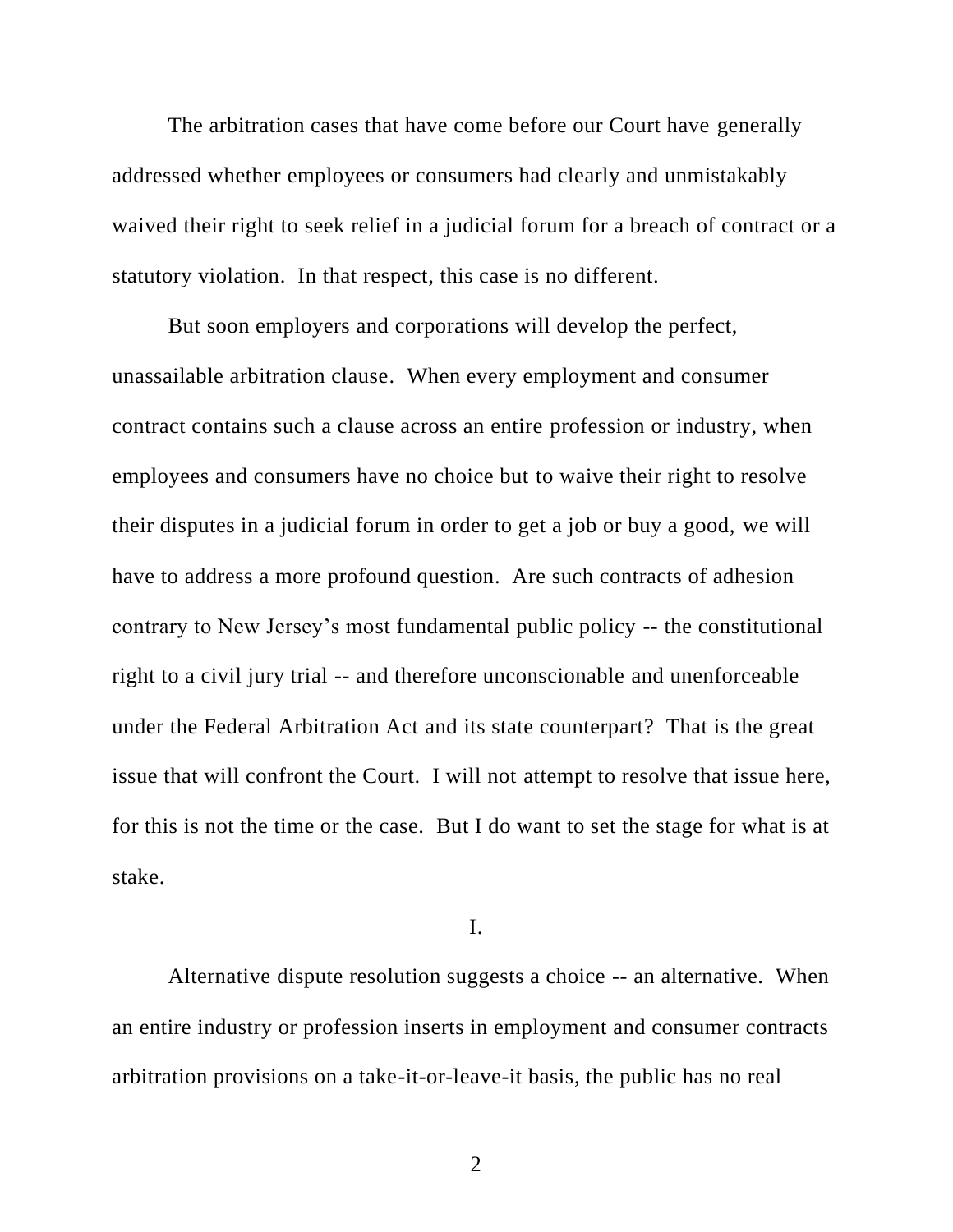choice. The option of rejecting an arbitration provision and foregoing either a job offer or access to medical services or the opportunity to purchase a car is not a choice. Most consumers who purchase goods and services and most job seekers who search for employment have no bargaining power to demand the removal of an arbitration clause. That is the reality of the marketplace.

### A.

The benefits of arbitration as an alternative dispute resolution forum are many, and when parties freely contract for arbitration, those agreements -- like all valid agreements -- must be enforced. Marchak v. Claridge Commons, Inc., 134 N.J. 275, 281-82 (1993). To be sure, arbitration provides an informal, "efficient, inexpensive, and expeditious means for dispute resolution." Alexander v. Gardner-Denver Co., 415 U.S. 36, 58 (1974); see also Kernahan v. Home Warranty Adm'r of Fla., Inc., 236 N.J. 301, 324 (2019). When entered into freely, arbitration agreements give the parties what they bargained for -- the opportunity to choose a skilled and experienced arbitrator in a specialized field to preside over and decide a dispute in a forum out of the public glare. Diverting cases from our overburdened civil justice system, moreover, allows more matters to be brought to a swifter conclusion.

Significantly, "[t]he Federal Arbitration Act (FAA), 9 U.S.C. §§ 1-16, and the nearly identical New Jersey Arbitration Act (NJAA), N.J.S.A.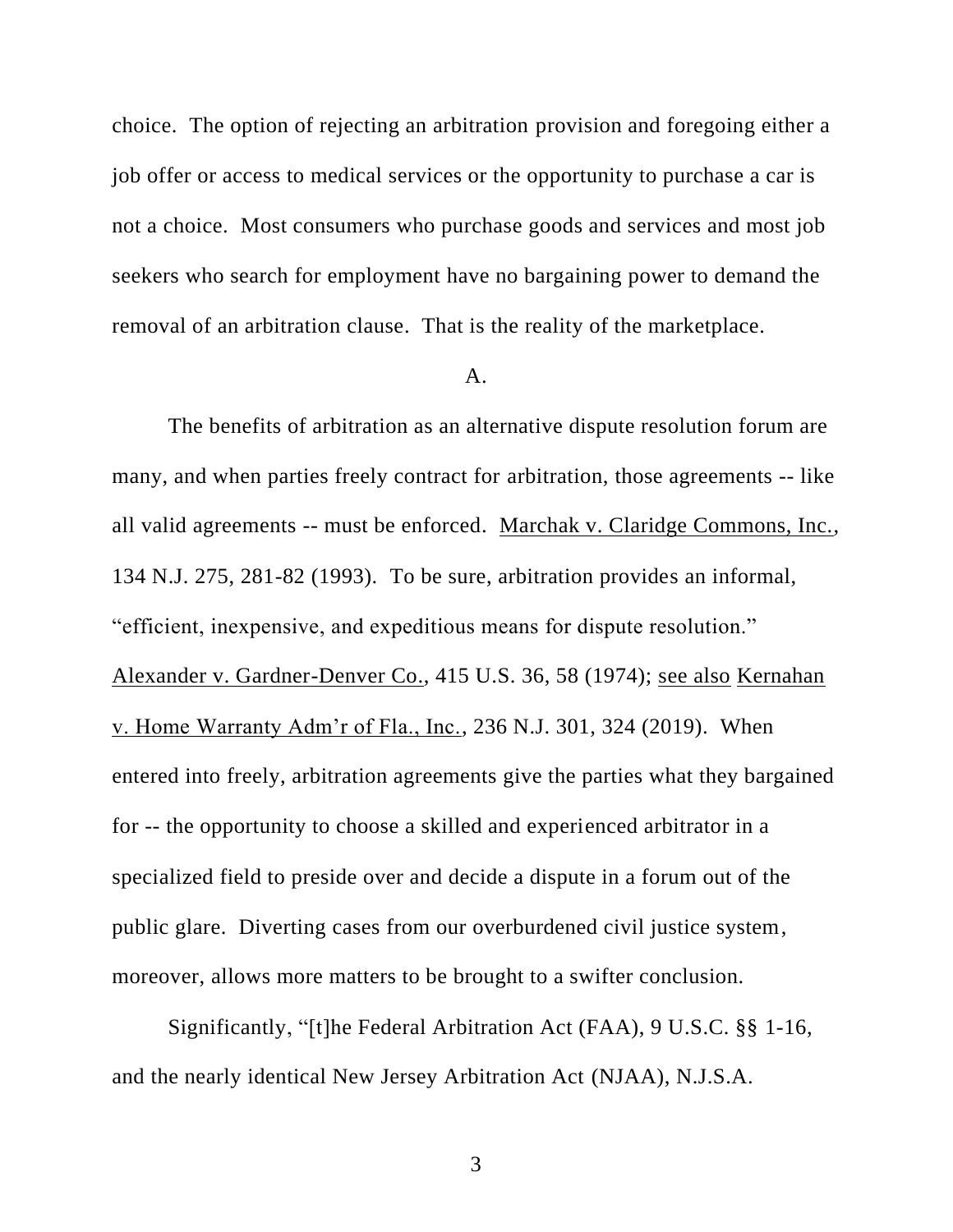2A:23B-1 to -32, enunciate federal and state policies favoring arbitration." Atalese v. U.S. Legal Servs. Grp., L.P., 219 N.J. 430, 440 (2014) (citing AT&T Mobility LLC v. Concepcion, 563 U.S. 333, 339 (2011); Hojnowski v. Vans Skate Park, 187 N.J. 323, 342 (2006); Martindale v. Sandvik, Inc., 173 N.J. 76, 92 (2002)). Arbitration agreements, however, are governed under general state contract principles. Id. at 441. Although the FAA and NJAA require that a court "place arbitration agreements on an equal footing with other contracts," ibid. (quoting Concepcion, 563 U.S. at 339), those Acts permit a court to invalidate an arbitration provision, like any other provision, "upon such grounds as exist at law or in equity for the revocation of any contract," 9 U.S.C. § 2; Concepcion, 563 U.S. at 339; Martindale, 173 N.J. at 85.

General state contract principles authorize courts to invalidate contracts that contain terms that are unconscionable and in violation of public policy. Rudbart v. N. Jersey Dist. Water Supply Comm'n, 127 N.J. 344, 356 (1992). Consistent with those principles, on a number of occasions, we have exercised our authority to strike down unconscionable contract terms on public-policy grounds. See, e.g., Vitale v. Schering-Plough Corp., 231 N.J. 234, 247, 255-56 (2017); Muhammad v. Cty. Bank of Rehoboth Beach, Del., 189 N.J. 1, 15-16, 22 (2006); Vasquez v. Glassboro Serv. Ass'n, Inc., 83 N.J. 86, 104-05 (1980);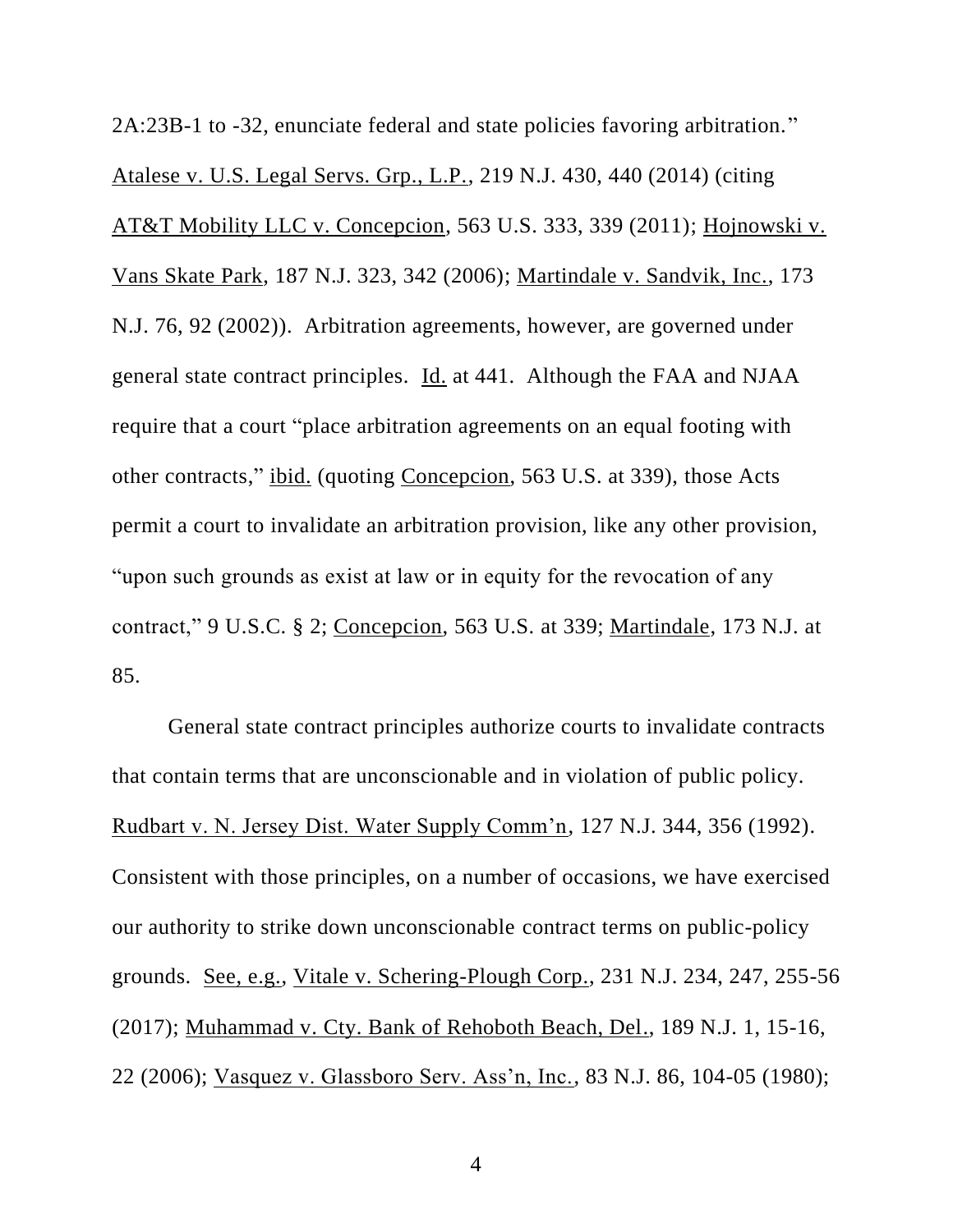Ellsworth Dobbs, Inc. v. Johnson, 50 N.J. 528, 554-56 (1967). Industry-wide contracts of adhesion -- contracts that are offered on a take-it-or-leave-it basis -- that impose unconscionable terms will not be enforced by our courts. The classic example for this proposition is the landmark case of Henningsen v. Bloomfield Motors, Inc., 32 N.J. 358, 385-408 (1960).

In Henningsen, we struck down on public-policy grounds the terms of a consumer contract for the purchase of an automobile that waived almost all warranties concerning the merchantability of the vehicle. Id. at 404, 408. The plaintiffs sued an automobile manufacturer and dealership for personal injuries and consequential damages after the purchased vehicle crashed as a result of a manufacturing defect in the car. Id. at 364-65. The manufacturer and dealership disclaimed liability for the personal injuries caused by the defective automobile, relying on the contract's warranty-waiver provision. Id. at 367, 404. The consumer contract "limit[ed] the manufacturer's liability to replacement of defective parts, and . . . disclaim[ed] all other warranties, express or implied." Id. at 386. The warranty-waiver provision was effectively an exculpatory clause. See id. at 372-73.

This Court recognized that the entire automobile industry had adopted similar exculpatory contract terms, giving consumer's "no real freedom of choice." Id. at 390-91, 404. The absence of freedom of contract was central to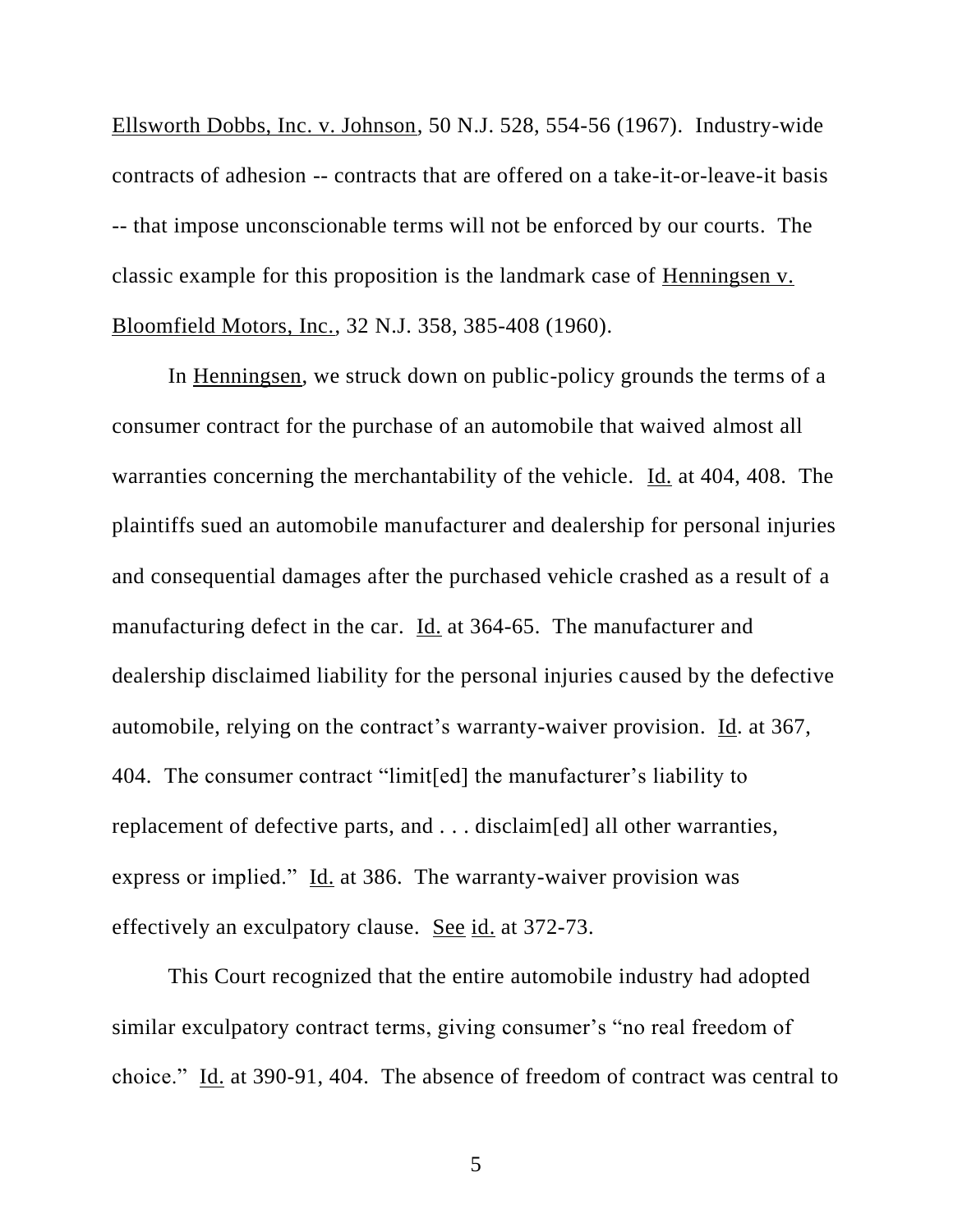our holding that the warranty-waiver provision violated public policy and

therefore was invalid. Id. at 391, 408. We stated that

[t]he gross inequality of bargaining position occupied by the consumer in the automobile industry is thus apparent. There is no competition among the car makers in the area of the express warranty. Where can the buyer go to negotiate for better protection? Such control and limitation of his remedies are inimical to the public welfare and, at the very least, call for great care by the courts to avoid injustice through application of strict common-law principles of freedom of contract.

[Id. at 391.]

The basic public policy at issue in Henningsen was the right of a purchaser to sue for defects in the manufacture of a vehicle, despite the automobile industry's form-contract disclaimers. Id. at 377, 403-04. When an entire profession or industry includes in an employment or consumer contract a provision that all statutory or common law disputes must be resolved only by arbitration, the public policy at risk is the freedom to choose a judicial forum and to exercise the constitutional right to a civil jury trial.

# B.

The right to trial by jury in civil cases is deeply rooted in New Jersey's history and "predates the founding of our Republic." Allstate N.J. Ins. Co. v. Lajara, 222 N.J. 129, 134, 139-41 (2015). In seventeenth-century New Jersey, then divided into the provinces of West and East Jersey, the right to a jury trial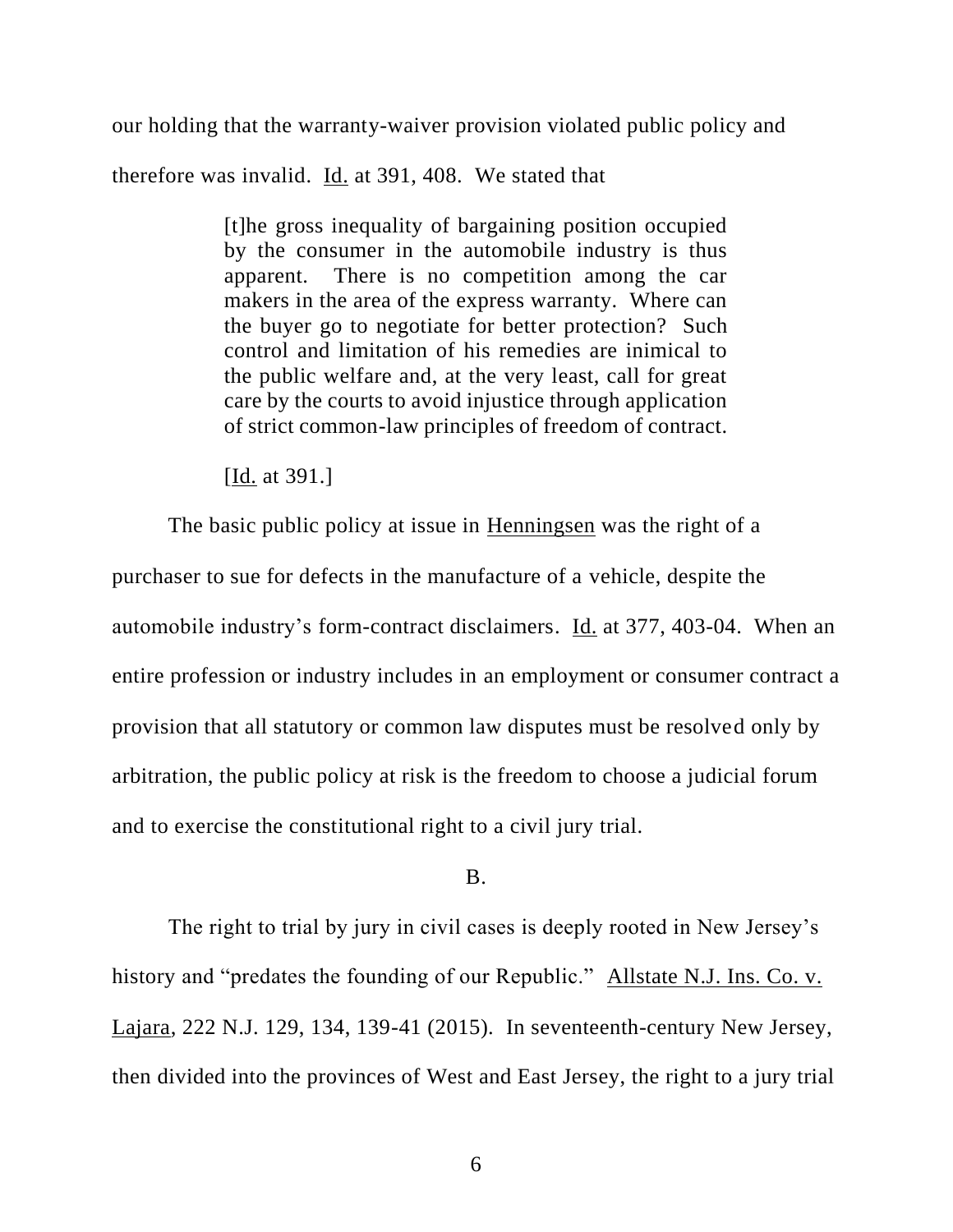was codified in two separate enactments. Id. at 139; see Charter or Fundamental Laws of West New Jersey ch. XXII (1676), http:// www.njstatelib.org/wp-content/uploads/slic\_files/imported/Research\_Guides/

Historical\_Documents/nj/NJ05A.html; Fundamental Constitutions for the Province of East New Jersey in America art. XIX (1683), http://

avalon.law.yale.edu/17th\_century/nj10.asp. On July 2, 1776, New Jersey ratified its first Constitution, which declared "that the inestimable right of trial by jury shall remain confirmed, as a part of the law of this colony, without repeal for ever." N.J. Const. of 1776 art. XXII. New Jersey's 1844 and 1947 Constitutions both reaffirmed that "[t]he right of trial by jury shall remain inviolate." N.J. Const. of 1844 art. I,  $\P$  7; N.J. Const. art. I,  $\P$  9.

The civil jury trial has historically played a preeminent role in our constitutional system of justice -- a system that places "trust in ordinary men and women of varying experiences and backgrounds, who serve as jurors, to render judgments concerning liability and damages." Cuevas v. Wentworth Grp., 226 N.J. 480, 499 (2016) (quoting Johnson v. Scaccetti, 192 N.J. 256, 279 (2007)). A jury trial is the ultimate example of self-government in a democratic society. Lajara, 222 N.J. at 134. To many, a verdict rendered by a jury has greater currency than a judgment coming from any single individual, whether a special master, an arbitrator, or even a judge.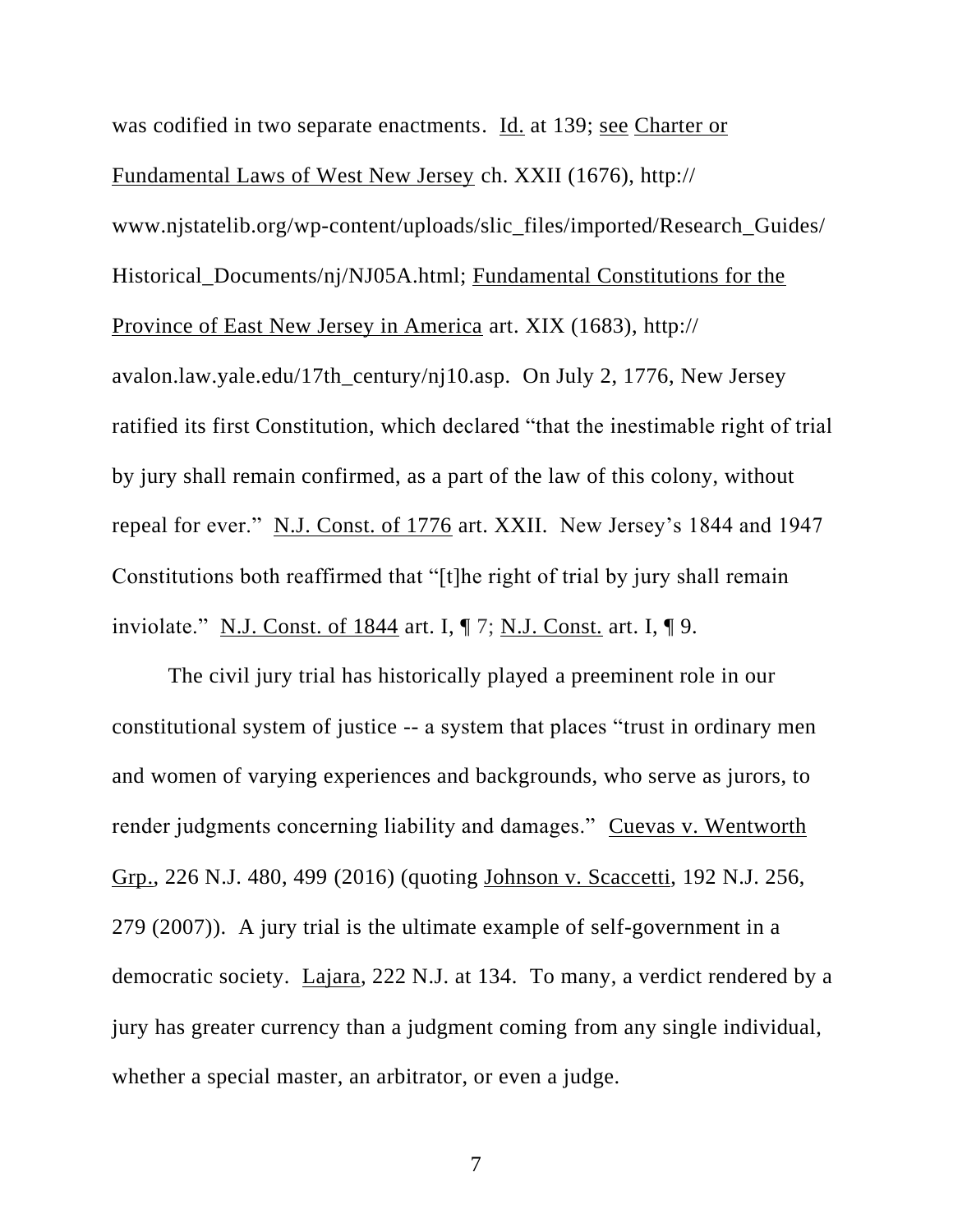Today, industry-wide employment and consumer contracts of adhesion with compelled arbitration provisions and forced waiver-of-rights clauses are rendering the right to a civil jury an anachronism. In considering the publicpolicy implications of this phenomenon, we must take account of what will be lost with the demise of the civil jury trial.

A trial by a jury of one's peers -- representing a cross-section and the diversity of society -- is infused with community values. See ibid. Though mistakes are unavoidable in any human enterprise, six jurors deliberating -- examining the evidence and testing one another's theories in the crucible of debate -- may be less prone to err than a solitary person whose views are not subject to challenge.

The right to a public trial ensures transparency that is absent from a closed arbitration proceeding. Transparency of court proceedings allows the public and the press to serve as watchdogs over our justice system and to be educated about how it functions. In an open judicial system, where grievances are aired in a public forum, citizens can learn the identities of companies that manufacture dangerous products; the identities of employers who sexually harass their employees or discriminate on the basis of nationality or religion; the identities of landlords who turn away renters on the basis of race; the identities of doctors, lawyers, and other professionals who repeatedly engage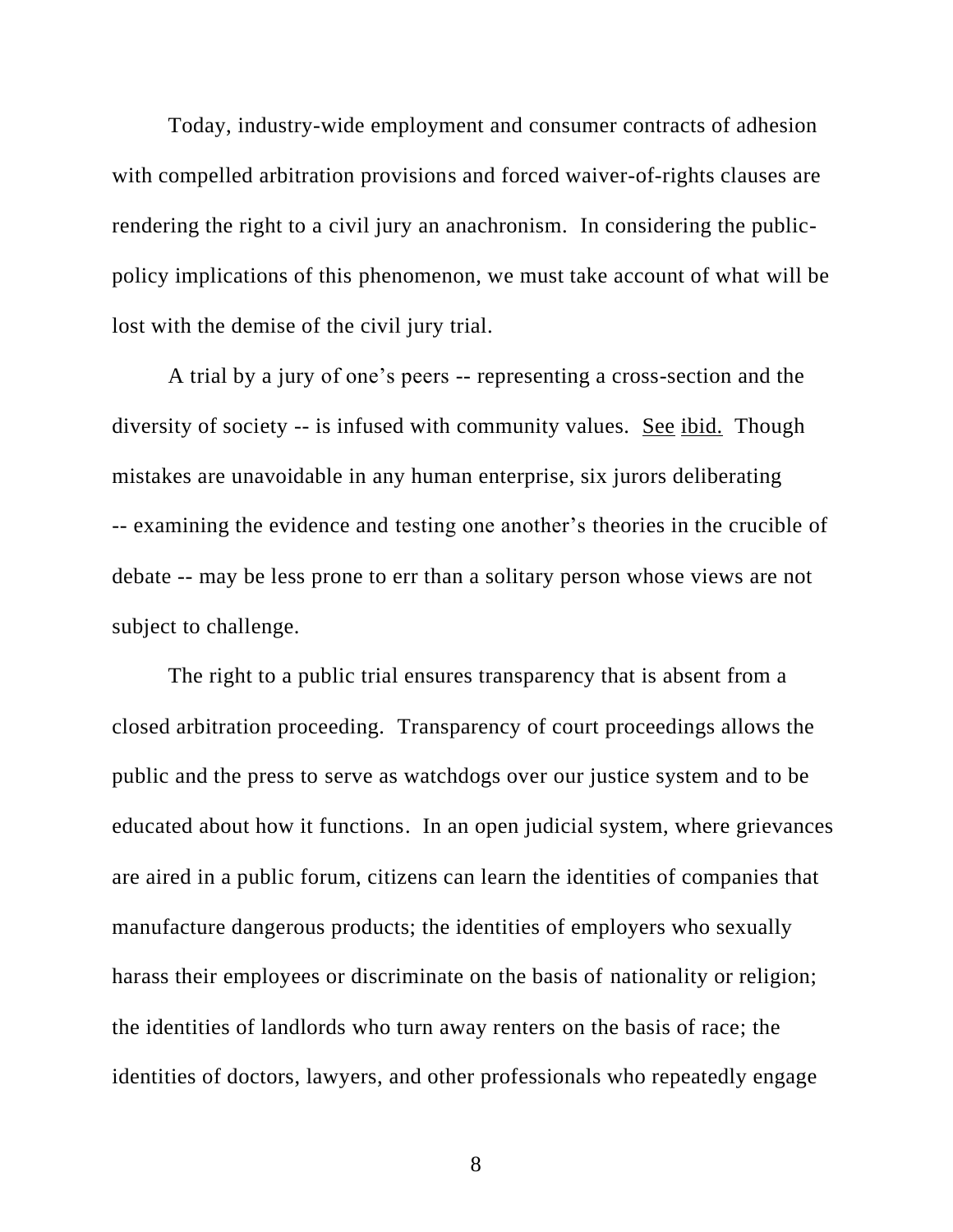in malpractice; the identities of home-improvement companies that engage in unconscionable practices; and much more. That valuable information that benefits an informed citizenry is kept under a veil of secrecy in arbitration proceedings. See Benjamin P. Edwards, Arbitration's Dark Shadow, 18 Nev. L.J. 427, 431 (2018) ("[I]ndustry-wide arbitration replaces a court's public benefit with secrecy. Because the public lacks meaningful oversight over arbitration, it cannot be assured that the process operates fairly. Importantly, arbitration also often removes the frequency, type, and result of disputes from the public eye, undercutting reputation's ability to police market behavior." (footnote omitted)).

Public accountability leads to corrective actions: procedures to eliminate discrimination in the workplace, safer products, safer medical procedures, and heightened integrity in consumer transactions. Additionally, arbitration typically does not provide comparable civil-trial discovery that may be needed to uncover well-concealed wrongdoing or negligence. Without access to civil trials and appellate review, there is no opportunity for the interpretation of complex legal principles in legislative schemes or for the development and refinement of our common law.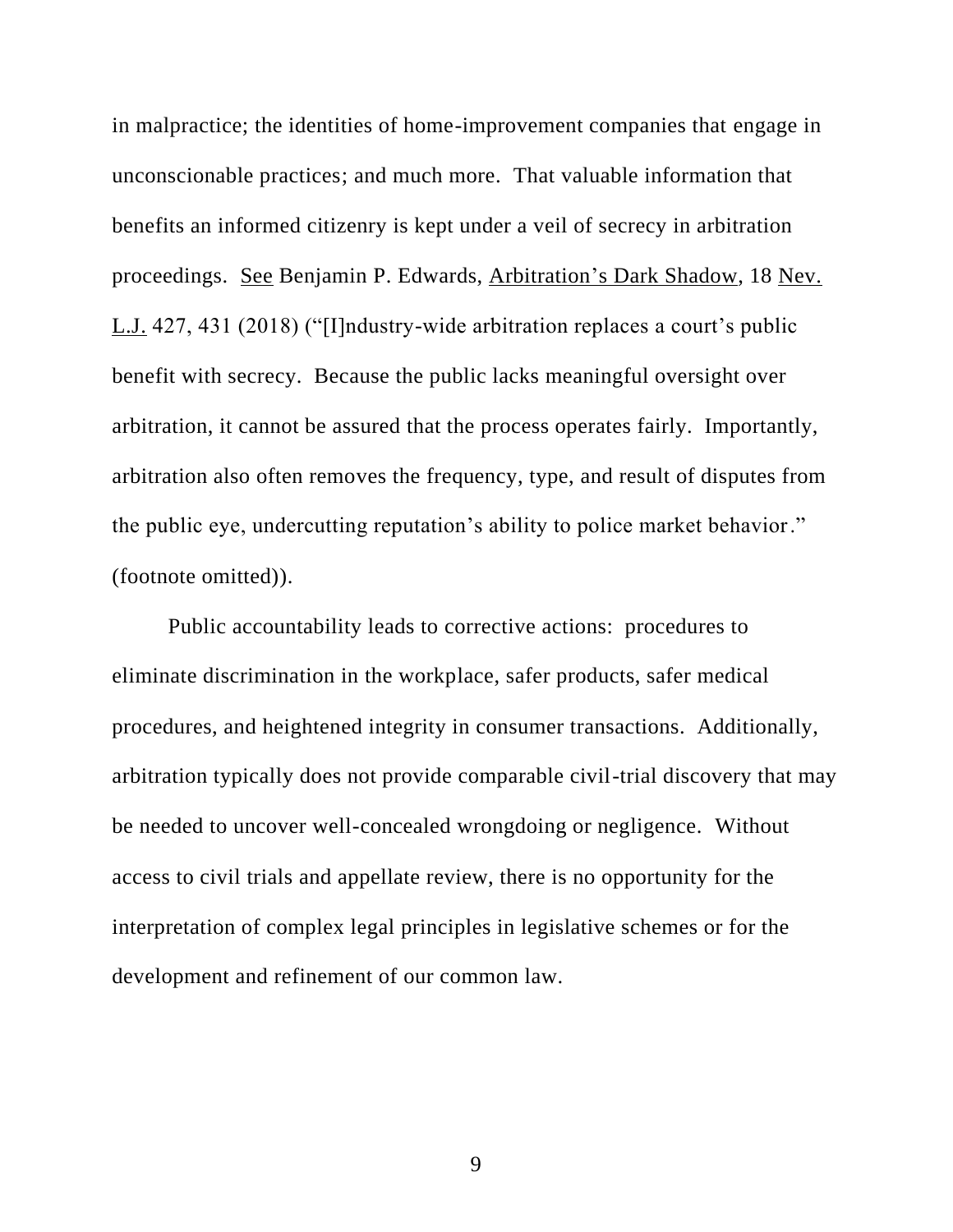For those who freely choose the many benefits of arbitration, the tradeoff is fair. They can voluntarily and knowingly waive their rights to access the courts through arbitration agreements. See Atalese, 219 N.J. at 442.

But for those who are herded into arbitration agreements through industry-wide employment and consumer contracts of adhesion, the admonitions in Henningsen are worthy of thoughtful consideration. In striking down the industry-wide waiver of warranties in Henningsen, this Court acknowledged the unequal bargaining power between consumers and automobile manufacturers and the potential harm to the public good posed by exculpatory clauses. 32 N.J. at 384. The Henningsen decision undoubtedly prodded the automobile industry to produce safer cars and therefore reduced the number of injuries caused by defective vehicles.

New Jersey's four-century-old commitment to the civil jury trial -- inscribed in all three of our State Constitutions -- is a self-evident expression of a paramount public policy. Viewed through the prism of general contract principles, industry-wide arbitration agreements in contracts of adhesion that compel an employee or consumer to waive his or her constitutional right to a civil jury trial and accept arbitration, arguably, would be unconscionable and violative of public policy. An arbitration agreement voided on that non-discriminatory basis would not appear to offend either the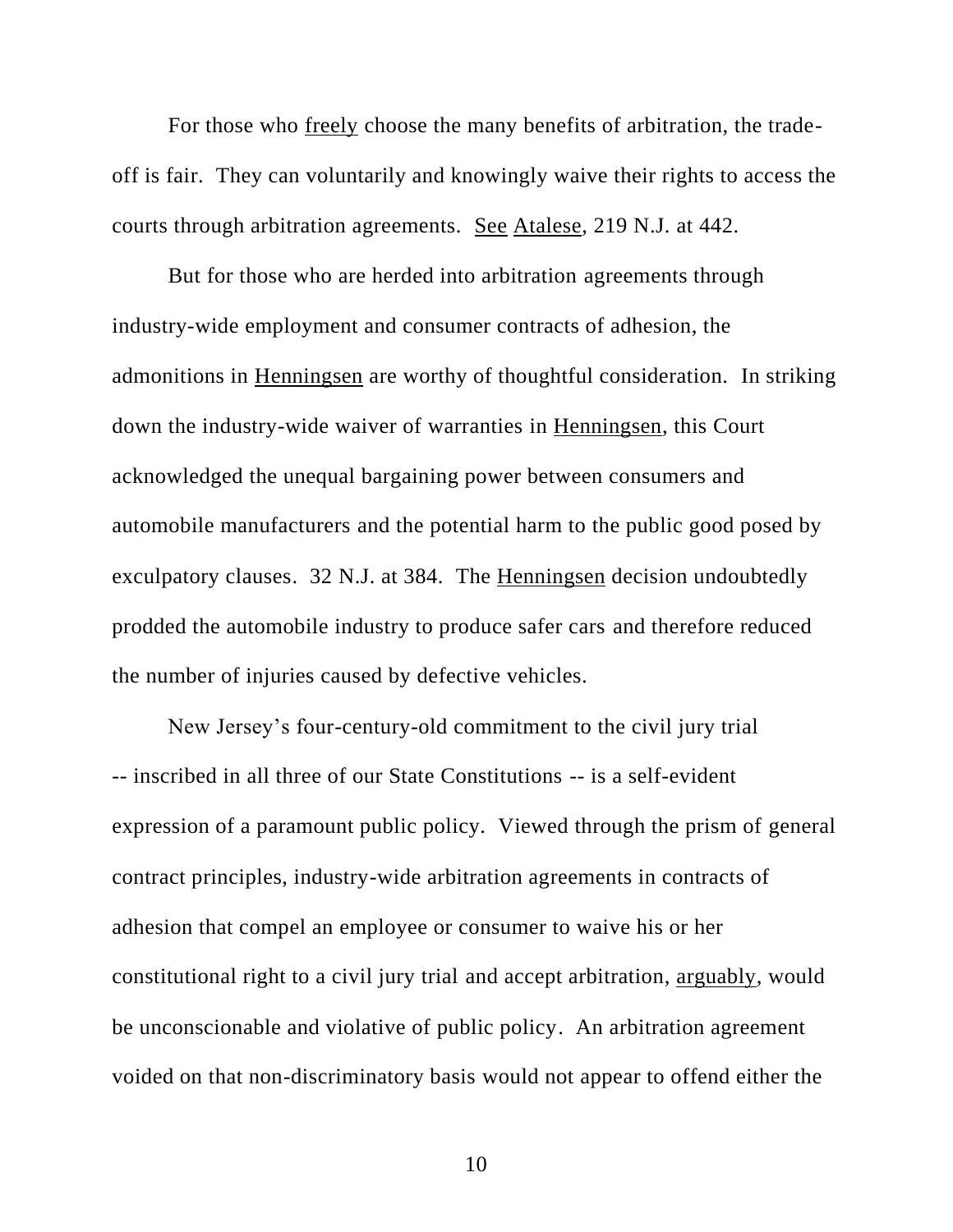FAA or NJAA. <u>See</u> 9 U.S.C. § 2; Concepcion, 563 U.S. at 339; Martindale, 173 N.J. at 85; Henningsen, 32 N.J. at 384-408.

That issue is for another day and is not raised in the appeal before us. For the present, I concur in the majority opinion.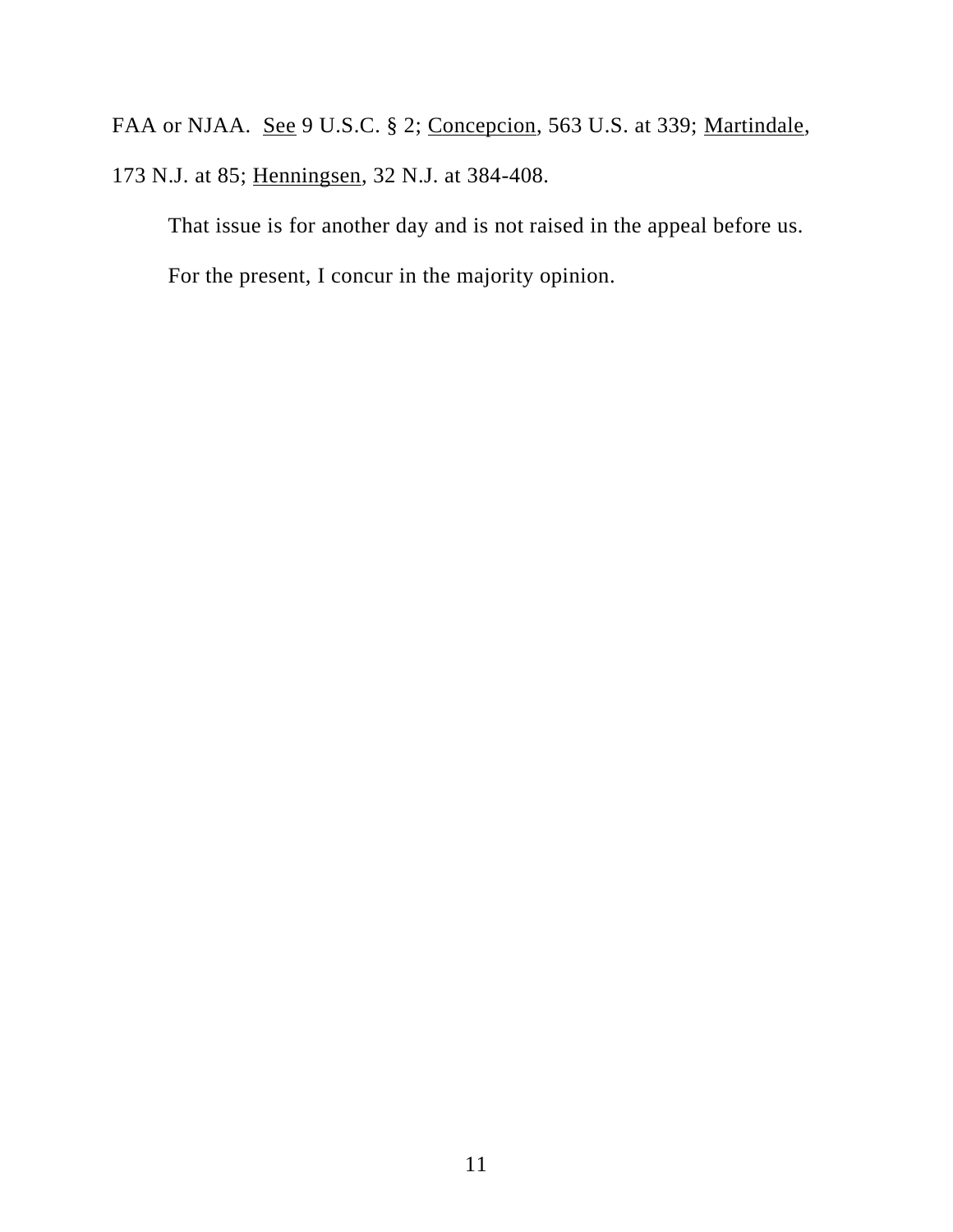Amy Skuse,

Plaintiff-Respondent,

v.

Pfizer, Inc., John D. Witzig, Paul Mangeot, and Connie Corbett, individually, jointly, severally and/or in the alternative,

Defendant-Appellants.

# CHIEF JUSTICE RABNER, dissenting.

I respectfully dissent largely for the reasons stated in Judge Sabatino's thoughtful opinion in Skuse v. Pfizer, Inc., 457 N.J. Super. 539 (App. Div. 2019). The decision carefully parses the online "training module" defendant Pfizer used. It also explains why the module lacks clear and unmistakable proof that Pfizer's employees agreed to waive the right to have their day in court.

I.

Basic contract principles apply to arbitration agreements. Kernahan v. Home Warranty Adm'r of Fla., Inc., 236 N.J. 301, 307 (2019). To begin with, both sides must agree to any contract. If only one side consents, there is no "meeting of the minds" and no "legally enforceable agreement." Atalese v.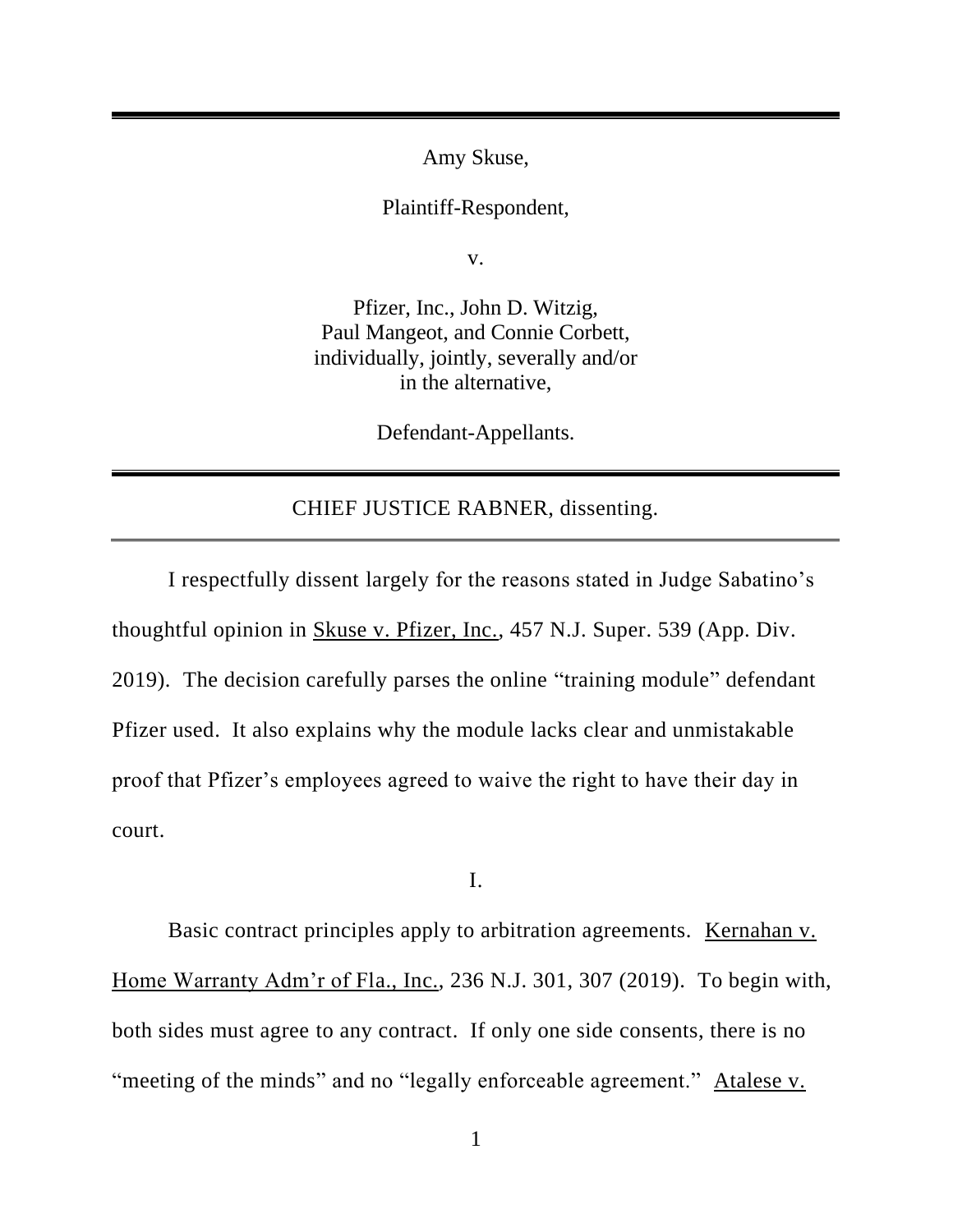U.S. Legal Servs. Grp., L.P., 219 N.J. 430, 442 (2014) (quoting Morton v. 4 Orchard Land Tr., 180 N.J. 118, 120 (2004)). In short, "[a]n agreement to arbitrate, like any other contract, 'must be the product of mutual assent.'" Ibid. (quoting NAACP of Camden Cty. E. v. Foulke Mgmt., 421 N.J. Super. 404, 424 (App. Div. 2011)).

Beyond that, an arbitration agreement is a contract under which both sides agree to waive the right to proceed in court to resolve their disputes. Ibid. (citing Foulke, 421 N.J. Super. at 425). For a waiver to be valid, the parties must knowingly and voluntarily give up their rights. Knorr v. Smeal, 178 N.J. 169, 177 (2003). Courts therefore look to the language of any waiver-of-rights provision to see if it "clearly and unambiguously" sets forth an agreement "to arbitrate the disputed claim." Leodori v. Cigna Corp., 175 N.J. 293, 302 (2003); see also Atalese, 219 N.J. at 443-44, 448; Garfinkel v. Morristown Obstetrics & Gynecology Assocs., P.A., 168 N.J. 124, 132 (2001).

In light of those unremarkable principles, a valid waiver requires "an explicit, affirmative agreement that unmistakably reflects the employee's assent." Leodori, 175 N.J. at 303 (emphases added). In short, there must be (1) a provision that plainly alerts the parties they are giving up a right -- in this case, the right to litigate in court, and (2) clear and unmistakable proof that both parties agreed to the provision.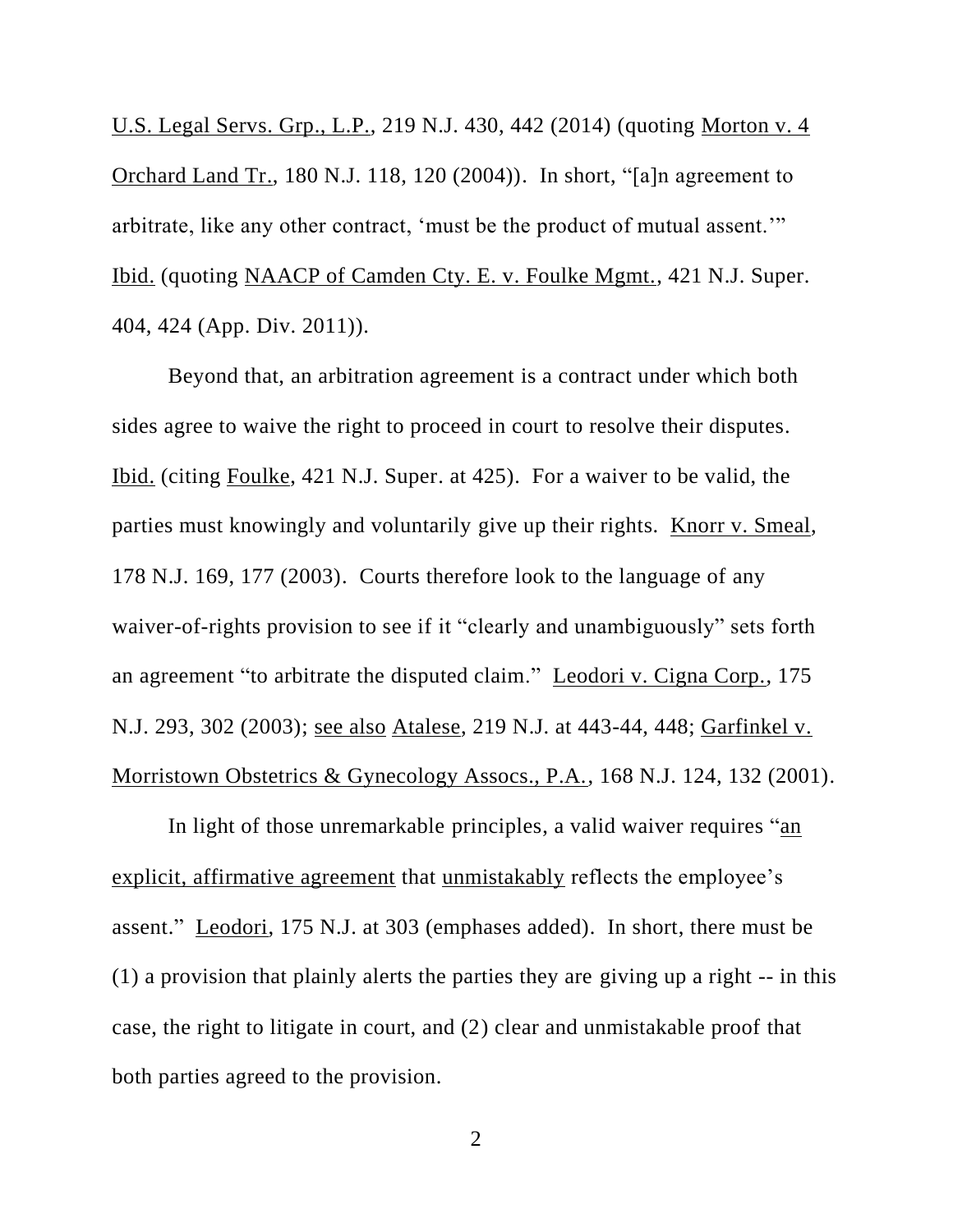Application of those basic principles under state contract law does not run afoul of the Federal Arbitration Act (FAA). See First Options of Chi., Inc. v. Kaplan, 514 U.S. 938, 944 (1995) ("When deciding whether the parties agreed to arbitrate a certain matter . . . , courts generally . . . should apply ordinary state-law principles that govern the formation of contracts."); see also 9 U.S.C. § 2 (arbitration agreements are "valid, irrevocable, and enforceable, save upon such grounds as exist at law or in equity for the revocation of any contract"); Lamps Plus, Inc. v. Varela, 587 U.S. \_\_\_, 139 S. Ct. 1407, 1415 (2019) (citing First Options and observing that "courts may ordinarily" enforce arbitration agreements "by relying on state contract principles").

# II.

The documents Pfizer provided to its employees plainly called for arbitration of employment-related disputes. This appeal instead turns on the second of the above two elements: whether there is clear and unmistakable proof that Pfizer's employees assented or agreed to arbitration. Here, neither the "acknowledgment" of company policy that Pfizer elicited from its employees, nor a one-sided declaration that consent would be deemed by default, met that standard.

Pfizer first sent its employees an email that announced and outlined its arbitration policy. The message, by itself, could not and did not establish that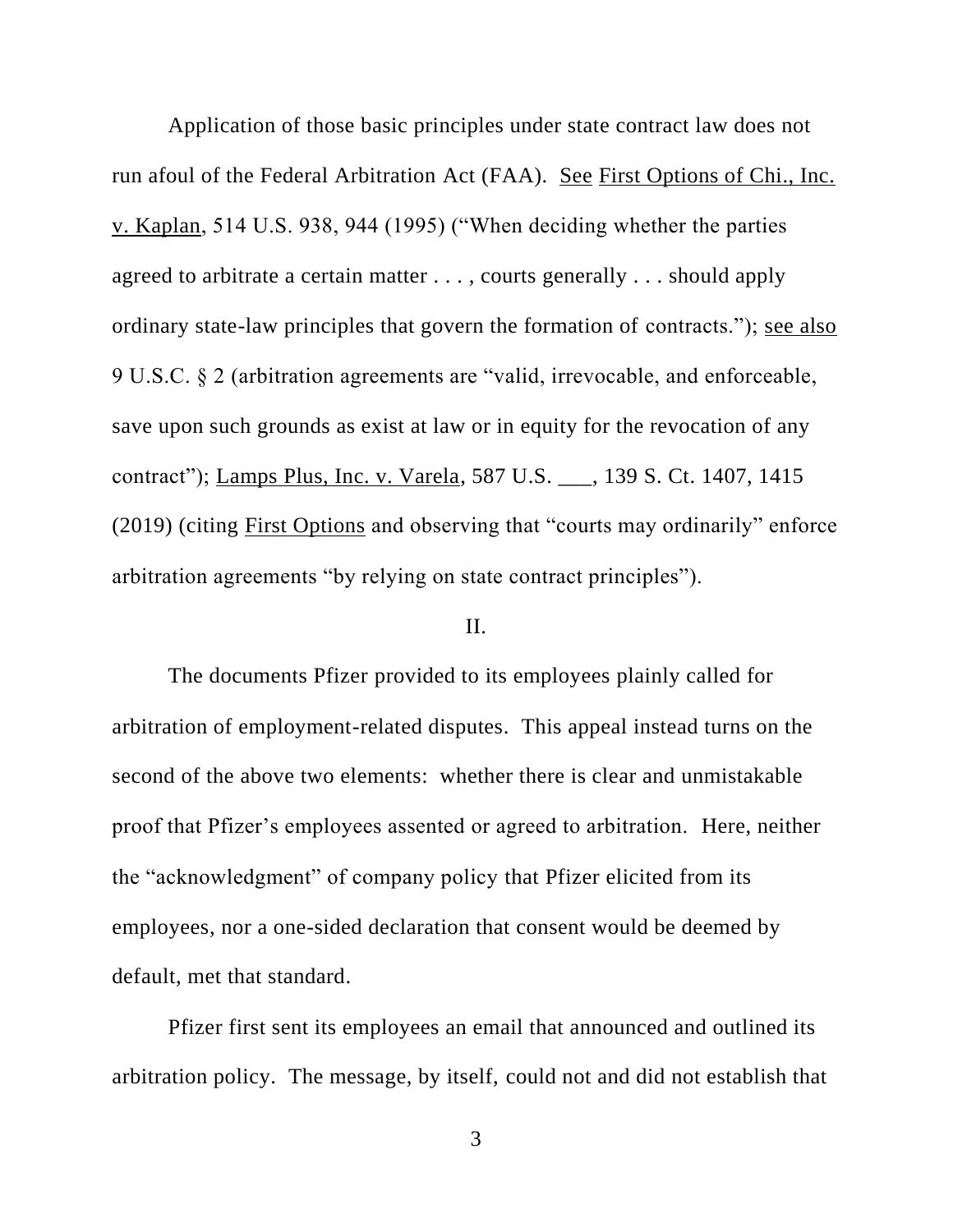a recipient agreed to the policy. Pfizer suggests that assent can be found from the language of the training module it emailed the next day. That is not the case, however.

The first screen of the training module states that arbitration is a condition of employment with Pfizer and then adds, in clear language, "The next page contains the Mutual Arbitration and Class Waiver Agreement. You will be able to review and print the Agreement. You will then be asked to acknowledge your receipt of the Agreement." (emphasis added).

Words matter, and the words Pfizer used told its employees they would be asked to acknowledge they had received the Agreement. Not that they reviewed and agreed with it, or "consented to, ratified and accepted" the Agreement. Just that they had received it. Yet later in the training module, Pfizer used the very words "consented to, ratified and accepted" as a way to "deem" assent.

The second screen provides a way for employees to review and print the Agreement. That leads into the third screen, which reads as follows:

> [1] I understand that I must agree to the Mutual Arbitration and Class Waiver Agreement as a condition of my employment. [2] Even if I do not click here, if I begin or continue working for the Company sixty (60) days after receipt of this Agreement, even without acknowledging this Agreement, this Agreement will be effective, and I will be deemed to have consented to,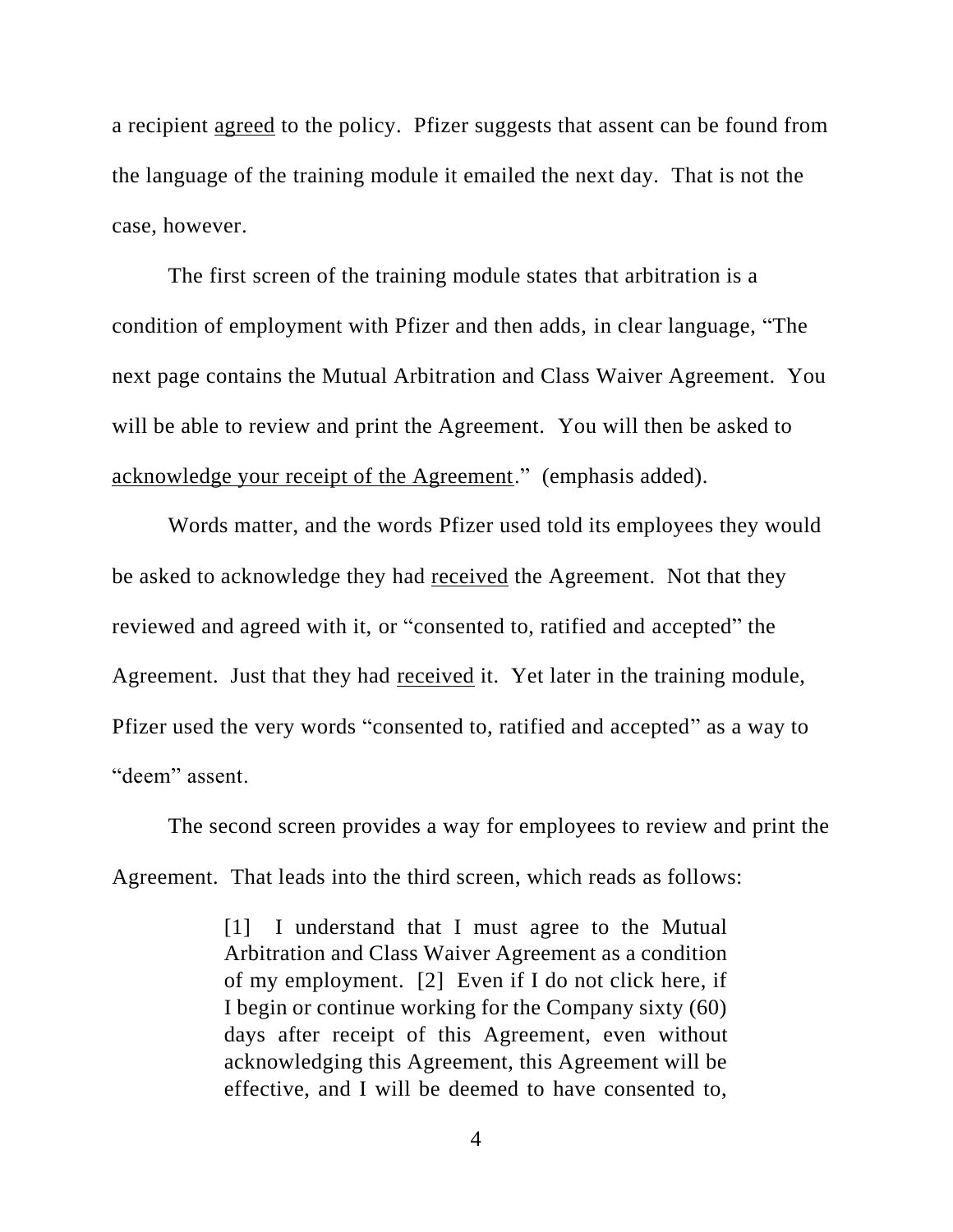ratified and accepted this Agreement through my acceptance of and/or continued employment with the Company.

Immediately below, the following critical language appears: "CLICK HERE to acknowledge."<sup>1</sup>

The first part of the third screen contains a statement of company policy: arbitration is a condition of employment to work for Pfizer. Pfizer can set and enforce company policies that do not run afoul of "a clear mandate of public policy." See Pierce v. Ortho Pharm. Corp., 84 N.J. 58, 71-72 (1980); accord Woolley v. Hoffmann-La Roche, 99 N.J. 284, 291-92 (1985). But Pfizer cannot declare that its employees agree with a policy and agree to waive their rights. Only the employees can speak for themselves. As with any contract, one side cannot simply declare that the other agrees; clear and unmistakable proof of assent on both sides is needed.

The module alternatively states that employees "will be deemed to have consented to, ratified and accepted this Agreement" if they continue to work for sixty days. But one side deeming consent by default suffers from the same flaw: it does not show clear and unmistakable proof that the other party agrees. As the Appellate Division correctly observed, Pfizer's "unilateral

<sup>&</sup>lt;sup>1</sup> For purposes of Pfizer's motion to dismiss and compel arbitration, plaintiff Amy Skuse, who worked for Pfizer before the company terminated her employment, did not dispute that she saw the screen.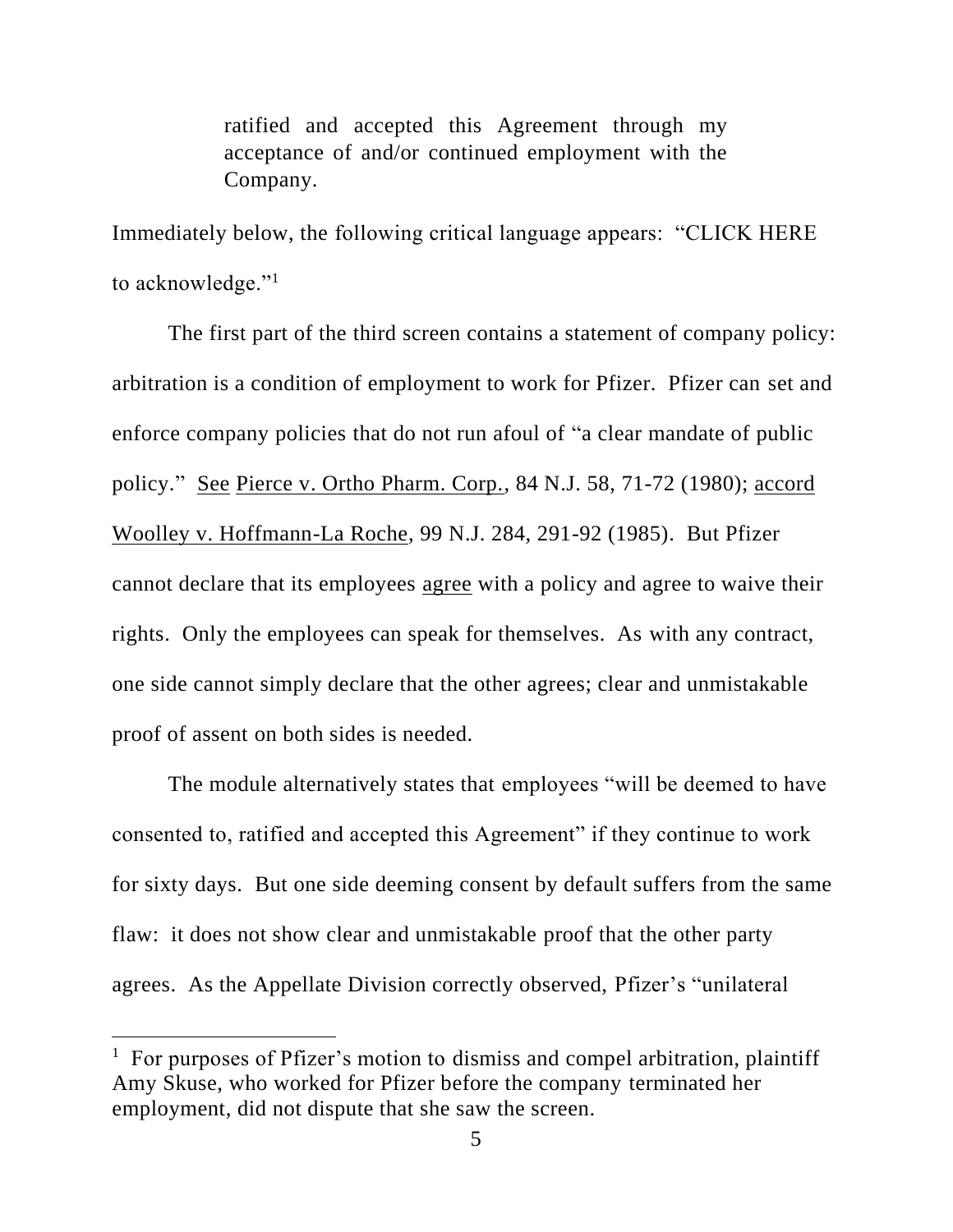declaration" of consent "is an attempt to bypass" elementary principles of contract law. Skuse, 457 N.J. Super. at 563.

The cases cited by the majority do not compel a different outcome. See ante at (slip op. at 23-24). In Martindale v. Sandvik, Inc., the Court upheld an arbitration agreement set forth in an employment application. 173 N.J. 76, 81-82 (2002). Unlike here, the parties "executed a written agreement to arbitrate all claims against" the employer. Id. at 86. Similarly, in Jaworski v. Ernst & Young U.S. LLP, all three plaintiffs in the case signed and assented to at least one arbitration agreement. 441 N.J. Super. 464, 471, 473 (App. Div. 2015). Amy Skuse never did. Skuse, 457 N.J. Super. at 562-63.

And in Weichert Co. Realtors v. Ryan, the Court rejected a real estate broker's claim that a developer had agreed to pay the broker a ten-percent commission. 128 N.J. 427, 438-40 (1992). In the course of reviewing the broker's claim for breach of contract, the Court recounted a general principle that words or conduct can sometimes manifest assent and create an implied-infact contract. Id. at 436 (citing 1 Williston on Contracts § 91 (3d ed. 1957) and other sources). The Court then provided examples, such as "when an offeree accepts the offeror's services without expressing any objection to the offer's essential terms," and "when a party confers a benefit with a reasonable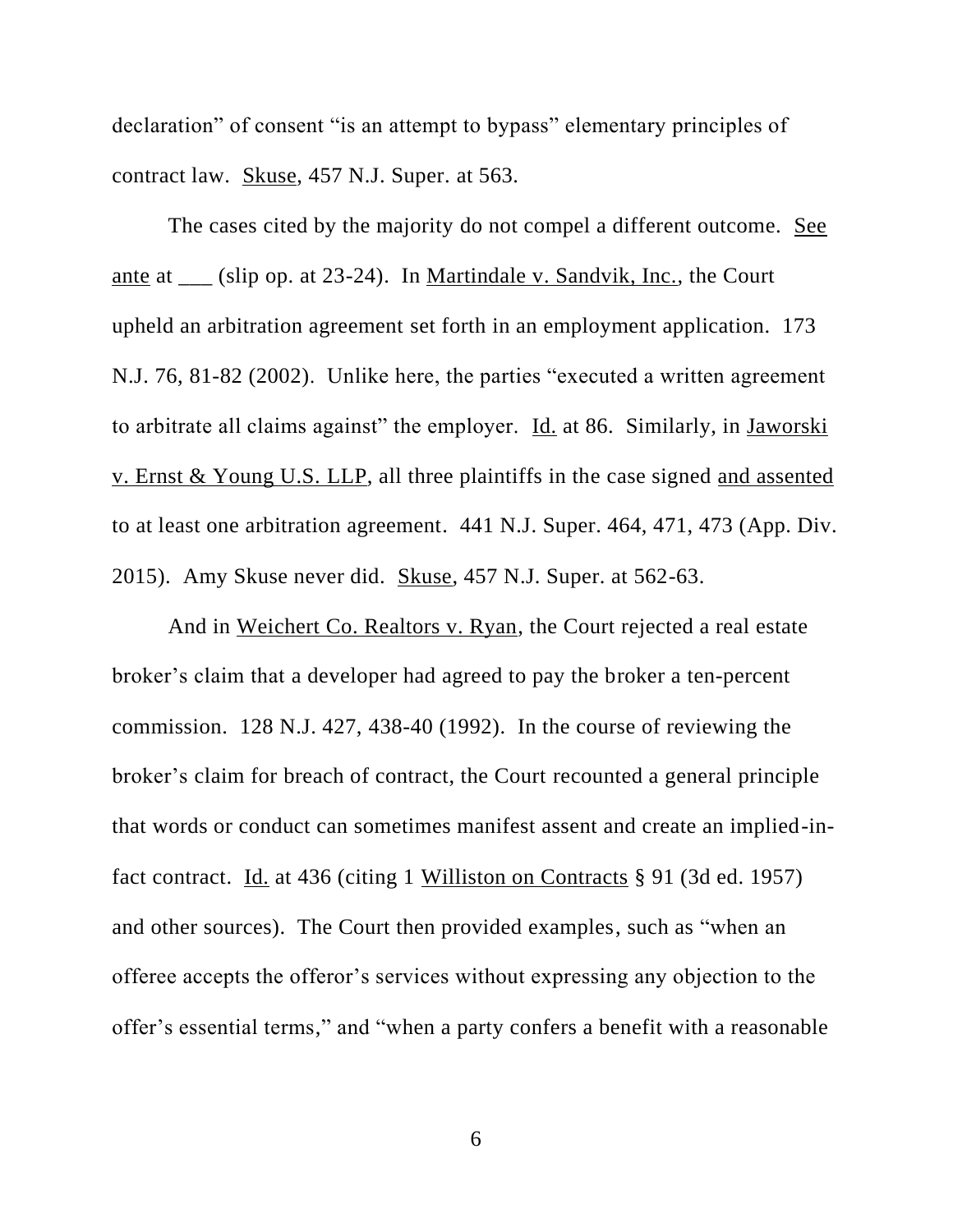expectation of payment." Id. at 436-37. Those situations are not instructive here.

The final page of Pfizer's training module likewise fails to offer clear and unmistakable proof of assent. It "thank[s]" employees for "reviewing the Mutual Arbitration and Class Waiver Agreement." (emphasis added). Again, the module makes no mention of "agreeing" or "consenting" to the Agreement, just "reviewing" it.

# III.

Assent or agreement can easily be established through an online module that is emailed or a written document sent in the mail.<sup>2</sup> Employers must simply use words of their own choosing that convey "the recipient has received and agreed to an arbitration policy." Leodori, 175 N.J. at 307. That was not done here.

There is no reason not to hold Pfizer to the words it chose: employees were expressly told they would be asked "to acknowledge . . . receipt of the Agreement" after having a chance to read it -- no more and no less. (emphasis added).

<sup>&</sup>lt;sup>2</sup> The Appellate Division noted an obvious fact of modern-day life -- that employees can be inundated with emails at work, which they "frequently skim." Skuse, 457 N.J. Super. at 556. Nowhere, however, did the court rest its decision on Pfizer's use of email to convey its arbitration policy. See id. at 555-58. But see ante at \_\_\_ (slip op. at 28-33).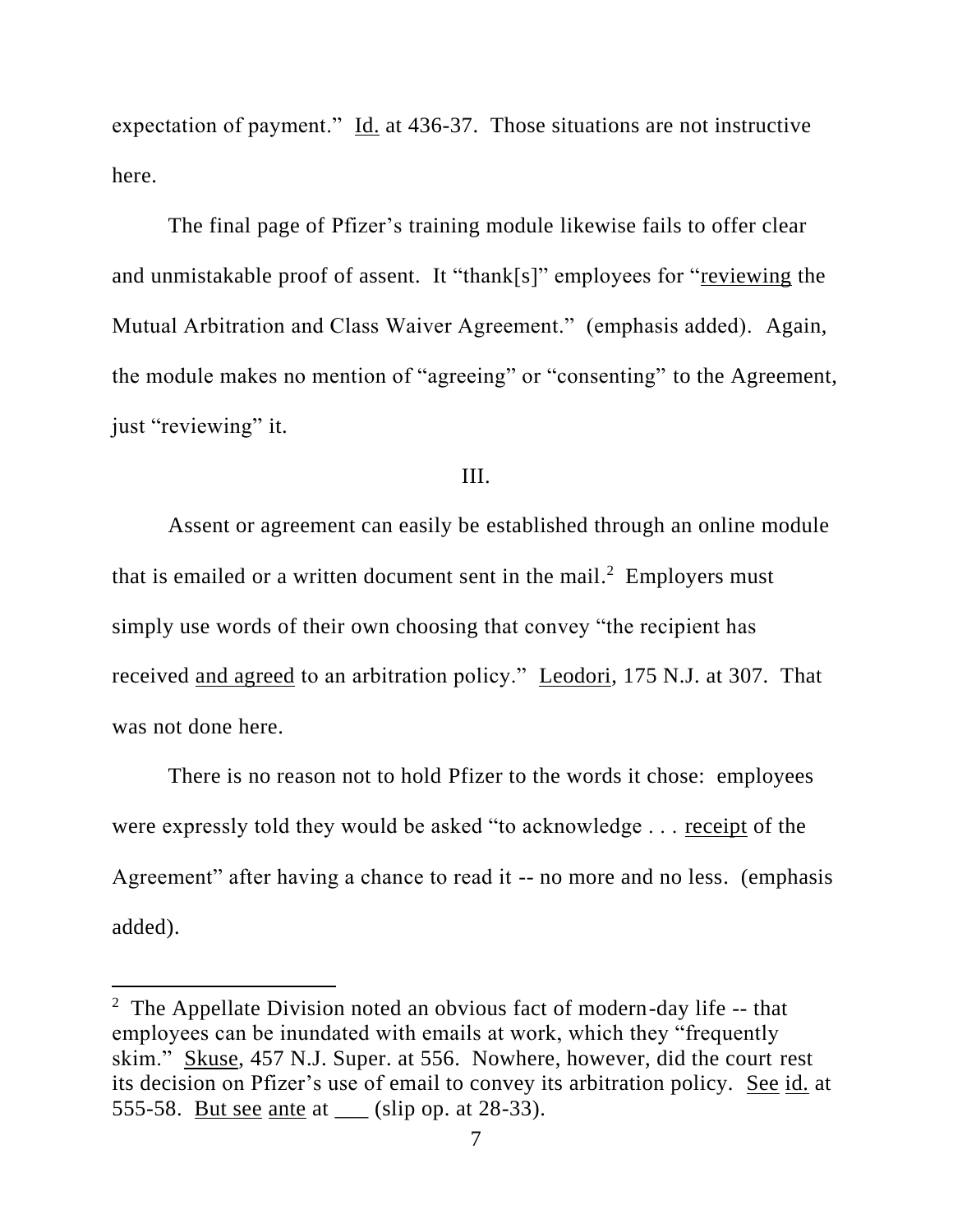Consider a related example. The majority today plainly upholds the use of the online training module in this case. I received and reviewed the opinion and acknowledge the majority's position. Does that mean I agree with it? Of course not -- because "acknowledge" and "agree" do not necessarily mean the same thing. See Skuse, 457 N.J. Super. at 559 n.7 (citing Merriam-Webster's Collegiate Dictionary 11 (11th ed. 2003)). To establish clear and unmistakable proof of assent requires more than an acknowledgment.

The Court in Leodori made that clear. In that case, an employee signed an acknowledgment form that noted he "received" and "reviewed" the employer's handbook; the handbook contained a purported agreement to arbitrate. 175 N.J. at 297. The employee did not, however, sign a second form that stated he "agreed" to the arbitration policy. Id. at 298. The Court found the waiver invalid because it could not conclude the employee "clearly had agreed to it." Id. at 295.

As in this case, there was proof an employee understood and received a company's arbitration policy -- not that he agreed to it. Had he signed the second form, there would have been clear proof of assent. Id. at 307.

That did not mark the end of the Court's analysis, though. As the Court explained, without a signature on the latter form, the arbitration provision could not be enforced unless there was "some other explicit indication that the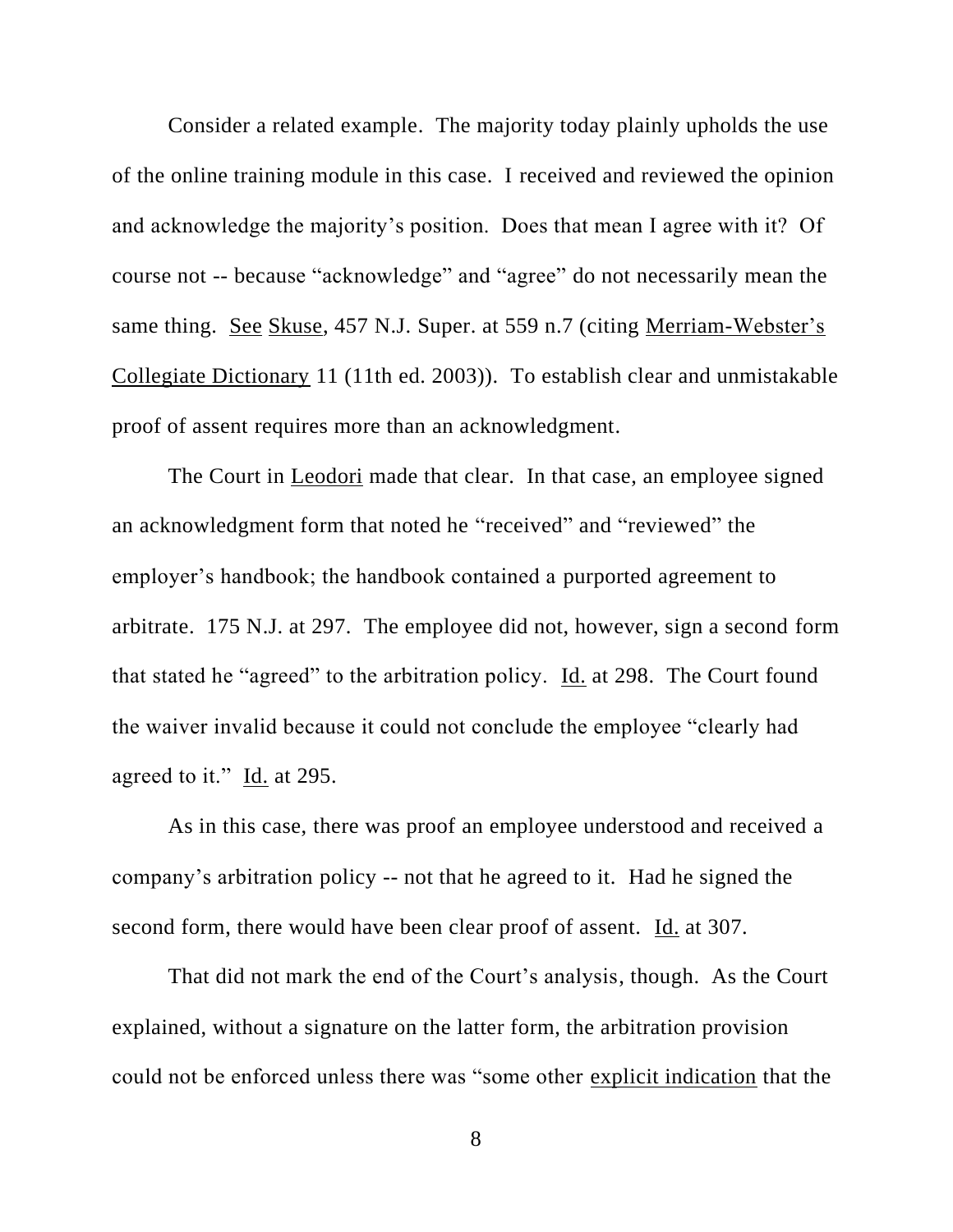employee intended to abide by that provision." Id. at 305 (emphasis added). There was none, just as there is no explicit indication of assent in this case.

Finally, to the extent language in Pfizer's agreement is open to another interpretation -- that employees not only received but also "agreed" in some way to Pfizer's waiver-of-rights policy -- the Agreement "should be construed against the drafter," who "'chose the words . . . susceptible to different meanings.'" Roach v. BM Motoring, LLC, 228 N.J. 163, 174 (2017) (quoting Kieffer v. Best Buy, 205 N.J. 213, 224 (2011)). In any event, an ambiguous agreement, by definition, cannot establish clear and unmistakable proof of assent.

# IV.

Many employers will understandably prefer the training module Pfizer used in this case. It is simpler to have employees click a screen and acknowledge they received a document, or to deem their consent by default, than it is to ask whether they agree to waive their right to resolve disputes in court. The module eliminates the need to follow up with individuals who disagree or fail to respond. But straightforward legal principles require both sides to assent to form a contract. It is not enough to "acknowledge" a statement of policy or to deem consent by default.